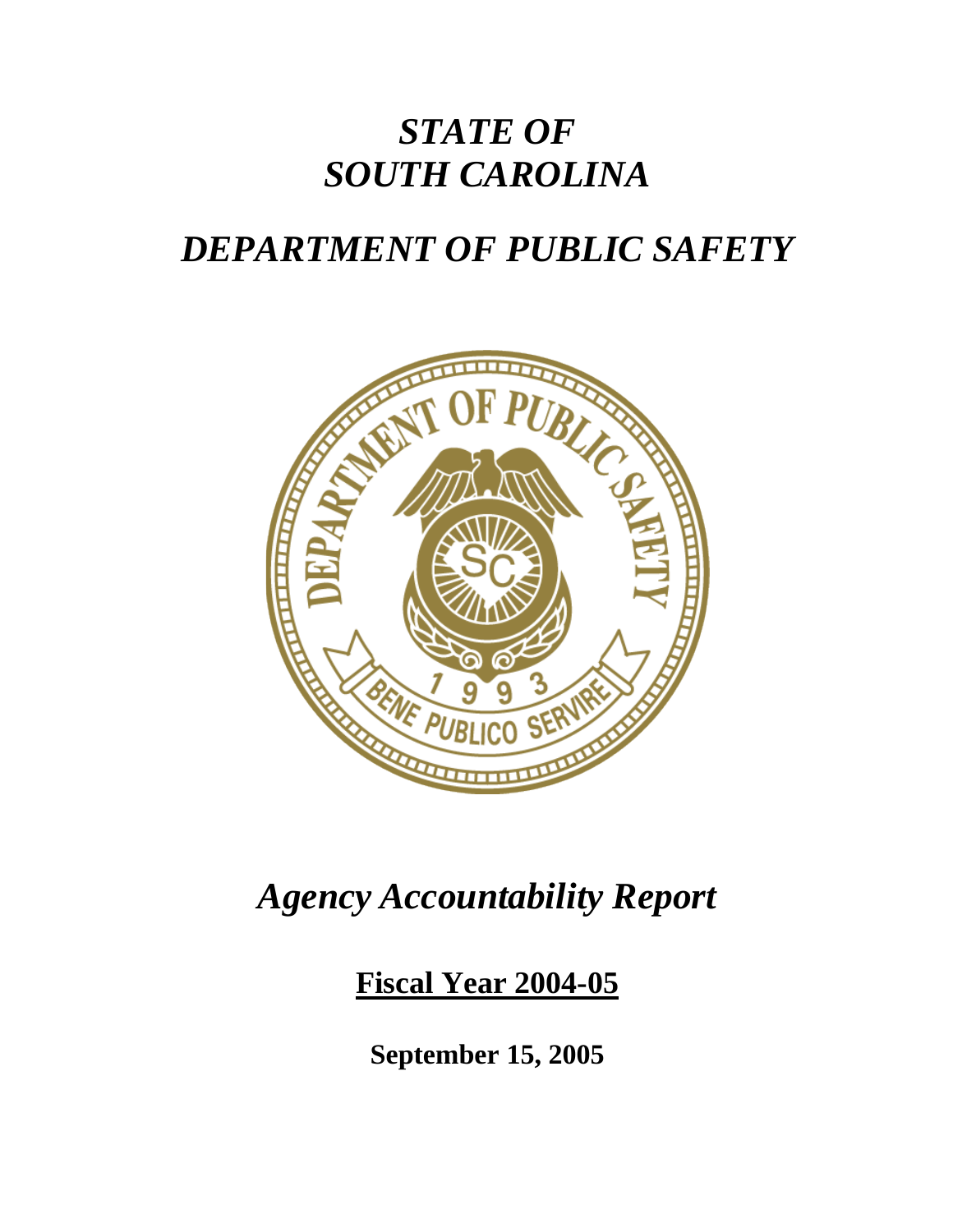#### **Accountability Report Transmittal Form**

Agency Name: South Carolina Department of Public Safety

Date of Submission: September 15, 2005

Agency Director: James K. Schweitzer

Agency Contact Person: Samantha Williams

Agency Contact's Telephone Number: S. Williams 896-8035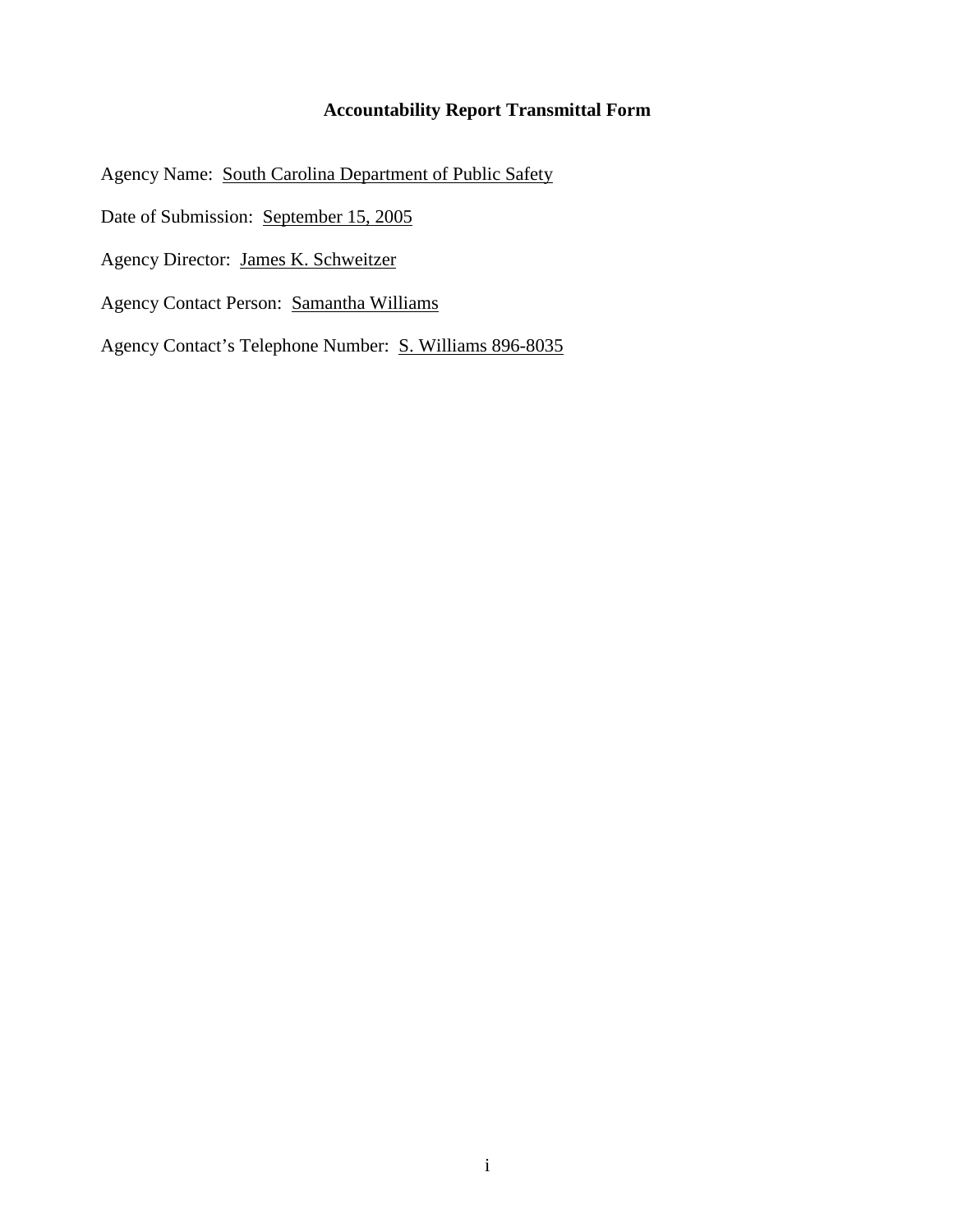## **Table of Contents**

## *Page*

|                                                                                                                                                                           | i<br>ii |
|---------------------------------------------------------------------------------------------------------------------------------------------------------------------------|---------|
|                                                                                                                                                                           | 1       |
| ٠<br>1<br>$\overline{2}$<br>Major Accomplishments from past year<br>п<br>$\overline{3}$<br>▪<br>$\overline{4}$<br>٠<br>4<br>How Accountability Report Is Used             |         |
|                                                                                                                                                                           | 5       |
| 5<br>п<br>5<br>п<br>5<br>Expenditures/Appropriations Chart<br>▪<br>6<br>п<br>7<br>■<br>7<br>▪<br>7<br>8<br>٠<br>Section III – Elements of Malcolm Baldrige Award Criteria | 8       |
| 8<br>٠<br>13<br>٠<br>14<br>16<br>п<br>4 - Information and Analysis<br>19<br>п<br>21<br>▪<br>23<br>25                                                                      |         |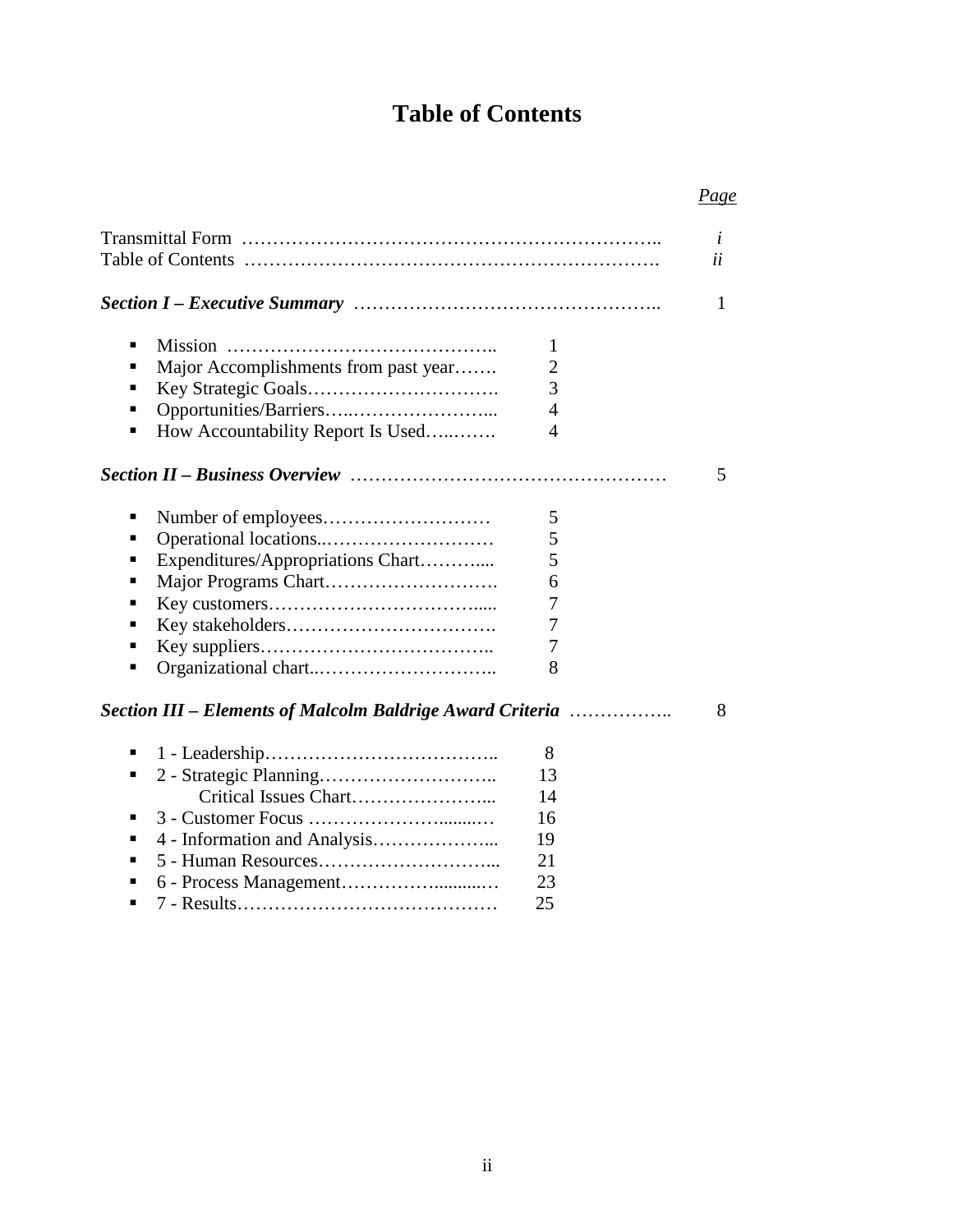# Section I – Executive Summary

The S.C. Department of Public Safety (DPS) was established in July 1993 as part of The Government Restructuring Act of 1993. This and subsequent legislation, including separation of DMV in 2003, has DPS currently comprising seven operational components: Highway Patrol (HP), State Transport Police (STP), Bureau of Protective Services (BPS), Office of Highway Safety (OHS), Office of Justice Programs (OJP), Criminal Justice Academy (CJA) and the S. C. Law Enforcement Hall of Fame. The agency's administrative offices will be included as "Administration" for this report.

**1. Mission**: The South Carolina Department of Public Safety will serve and protect the public in South Carolina through training, education, prevention, and enforcement.

#### **The Department of Public Safety values:**

- **excellence in service to customers, relationships among its employees, continuous improvement of operations, communications inside and outside of the organization, and teamwork among its subordinate units and employees**
- **the provision of justice for its customers and stakeholders**
- **the trust put in it by the public**
- **a well-trained, professional workforce**
- **its reputation for integrity**

#### **2. Achievements from July 2004 to June 2005:**

#### *Highway Patrol (HP)*

- Implemented numerous effective Enforcement/Safety Campaigns:
	- o Combined Accident Reduction Effort (CARE)
	- o "100 Days of Summer Heat"
	- o Speed/Alcohol Enforcement Project
	- o Target Zero (*Sober or Slammer, Buckle Up S.C., etc.)*
- Effective and organized lane reversal on US 501 and evacuation of 200,000 people from the Grand Strand on August 13, 2004, due to Hurricane Charley (first lane reversal on East Coast since 1999's Hurricane Floyd).
- Response to Granitville train collision (assisted in evacuation, traffic and curfew enforcement).
- Aggressive Criminal Enforcement Unit activity: over 1,108 vehicle searches—recovering 14 stolen vehicles, 17 arrested fugitives, seizure of 5 vehicles, over 381 lbs. of marijuana, 46 lbs. of cocaine, 25 ½ lbs of heroin, 340 ecstasy pills, and \$489,490 in cash confiscated.
- To date, HP Telecommunications Centers have been consolidated from 13 to 9 with savings in recurring expenses for equipment and personnel (plans to consolidate 3 more in near future).
- Created uniform highway safety curriculum comprising 8 multimedia presentations aimed at various ages/audiences and partnering with families who've lost loved ones in S.C. crashes (Survivors Advisory Council); trained over 100 trained officers to present programs.
- $\blacksquare$  2005 Operation C.A.R.E. International Conference 2 troopers attended and presented 2 safety campaigns: the Final Exam and the HP Safety Curriculum.
- Work Zone Safety Team SCDOT and DPS have partnered to provide protection in work zones without tapping into outside funds. DOT funds DPS expertise to support the Team.
- Patrol Command Staff HP reverted to concept of staffing two field majors to promote unity within HP and make better use of CREP data to analyze how to use law enforcement recourses.
- The HP celebrated its 75<sup>th</sup> Anniversary on April 29, 2005, at the Criminal Justice Academy.
- Career Path Plan continued as a major project committed to advancement of officers.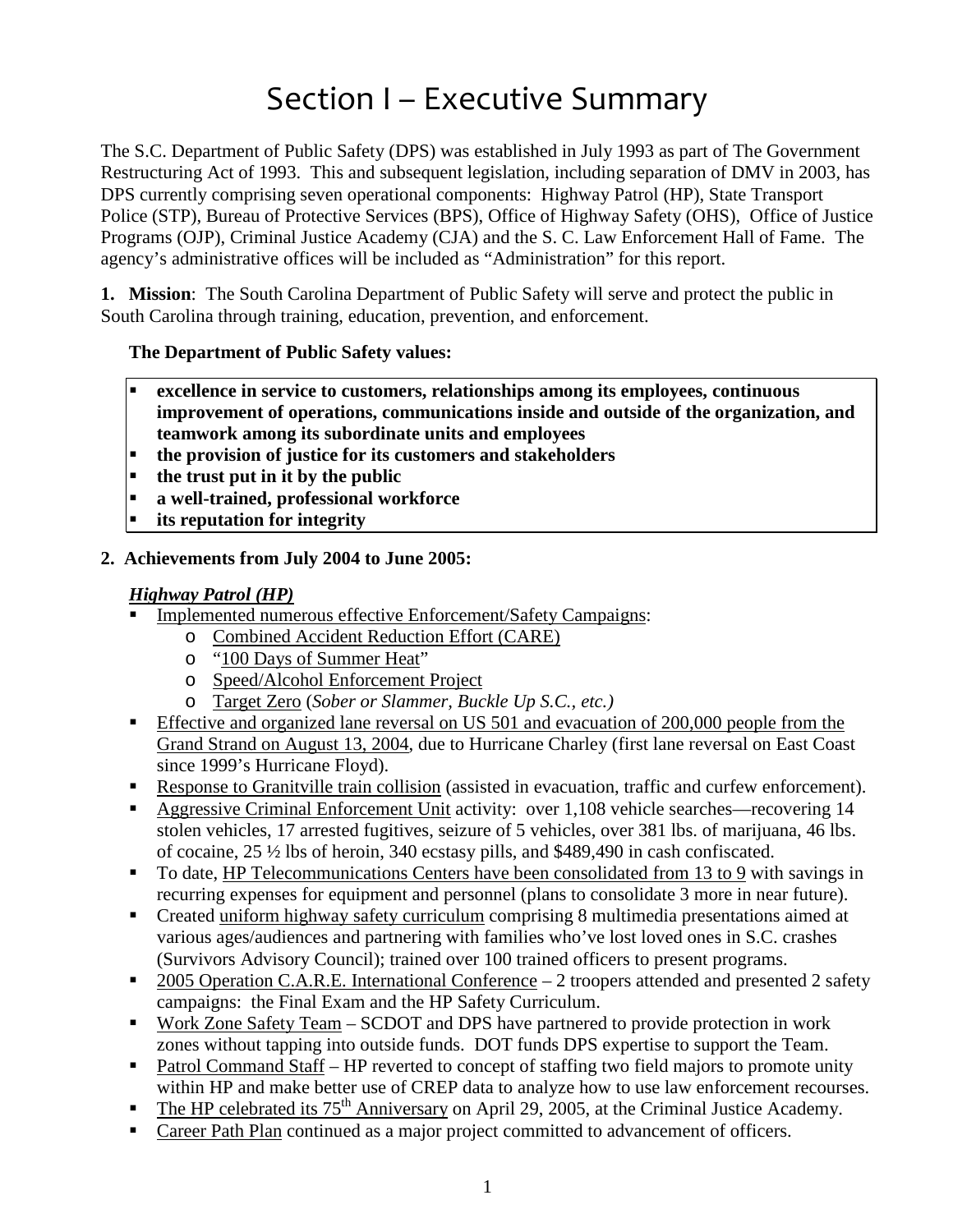- February 25, 2005, the International Association of Chiefs of Police presented Trooper Darren Wilson who saved the life of a fellow trooper with the National Trooper of the Year award.
- S.C. HP was awarded the Santee Cooper Excellence in Law Enforcement Award by S. C. Law Enforcement Officers Association (SCLEOA) recognizing efforts of the entire team with major qualifications comprising effort, innovative service to the community, efficiency and results.
- Cell Phone Communications Plan. The R&D Unit of HP negotiated a plan eliminating HP pagers, Nextel phones and several office phones to reflect a cost savings of \$92,000 a year.
- Annual Santa Clause event benefited approximately 1,600 local military children.
- $\blacksquare$  Hosted 2<sup>nd</sup> Annual Memorial Service for Troopers killed in the line of duty.
- Represented at State Fair providing DUI simulation technique and other topics to the public.
- Hispanic Outreach implemented through public safety announcements.
- **Training in Officer Survival and Advance Traffic Collision Investigation developed and offered** to local law enforcement agencies at no cost to enhance professionalism in law enforcement.

### *State Transport Police (STP)*

- Maintained national recognition for data quality (timeliness/accuracy of reporting crash data).
- Radiation detection equipment at the westbound scale facility is operational.
- Radiation detection pagers were purchased for officers and training has been conducted.
- A grant has been obtained from SCSU for hazardous materials training for officers.
- Secured a contractor for the development and implementation of CVIEW (Commercial Vehicle Information Exchange Window).
- Continued training with local jurisdictions on safe, proper ways to stop CMVs.
- Increased the number of officers inspecting radioactive shipments coming into South Carolina.

## *Bureau of Protective Services (BPS)*

- A Homeland Security Grant for \$96,724 was secured for security upgrades to replace K-9 Unit.
- Initiated training for a Special Response Team and Intelligence Unit at no extra cost.
- Trained Radiation Detection Group in tandem with House and Senate Sergeant at Arms.
- Police Control Project integrated transmission of Incident Reports to SLED by computer.
- Initiated BPS Console Project to streamline reporting.
- **Implemented a State House Security Assessment Team consisting of Budget & Control Board,** SLED, Sergeant at Arms, and local law enforcement to coordinate security.

*Criminal Justice Academy (CJA)*

- Entered into Memo of Understanding with the FBI and SLED whereby the FBI will contribute \$400,000 to renovate our weapons range in exchange for the use of the range. Use of engineering units of the S.C. National Guard will further reduce cost of these renovations.
- Began creating the first "advanced" Master Instructor course.
- Developed and delivered a two-day first-line supervisor course for the field.
- Drafted Leadership Training Program for Law Enforcement (for first-line, mid- and executivelevels; target date for pilot: first quarter of 2006).
- Revised S.C. Reserve Officer Training Program.
- Physical Ability Testing: Tested nearly 800 candidates as of June 2005; research continues with final report due from FLETC and CJA Standards in November 2005.
- Completed Basic Law Enforcement, Basic Jail and E-911 Job Task Analysis.
- Attended 2004 National Conference on Law Enforcement Testing and Measurement.
- Hosted Southeastern States Conference Calls: Topics included PDA use for proficiency exam scoring and instructor consistency, E-Notebook use for training manuals allowing for "no paper" and continuous updating, and large-scale, multiple assessments in officer selection.
- Certification & Compliance Review and Evaluation: completed internal work-flow study; Governor appointed Certification Review Committee to review and evaluate certification and compliance processes related to training act and regulations.
- **EXECUTE:** LETS Internet web site was made available to allow S. C. law enforcement agencies access to their training and certification records. Registration can now be done online.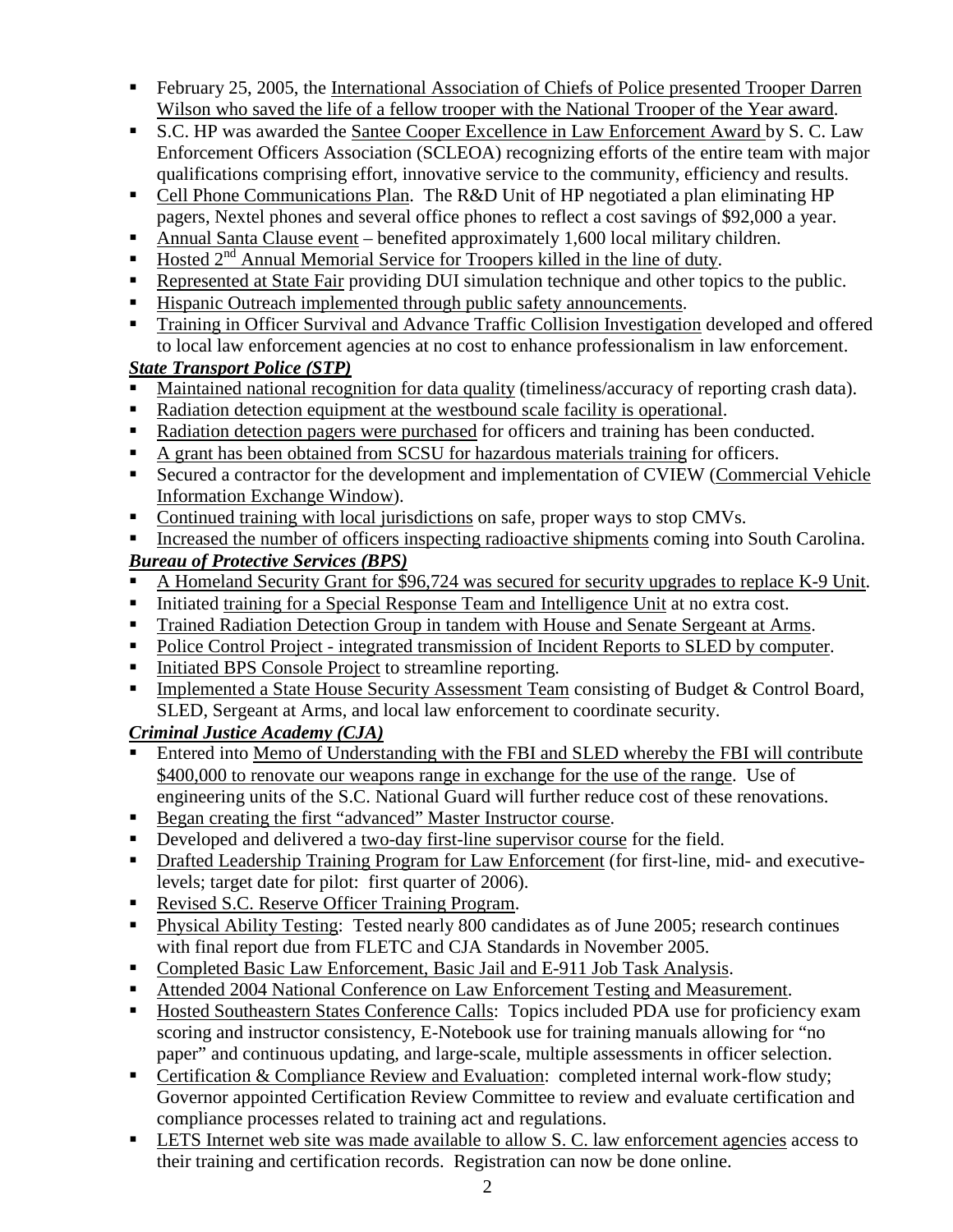- Coordinated with the National Institute of Corrections to review the Basic Jail Training Program and validate the training curriculum based on the most recent task analysis.
- **•** Certified Defensive Tactics Trainer in the PPCT system to assist in Defensive Tactics Program.
- Developed and delivered tele-class on interpersonal communications.
- Conducted following programs: 15 Basic, 12 Basic Jail, 9 E-911; 2 Defensive Tactics, Ground Defense and OC Instructor programs; 8 recertification classes for Defensive Tactics areas.
- Received national recognition for DL platform via collaboration with the National Center for Missing and Exploited Children.
- Coordinated implementation of a \$50,000 Homeland Security Grant (5 classes across state).
- Cultivation of the  $6<sup>th</sup>$  and  $7<sup>th</sup>$  regional training facilities.
- Regional training record of 341 advanced classes conducted across the state.

### *Office of Highway Safety (OHS)*

- Created SC Impaired Driving Prevention Council (IDPC) to address DUI problems; William Bilton, Executive Director of Commission on Prosecution Coordination chairs the Council.
- A statewide campaign to promote safety in and around schools conducted Aug.-Sept. 2004.
- Motorcycle safety campaign in Horry County during bike rallies in May and September 2004.
- High-visibility enforcement Highway Safety Campaigns and media events to support them: *--Buckle Up, South Carolina. It's the law, and it's enforced.* Designed to complement the national campaign of *"Click It or Ticket"* to increase occupant restraint use. *--Sober or Slammer.* Impaired driving campaign complementing the national campaign *"You Drink and Drive, You Lose."*(designed to rid the highways of impaired drivers).

### *Office of Justice Programs (OJP)*

- OJP continues assisting with a program that dramatically lowered violent crime Orangeburg (had been the most violence-prone county, per capita, in SC) where violent crime dropped 32% and new data shows firearm offenses have been reduced by half.
- Successful leadership efforts have been provided to reduce the number of children held in secure confinement for truancy, which is costly to taxpayers and generally detrimental to the children. Significant advances in the deinstitutionalization of status offenders have been made.
- Time and costs reduced through development of a web-based Grants Management Information System (GMIS), reducing time and costs associated with grants process.
- Provided leadership in Methamphetamine Clandestine Lab Certification courses; co-sponsored Drug Endangered Children conferences and statewide methamphetamine awareness workshop.

# *Administration*

- OHR partnered with Healthworks (Division of Palmetto Health) to manage workers' comp medical care program. Healthworks provides high-quality care at a low cost and includes licensed, trained professionals; toll-free 24/7 medial triage/injury reporting system; convenient scheduling; competitive prices; and easy billing procedures. Initial research indicates participation significantly lowers cost per claim. One study shows participating agencies had a 4% increase in claim costs in 2001-02 vs. an 82% increase in costs for nonparticipating agencies. A new Grievance Policy was approved on June 2, 2005. This new policy makes use of a panel comprising employees and supervisory personnel who hear employee grievances regarding disciplinary actions to ensure department actions are consistent and fair. Employees may volunteer to serve on a 20-member board from which five employees are selected to form a grievance panel. Although the policy has been approved by B&CB, it will not be implemented until the 20-member board is established and grievance training is completed.
- OFS streamlined budgetary process to enhance financial support provided to the Agency for management of capital projects and maintenance/support for financial data systems. Approval was received to modify reporting procedures—resulting in a cost savings for DPS. OFS further reduced cost by implementing a database for fleet maintenance, automating the supply ordering process, and emphasizing the procurement card program.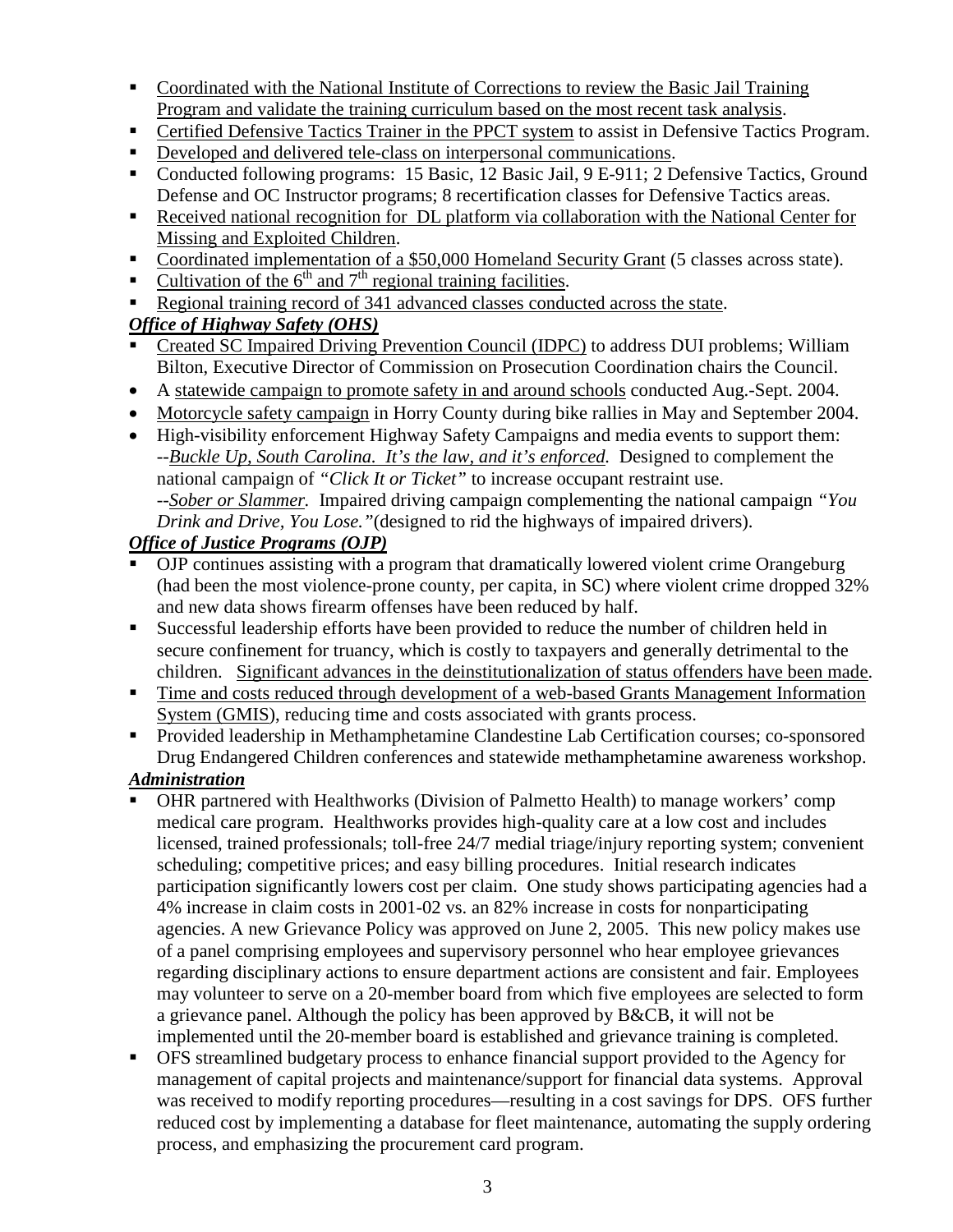#### **3. Key Strategic Goals for present and future years**

#### *Become a unified agency*

- Continue developing a more cost-effective, efficient and accountable operation
- Enhance internal communications, expand technology, and promote uniform procedures
- Continue commitment to implement effective recruitment and retention programs
- Foster a learning environment and promote professional development
- Improve usefulness and timeliness of financial and statistical reporting

### *Provide excellent customer service at all times*

- Identify customer needs, including threats to safety; use technological solutions when feasible
- Design and implement a uniform quality control system
- Integrate continuous improvement as a management philosophy; foster professionalism
- Match resources to workload demands
- Continue to improve the capacity to respond to emergencies
- Enhance empowerment of front-line supervisors to make decisions and hold them accountable
- **Ensure recruitment and retention program reflects the diversity of the population served** *Improve Traffic Safety*

## Identify and remove habitual, high-risk offenders from the roadways

- Educate high-risk drivers; enhance education regarding highway safety in schools, to the public, as well as the legislature
- Improve enforcement by prosecuting offenders in a timely manner; increase visibility and number of officers; partner with cities/counties; target enforcement according to safety data
- **Enhance partnerships with state and federal agencies, the transportation industry and other** highway safety advocates
- Initiate vehicle safety improvements through use of statistical and research data regarding crash investigations, brands of vehicles, and commercial motor vehicles
- Improve technology used by law enforcement through the HP R&D Unit
- Work with DOT to build additional commercial vehicle monitoring facilities.

#### *Use relevant, timely data in making decisions*

- Enhance organizational capacity to collect and analyze data to make informed decisions
- Continue improving financial and activity-based reports that are real time and actionable
- Update the strategic plan, program development, allocation of resources, and accountability report to ensure they are aligned and that they serve to guide the Agency's activities.
- **4.** *Opportunities:* Continue exploring alternative revenue sources; heighten education and awareness in public/highway safety; support law enforcement through media, the public, legislature and Governor's Office; enhance employee recognition; improve technology, such as data links, the Internet; partner with other agencies, public and private sectors to share mutual interests and/or goals; initiate methods to transfer knowledge and expand workforce planning efforts; implement better methods to assess needs and evaluate effectiveness of programs *Barriers*: limited funding; recruiting/retaining qualified personnel; unifying efforts and reducing duplication due to distinct functions and divisions; processes that do not meet needs of subordinate units; fostering vertical vs. horizontal communication; keeping up with changes in technology; lack of system to effectively monitor customer and employee satisfaction.
- **5.** The Accountability Report provides DPS and others the opportunity to learn more about the mission, functions, services and direction of the Agency. As Director Schweitzer meets new challenges in leading DPS, this report will provide a resource for updating the Agency's strategic plan. It offers valuable data in assessing results and successes, as well as identifying obstacles and weaknesses. This Agency has been fragmented and comprises distinct major components making it a challenge to operate with optimal efficiency and cost effectiveness, the common thread running through most efforts to improve organizational performance.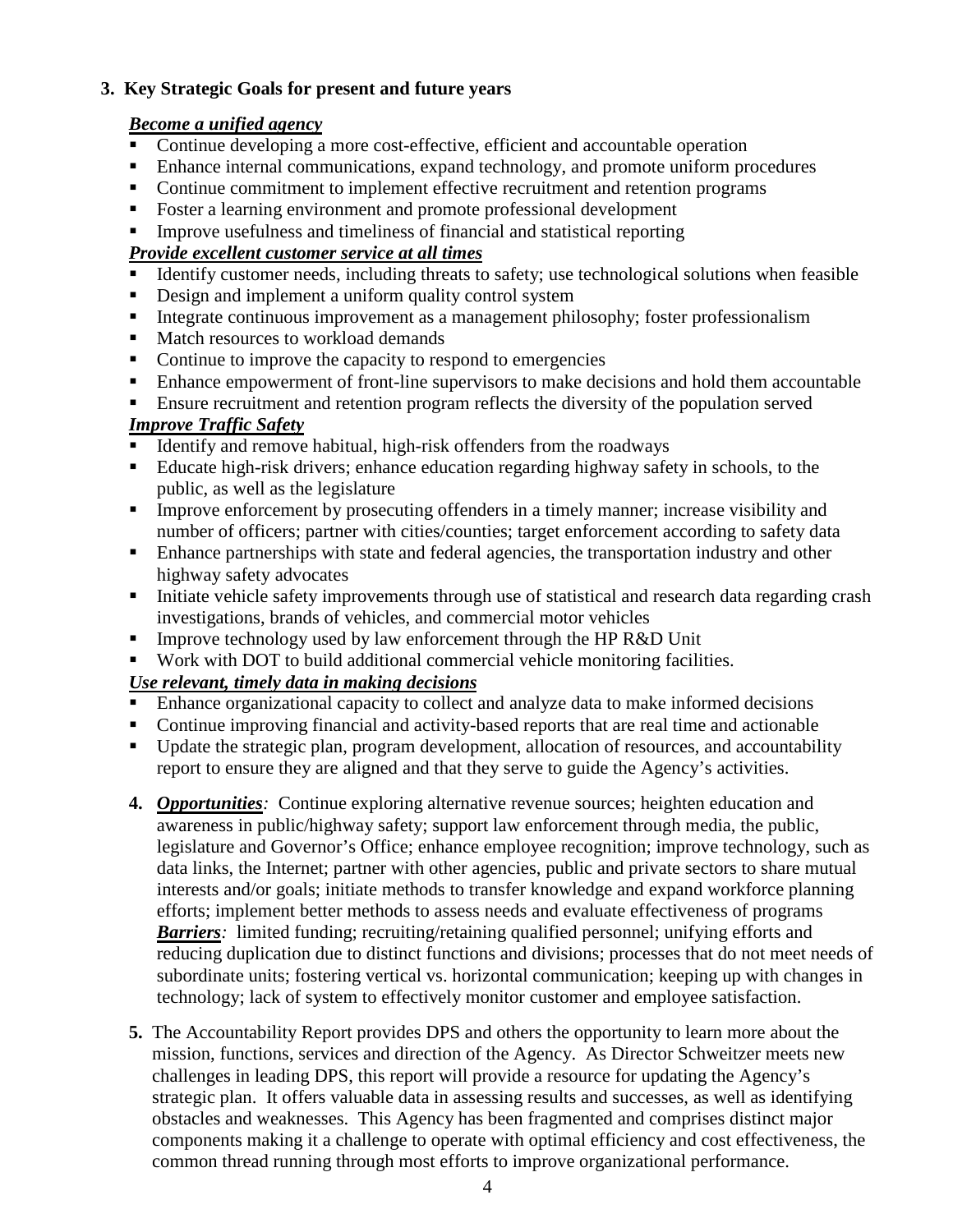## **Section II – Business Overview**

| 1. Number of employees: | 1,369 (as of June 30, 2005) |
|-------------------------|-----------------------------|
|-------------------------|-----------------------------|

**2**. **Operational locations**: 57

## **3**. **Expenditures/appropriations chart**:

## **Base Budget Expenditures and Appropriations**

|                                                    |                    | 03-04 Actual Expenditures | 04-05 Actual Expenditures |                      | 05-06 Appropriations Act |                      |
|----------------------------------------------------|--------------------|---------------------------|---------------------------|----------------------|--------------------------|----------------------|
| <b>Major</b><br><b>Budget</b><br><b>Categories</b> | <b>Total Funds</b> | <b>General Funds</b>      | <b>Total Funds</b>        | <b>General Funds</b> | <b>Total Funds</b>       | <b>General Funds</b> |
| Personal<br>Service                                | 55,723,854.15      | 40,848,473.06             | 55,155,926.96             | 40,102,698.95        | 60.996.759.00            | 45,787,714.00        |
| Other<br>Operating                                 | 25,295,667.09      | 5,838,406.31              | 25,310,036.38             | 2,895,274.82         | 26,950,147.00            | 3,433,365.00         |
| Special Items                                      | 102,361.52         | 102,361.52                | 0.00                      | 0.00                 | 102,571.00               | 102,571.00           |
| Permanent<br>Improvements                          | 3,870,141.94       | 0.00                      | 3,719,449.43              | 0.00                 | 2,257,400.00             | 0.00                 |
| <b>Case Services</b>                               | 0.00               | 0.00                      | 0.00                      | 0.00                 | 0.00                     | 0.00                 |
| Distribution<br>to<br>Subdivisions                 | 26,647,205.57      | 0.00                      | 18,838,048.24             | 0.00                 | 24,233,180.00            | 0.00                 |
| Fringe<br><b>Benefits</b>                          | 20,682,912.75      | 15,560,944.00             | 20, 265, 943. 34          | 15,211,546.29        | 20,433,817.00            | 15, 125, 278.00      |
| Non-recurring                                      | 0.00               | 0.00                      | 0.00                      | 0.00                 | 0.00                     | 0.00                 |
| <b>Total</b>                                       | 132, 322, 143. 02  | 62,350,184.89             | 123,289,404.35            | 58,209,520.36        | 134,973,874.00           | 64,448,928.00        |

## **Other Expenditures**

| <b>Sources of Funds</b> | 03-04 Actual Expenditures | 04-05 Actual Expenditures |
|-------------------------|---------------------------|---------------------------|
|                         |                           |                           |
| <b>Bonds</b>            | 3,259,988.58              | 170.751.71                |

## **Interim Budget Reductions**

| <b>Total 03-04 Interim Budget Reduction</b> | <b>Total 04-05 Interim Budget Reduction</b> |
|---------------------------------------------|---------------------------------------------|
| 710.615.00                                  | 0.00                                        |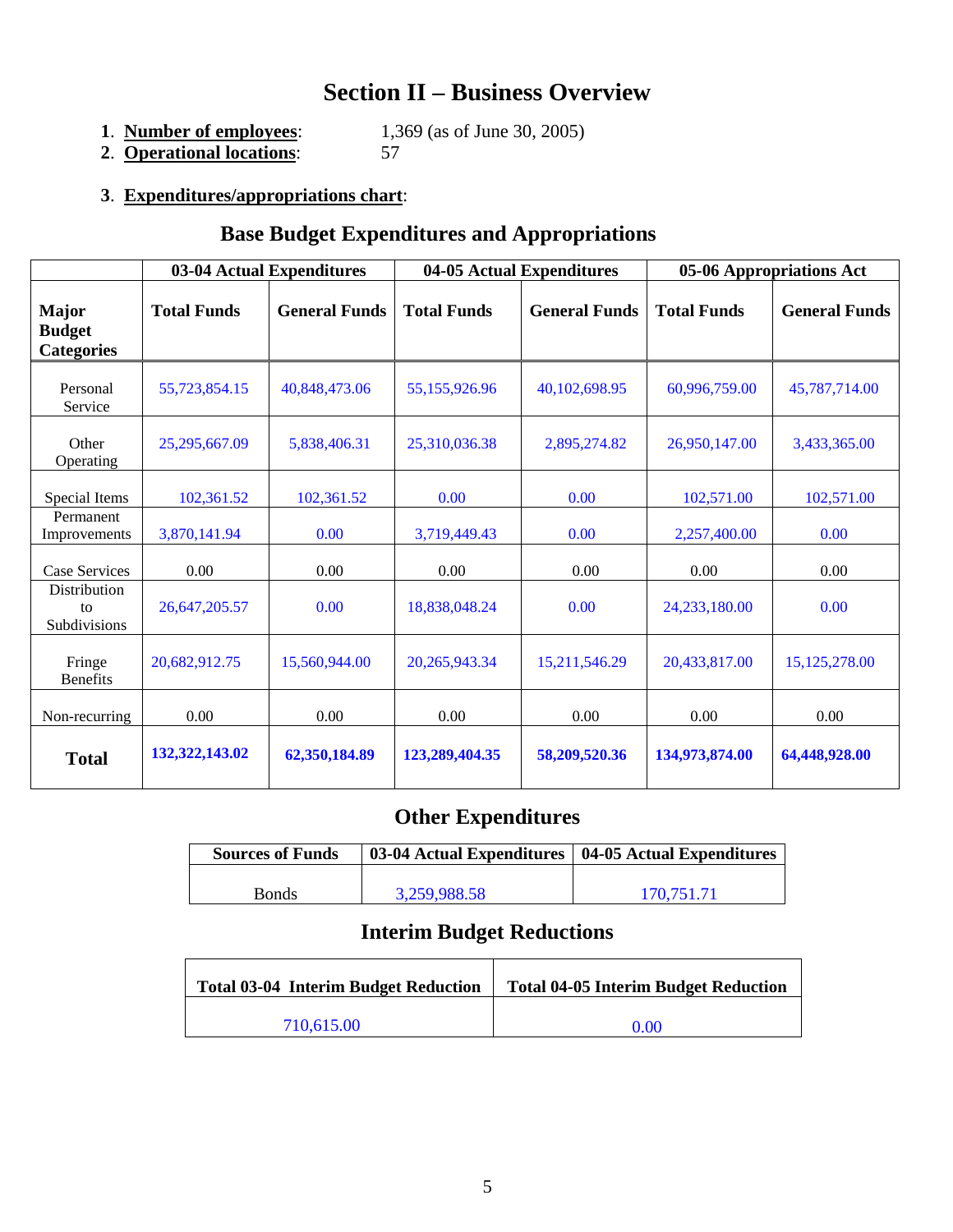### **4. Major Program Areas Chart**

| Program<br><b>Number</b><br>and Title | <b>Major Program Areas</b><br><b>Purpose</b><br>(brief)                                                                                        | FY 03-04<br><b>Budget Expenditures</b>                                                                                                                    | FY 04-05<br><b>Budget Expenditures</b>                                                                                                                    | <b>Key Cross</b><br><b>References</b><br>for<br><b>Financial</b><br>Results* |
|---------------------------------------|------------------------------------------------------------------------------------------------------------------------------------------------|-----------------------------------------------------------------------------------------------------------------------------------------------------------|-----------------------------------------------------------------------------------------------------------------------------------------------------------|------------------------------------------------------------------------------|
| 01000000                              | Administrative<br><b>Operations</b>                                                                                                            | \$5,778,336.00<br>State:<br>29,150,929.00<br><b>Federal:</b><br>Other:<br>2,070,510.00<br><b>Total:</b><br>\$36,999,775.00<br>% of Total Budget: 28.0     | \$5,574,392.00<br>State:<br><b>Federal:</b><br>21,180,439.00<br>Other:<br>3,996,655.00<br><b>Total</b><br>\$30,751,484.00<br>% of Total Budget: 24.9      |                                                                              |
| 10100000                              | S. C. Highway Patrol                                                                                                                           | State:<br>\$36,683,154.00<br><b>Federal:</b><br>1,694,052.00<br>Other:<br>18,889,838.00<br><b>Total:</b><br>\$57,267,044.00<br>% of Total Budget: 43.3    | State:<br>\$33,690,512.00<br><b>Federal:</b><br>1,738,988.00<br>Other:<br>22,104,728.00<br><b>Total</b><br>\$57,534,230.00<br>% of Total Budget: 46.7     | 7.2 A,B,<br>C, D, F, J,<br>K, L, M,<br>N,                                    |
| 10300000                              | S. C. State Transport Police                                                                                                                   | State:<br>\$2,786,015.00<br><b>Federal:</b><br>2,365,240.00<br>Other:<br>2,808,431.00<br><b>Total:</b><br>\$7,959,686.00<br>% of Total Budget: 6.0        | State:<br>\$2,447,360.00<br><b>Federal:</b><br>2,491,406.00<br>Other:<br>3,008,888.00<br><b>Total</b><br>7,947,652.00<br>% of Total Budget: 6.5           | 7.2E, G                                                                      |
| 10400000                              | <b>S.C. Criminal Justice</b><br><b>Academy</b>                                                                                                 | State:<br>\$155,923.00<br><b>Federal:</b><br>232,440.00<br>6,971,728.00<br>Other:<br><b>Total:</b><br>\$7,360,091.00<br>% of Total Budget: 5.6            | \$<br>State:<br>474.00<br><b>Federal:</b><br>53,726.00<br>6,922,056.00<br>Other:<br><b>Total</b><br>\$6,976,256.00<br>% of Total Budget: 5.7              | 7.2H                                                                         |
| 10500000                              | S. C. Bureau of Protective<br><b>Services</b>                                                                                                  | State:<br>\$1,283,446.00<br><b>Federal:</b><br>0.00<br>Other:<br>1,747, 376.00<br><b>Total</b><br>\$3,030,822.00<br>% of Total Budget: 2.3                | State:<br>\$1,183,223.00<br><b>Federal:</b><br>65,000.00<br>Other:<br>1,853,734.00<br><b>Total</b><br>\$3,101,956.00<br>% of Total Budget: 2.5            | 7.2I                                                                         |
| 10500500                              | <b>The Hunley Project</b><br>Public security for the Exhibit.                                                                                  | State:<br>\$102,361.00<br><b>Federal:</b><br>0.00<br>0.00<br>Other:<br>\$102,361.00<br><b>Total:</b><br>% of Total Budget: 0.1                            | State:<br>\$102,020.00<br><b>Federal:</b><br>0.00<br>Other:<br>0.00<br>\$102,020.00<br><b>Total:</b><br>% of Total Budget: 0.1                            |                                                                              |
| 10700000                              | S. C. Hall of Fame<br>Memorial for S. C. officers who<br>died in the line of duty; museum<br>for S.C. law enforcement history<br>and artifacts | State:<br>0.00<br>Federal:<br>0.00<br>\$171,287.00<br><b>Other</b><br><b>Total:</b><br>\$171,287.00<br>% of Total Budget: 0.1                             | State:<br>0.00<br><b>Federal:</b><br>0.00<br>\$168,969.00<br><b>Other</b><br>\$168,969.00<br><b>Total:</b><br>% of Total Budget: 0.1                      |                                                                              |
| 95050000                              | <b>Employer contributions for</b><br>benefits                                                                                                  | \$15,560,867.00<br>State:<br><b>Federal:</b><br>0.00<br>Other:<br>0.00<br><b>Total:</b><br>\$15,560,867.00<br>% of Total Budget: 11.8                     | State:<br>\$15,211,547.00<br><b>Federal:</b><br>0.00<br>Other:<br>0.00<br><b>Total:</b><br>\$15,211,547.00<br>% of Total Budget: 12.3                     |                                                                              |
| 99000000                              | <b>Capital Projects</b><br><b>Building</b><br>renovations/construction                                                                         | State:<br>0.00<br><b>Federal:</b><br>0.00<br>Other:<br>\$3,870,142.00<br><b>Total:</b><br>\$3,870,142.00<br>% of Total Budget: 2.9                        | State:<br>0.00<br><b>Federal:</b><br>150,000.00<br>Other:<br>\$1,345,297.00<br><b>Total:</b><br>\$1,495,297.00<br>% of Total Budget: 1.2                  |                                                                              |
|                                       | <b>Summary</b>                                                                                                                                 | \$62,350,102.00<br>State:<br><b>Federal:</b><br>33,442.661.00<br>Other:<br>36,529,312.00<br><b>Total:</b><br>\$132,322,075.00<br>% of Total Budget: 100.0 | State:<br>\$58,209,528.00<br><b>Federal:</b><br>25,679,559.00<br>Other:<br>39,400,327.00<br><b>Total:</b><br>\$123,289,411.00<br>% of Total Budget: 100.0 |                                                                              |

\*Key Cross References are a link to Category 7 – Business Results. These References provide a chart number that is included in Section 7 of this document.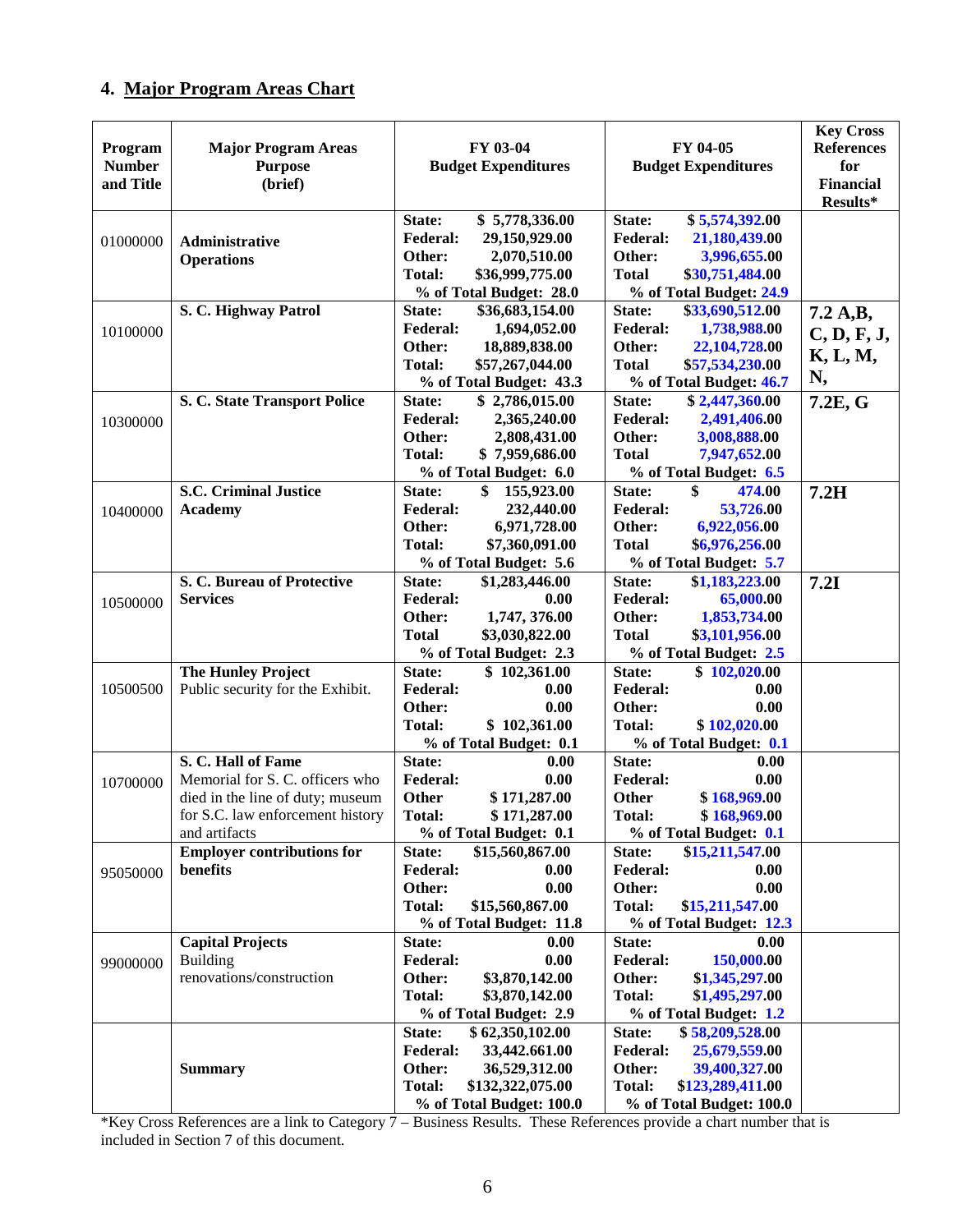**5. Key customers**: DPS enforces speeding and trafficking laws on the state's roadways, inspects commercial motor vehicles, protects the Governor's residence and State Capitol complex, educates law enforcement students in criminal justice, provides highway and public safety education and awareness campaigns throughout the state (including public school presentations, seatbelt inspections, child safety seat inspections, alcohol and DUI campaigns, motorcycle safety, speeding and reckless driving campaigns), and administers state and federal grants.

*Besides the "citizens" of South Carolina, key customers are listed by division or key services*:

*Highway Patrol*: S. C. motorists, violators, traveling citizens/visitors requiring assistance, public schools, and those involved in motor vehicle crashes, other local and state agencies

*State Transport Police:* S.C. motoring public, owners and drivers of commercial vehicles

*Bureau of Protective Services*: Governor, his family and staff, legislature, visitors to state buildings, contracted agencies, court personnel

*Criminal Justice Academy*: CJA law enforcement students

*Office of Highway Safety*: law enforcement, K-12 public schools, highway safety advocates, Safe Communities participants

*Office of Justice Programs:* state and local sub-grantees (involves 400 separate projects totaling approximately \$20 million dollars); local units of government (sheriff's offices, police departments, and solicitors' offices); state criminal justice agencies; private nonprofit organizations in juvenile delinquency prevention and victims of crime

*Administration*: DPS management and employees, suppliers, contractors, applicants

- **6**. **Key Stakeholders** (other than direct customers) include the media, insurance companies, financial institutions, the medical community, public and private educational institutions, driving schools, sheriffs and chiefs of police and law enforcement community, Ports Authority, commercial vehicle industry, the Governor's Office and General Assembly, federal, state and local government agencies, the judicial and correctional systems, suppliers, contractors and vendors.
- **7**. **Key Suppliers** include other state agencies; city, county and federal government; the judicial system; local, regional and national associations; eligible vendors and contractors; the legislature; law enforcement at the local, state and federal levels; volunteers; profit and non-profit business and industry; research and development organizations.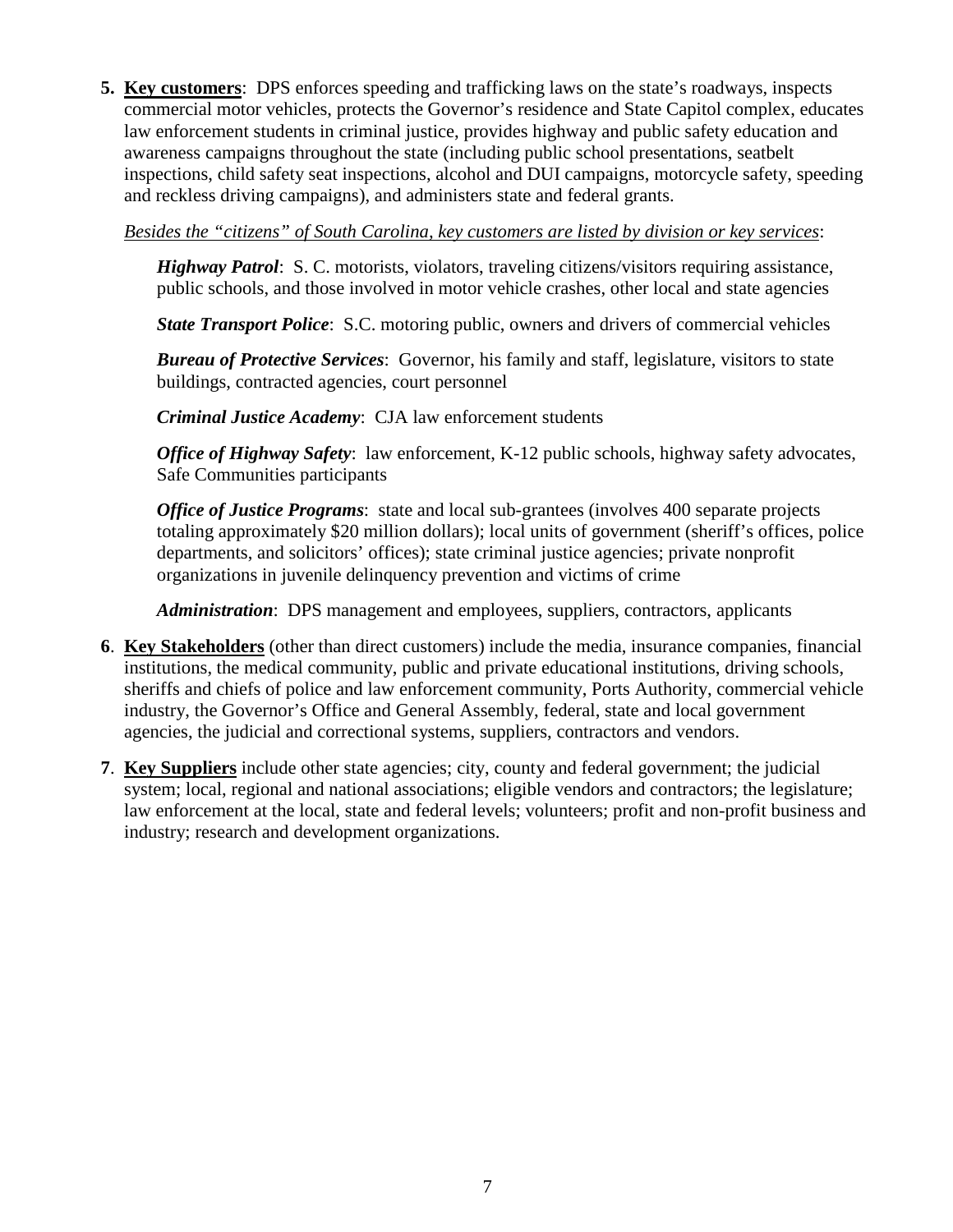#### **8. Organizational Chart**



## **Section III – Elements of Malcolm Baldrige Award Criteria**

**1. Leadership.** Director Schweitzer leads DPS with a top management team of Deputy Directors and Administrators. He has an open-door policy, welcomes new ideas, promotes employee training and empowerment, regularly recognizes employees, and leads by example. His working relationship with management and employees demonstrates his high regard for employees and their contributions.

How do senior leaders set, deploy and communicate:

- (a) *short- and long-term direction?* A 5-year plan created in 2001 was aligned with Governor Sanford's Business Objectives and identified four critical issues (Section I–3). Some divisions also use specific operational plans. Although this plan served DPS well for a time, it became somewhat cumbersome and will be revised to reflect current goals and a more flexible, useful format, as well as a 3-year time frame. The new plan will focus on overarching goals and charge divisions to develop action plans to accomplish strategic goals. Leaders share information regularly through staff meetings and through various communication modes, including e-mail and the DPS Intranet.
- **(b)** *performance expectations?* Supervisors and subordinates complete the planning stage of the EPMS process in a joint effort to tie individual and organizational goals; supervisors are encouraged to promote and feedback. Completion of annual performance evaluations is also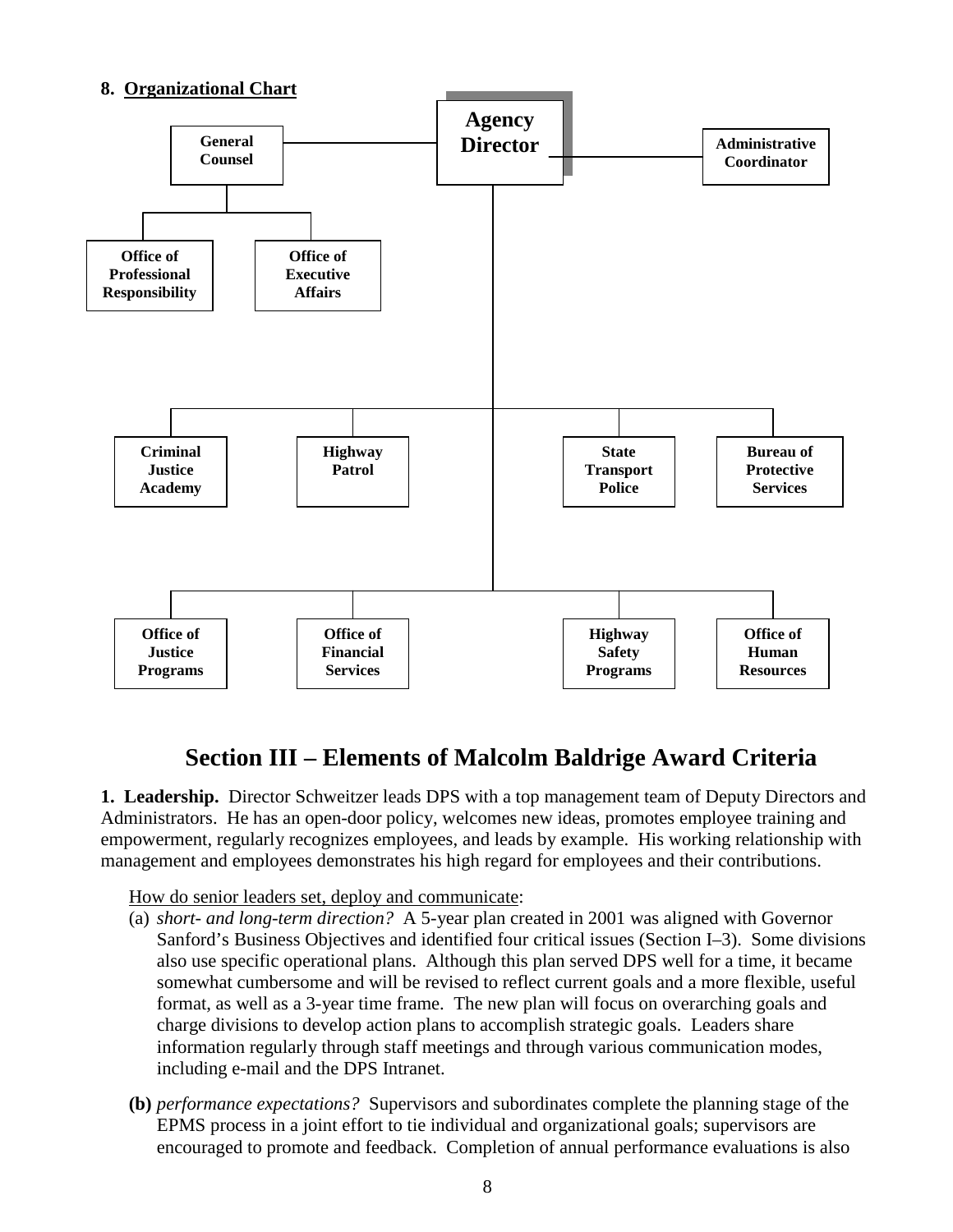part of supervisors' EPMS success criteria. HR also coordinates the Personnel Early Warning System (PEWS) designed to identify employees who may need intervention due to performance- and/or stress-related issues and determine appropriate remedial action to help them perform at optimal levels. PEWS helps supervisors take a proactive approach in guiding their subordinates to avoid critical situations, as well as justify training and counseling.

- (c) *organizational values?* Organizational values are at the core of DPS's Mission. Displayed in all locations, DPS Values are part of management's philosophy. Reporting, quality and training initiatives are aligned with core values and play a key part in the Agency's strategic planning.
- (d) *empowerment and innovation?* Director Schweitzer welcomes ideas and recommendations. Although not all obstacles have been removed, senior leadership believes in empowering employees to do their jobs and encouraging continuous improvement. Managers are accessible and continue to address issues that may interfere with efficiency and/or effectiveness.
- (e) *organizational and employee learning?* Senior leaders strongly advocate training. Although internal training is limited, the State Agency Training Consortium (SATC) continues to be a valuable resource by offering professional development opportunities. CJA staff spearheaded a three-level Law Enforcement Leadership Program to enhance performance in progressive leadership roles. HP, in conjunction with CJA, has proposed a new supervisor program offering skills and knowledge needed in supervisory positions. Law enforcement divisions continue annual in-service/mandatory training to meet regulatory requirements. The Agency also sponsors key staff to attend special training programs, such as the Executive Institute.
- (f) *ethical behavior?* All employees receive the Ethics Policy and posters are displayed in all offices. Ethics training specific to public service has been offered. The Office of Professional Responsibility's hotline allows anonymous reporting of illegal/unethical conduct by employees, vendors or others. The Agency's EEO/Affirmative Action Officer's direct line provides a way for employees to report violations or questionable behavior. Jim Schweitzer's professionalism and ethical example create a climate where integrity and honesty are valued and expected.

#### 1.2 How do senior leaders establish and promote a focus on customers?

- Customer service is at the core of the DPS mission, vision and values. Aligned with Governor Sanford's Business Objectives, goals are aimed at delivering the highest level of service. DPS is keenly aware of its public image and strives to generate additional resources to develop solutions and initiatives to improve external and internal customer service.
- **Partnering with state and local agencies continues to be a top priority for law enforcement with** public safety at the forefront. *HP* seeks support of customers through conducting town hall meetings throughout the state allowing specific problems to be addressed and attempts made to educate motorists about unique characteristics and hazards. Enforcement plans are shared with communities and members of the communities are encouraged to participate.
- **STP** ensures a professional, well-trained staff provides hands-on assistance to industry, drivers and other customers. Regular communication takes place among key staff, industry representatives, federal and state partners, and law enforcement groups through committees and groups addressing mutual issues and developing partnership/stakeholder advisory councils.
- **BPS** regularly communicates with the legislature and other state agencies to facilitate feedback. A State House Security Committee comprising the Budget & Control Board, Senate Sgt. at Arms, House Sgt. at Arms, SLED and BPS have been working to make recommendations to improve security at the state house complex. A table-top exercise, a first-time effort to assess readiness/effectiveness in responding to a terrorist attack and/or other dangerous crises, has been developed and is ready to be tested.
- *OJP* ensures a well-qualified staff can offer customers hands-on assistance.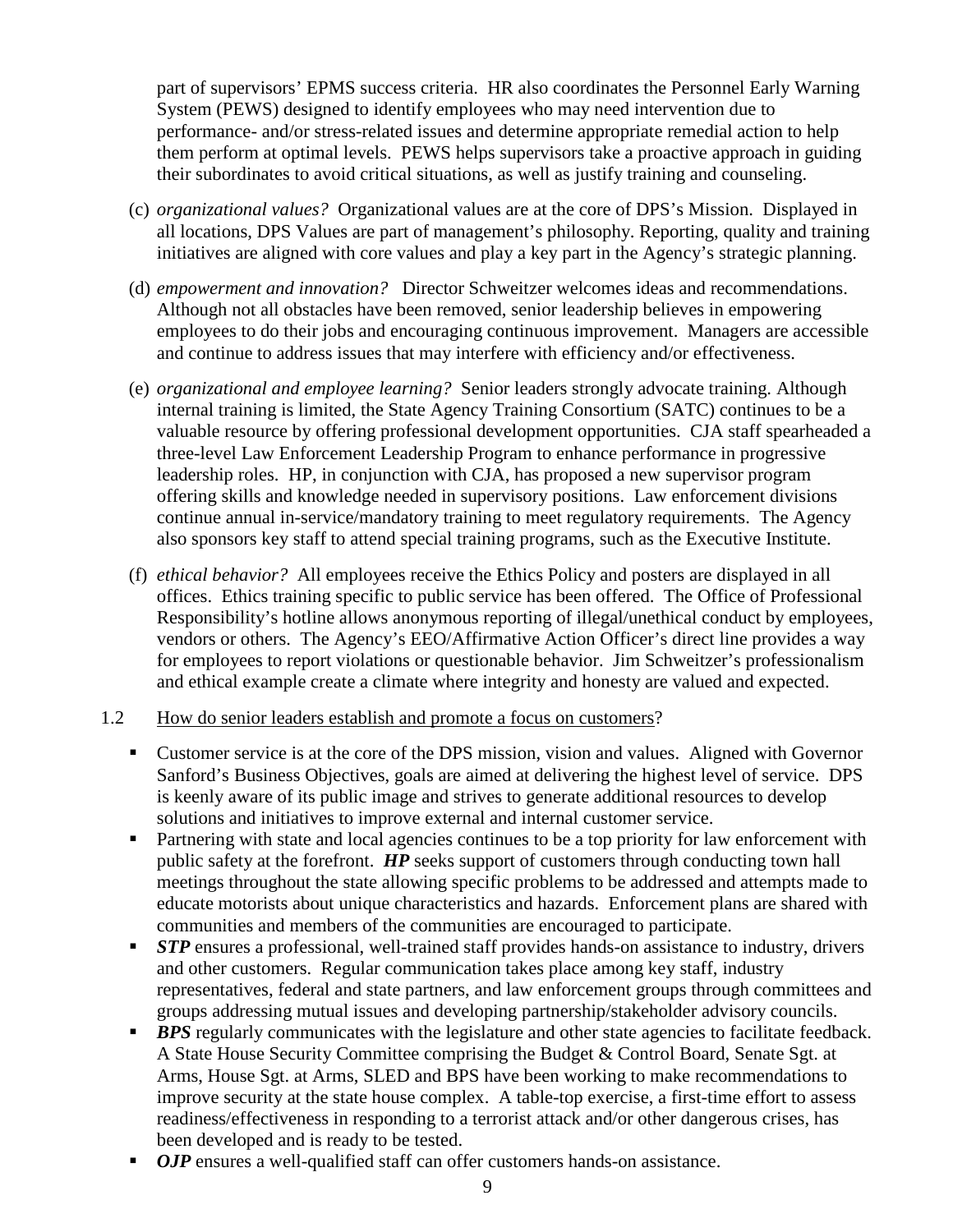- **CJA** administrators/managers attend conferences and meet with law enforcement associations, departments and representatives routinely; work teams and committees are established and include stakeholders. Upstate, Midlands and Low Country steering committees are representative of the agencies served and instrumental in advising CJA.
- DPS participates in the Public Safety Coordinating Council partnering with other law enforcement groups, trucking companies and industries to enhance service to the public. The Agency also complies with CALEA standards, which include a focus on customer service.

#### 1.3 How do senior leaders maintain fiscal, legal and regulatory accountability?

 Understanding fiscal, legal and regulatory responsibilities is critical to ensuring compliance. Training, regular meetings and monitoring of legislative issues aid in awareness. Reporting structure promotes accountability, and Agency policies, Budget & Control guidelines and State legislative mandates are followed. *STP* uses monthly budget reports and signature authority of key staff in the accountability chain. Revenue and expenses are monitored on a regular basis, including all requisitions, travel and non-recurring expenses. *OJP* is subject to continual oversight at the state and federal levels, particularly through audits, including the State Auditor's Office, on-site monitoring by the Federal Bureau of Justice Assistance, the Office of Juvenile Justice and Delinquency Prevention, the Office of Victims of Crime, the Office of the Comptroller and the Office of the Inspector General. *BPS* uses established protocols to conduct audits ensuring efficient and accountable operations*. CJA* monitors court fine revenue and tracks expenses through DPS Financial Services for timely and accurate projections and reports to the Law Enforcement Training Advisory Council and the DPS Director. CJA works with the Office of General Counsel in compliance, interpretation and implementation of the Training Act and Regulations governing training and certification of S.C. law enforcement officers. *HP* monitors legal issues assisted by the Office of General Counsel, the HP Training Unit and the Strategic Planning Unit Legislative Liaison. Patrol's Inspection & Accreditation Officer ensures compliance with CALEA standards. HP activity console provides data to be used in selective enforcement initiatives and ensures efficient use of time by subordinate troopers. *OHS* grant operations are subject to review by state and federal officials with periodic monitoring and auditing functions performed. The primary source of funding is provided by the National Highway Traffic Safety Administration (NHTSA) of the U.S. Department of Transportation (USDOT). Operating procedures and policies are established and followed. NHTSA provides oversight on a continual basis. *OFS* has maintained a solid fiscal reputation ensured through an annual independent financial audit.

#### 1.4 What key performance measures are regularly reviewed by your senior leaders?

- Highway safety statistics and law enforcement activity, customer satisfaction data, key strategic measures, regular financial reports, and data tracked by the Office of Professional Responsibility are regularly reviewed by senior leaders. Compensation studies are used to determine salary inequities, and a quarterly EEO manual is prepared to analyze workforce components and identify underutilized groups. Monthly FTE reports are generated to ensure compliance with the Agency's authorized FTEs. Law enforcement divisions benchmark nationally to compare progress and performance. The EPMS process is used, along with line and staff inspections, Crash Reduction/Enforcement Planning (CREPS) and the Personnel Early Warning System (PEWS) to review performance.
- 1.5 How do senior leaders use organizational performance review findings and employee feedback to improve leadership effectiveness throughout the Agency?

With numerous regulations and laws governing DPS, as well as the CALEA accreditation process, ongoing audits and heavy scrutiny ensure compliance. The Agency continues to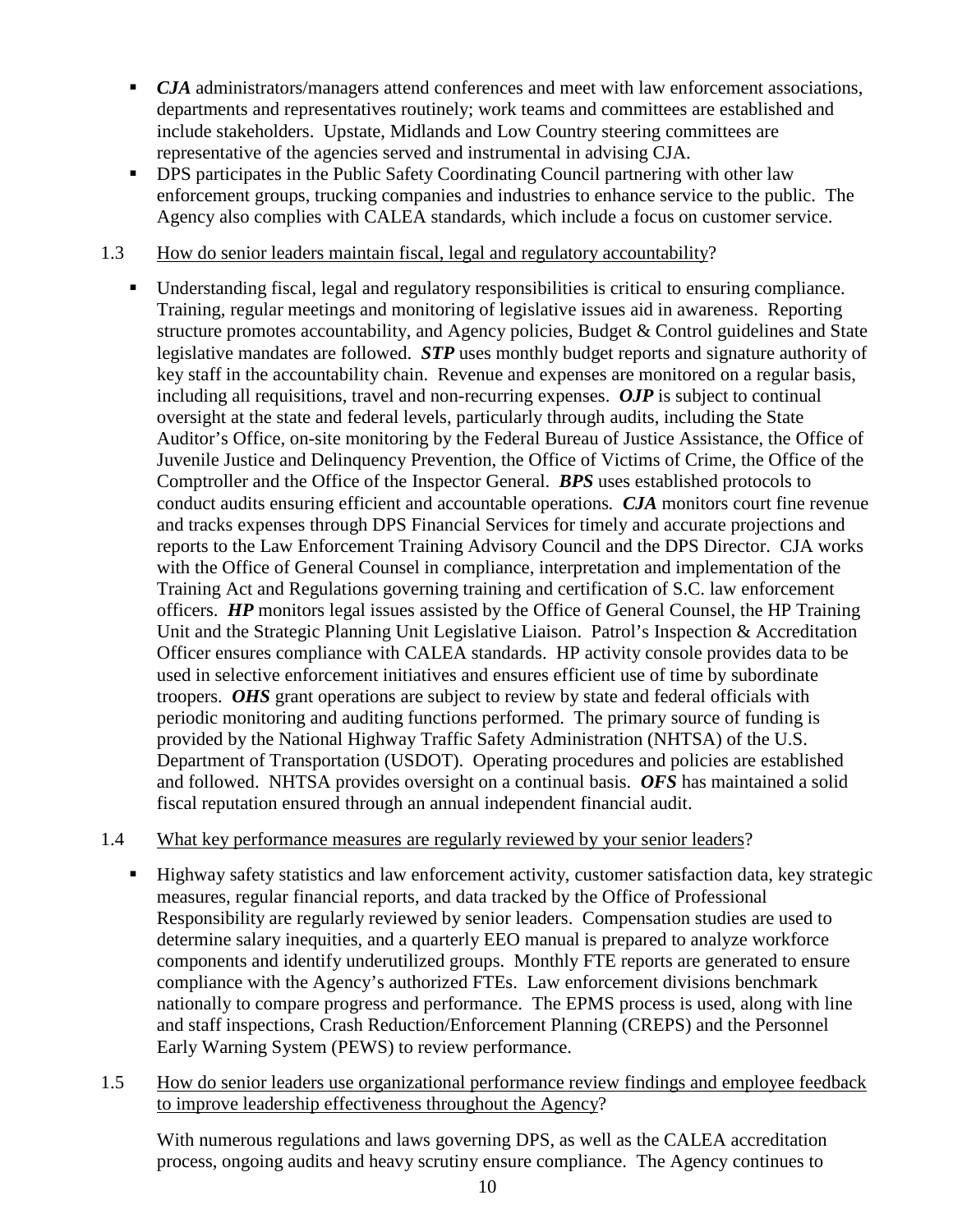become more unified; but, as state agencies go, DPS is fairly new and challenges still exist. *Communication*. Tools, such as the DPS Intranet, are valuable in improving communication and requesting feedback; divisions use their own links to share information with employees. *Exit interviews*. HR and other divisions review exit interviews to identify trends and weaknesses and take a proactive approach to address relevant issues.

*S.W.O.T.* analysis. HP conducted dual command staff presentations on strengths, weaknesses and future opportunities and goals. Two enforcement positions were filled to provide accountability at the troop level.

*HP CREP Impact Analysis* determines a trooper's effectiveness in crash reduction and provides an avenue for feedback. The "Ask the Colonel" link on the SCHP Intranet allows an exchange of questions and ideas from the troopers to the Colonel.

*CJA's Employee Relations Representative* holds regularly meetings with employees and/or their representatives and acts as liaison with CJA administrators.

*STP's Advisory Council* is active with field officers meeting quarterly with the Colonel and includes a link on the Intranet where staff can submit questions anonymously to the Colonel. *BPS employee surveys* are used to identify concerns and recommendations of personnel.

#### 1.6 How does the organization address the current and potential impact on the public of its programs, services, facilities and operations, including associated risks?

- Data generated by **OHS** Statistical Analysis Center, Office of General Counsel and audit reviews are monitored. Statistical/analytical reports help determine if grant-funded campaigns and countermeasures are having a positive impact on the public's safety on S. C. highways. Fatality reports, Crash Reduction Enforcement Planning (CREPS) and Personnel Early Warning System (PEWS) are used by **HP** to identify employees with multiple incident involvement. HP conducts numerous, far-reaching safety initiatives, and the HP Intranet site encourages feedback and participation regarding programs. Results from grant-funded enforcement initiatives in the area of DUI/Speed enforcement are monitored. HP's town hall meetings (described in 1.2) address impact of services, including risks; HP is also involved in the Department's sanctioned Annual Fatality Victims Memorial Service.
- **Effect on workload, impact on customers, personnel levels, capital improvement/equipment** needs are documented to comply with CALEA requirements. Social, demographic and economic trends are monitored with data provided by professional publications/organizations. Legislative updates and the Governor's goals and objectives are also used in decision making.
- **OJP** heightens public awareness by helping others find and request alternative funding and is aware of and monitors potential risks with funding sources.
- **STP** compiles and uses the Commercial Vehicle Safety Plan that is performance based and incorporates risk management and CMV Collision Fact Book comprising CMV crash statistics.
- Law enforcement training provided by **CJA** remains critical to capability, skills, credibility, etc., of law enforcement personnel statewide. Employees are appropriately tested before serving in law enforcement divisions. All law enforcement and non-law enforcement supervisory staff receive ethics, preventing discrimination/harassment and EEO training.

#### 1.7 How does senior leadership set/communicate key organizational priorities for improvement?

Goals are aligned with Governor's Sanford's Objectives and the Agency's mission and goals. DPS complies with CALEA regulations, communicated according to involvement and responsibility. Legislative mandates, relevant feedback, data and statistics, as well as available resources, help set priorities. Audits/inspections produce recommendations for improvement, addressed respectively by divisions. Homeland Security and Emergency Preparedness have become priorities based on external circumstances and actions are taken accordingly. The level of complexity and urgency largely determine how key issues are set and communicated.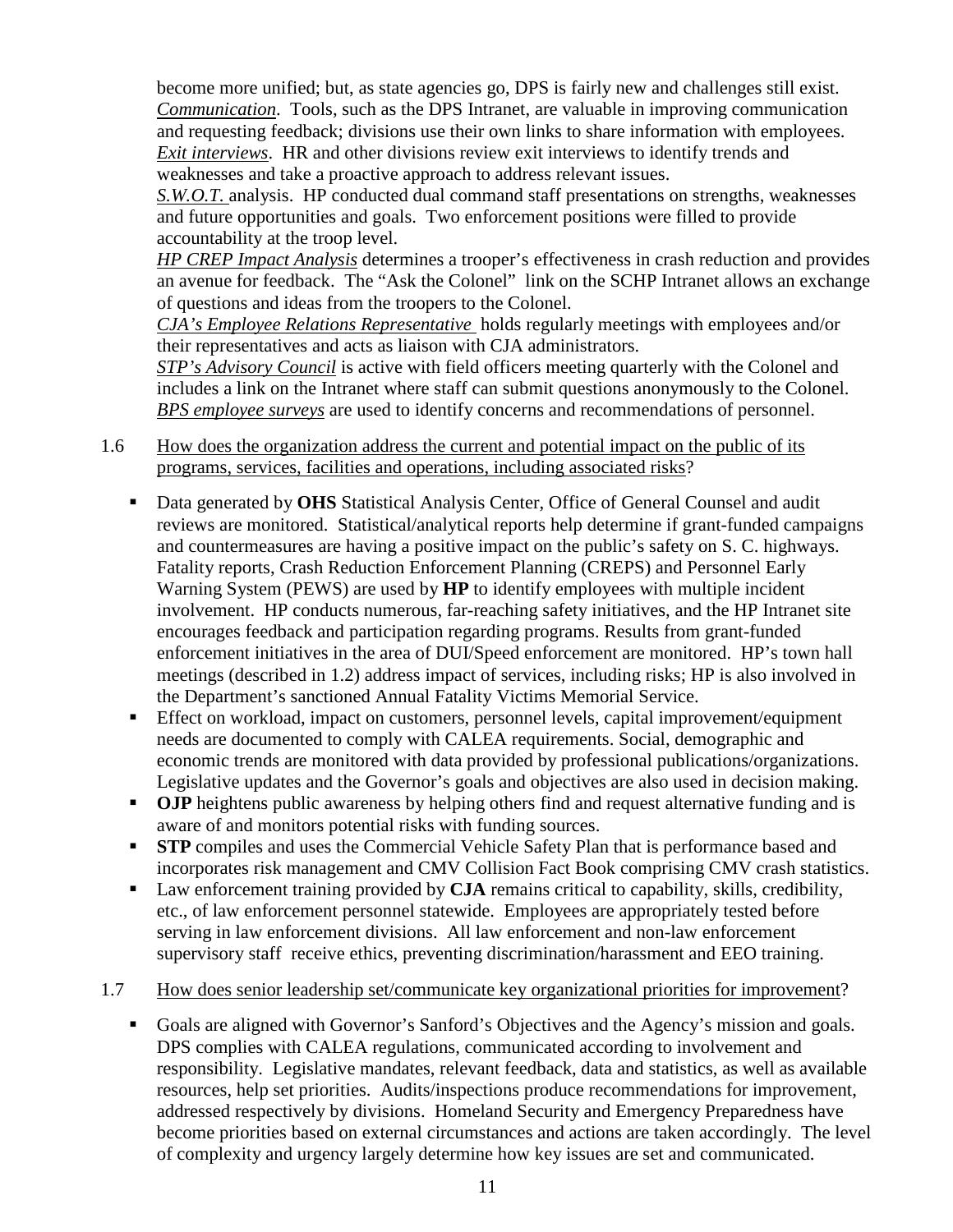1.8 How does senior leadership and the agency actively support and strengthen the community? Include how you identify and determine areas of emphasis.

| п | A highly visible Agency involved in communities across the state, DPS contributes to |                                           |
|---|--------------------------------------------------------------------------------------|-------------------------------------------|
|   | --*United Way Campaign (agency-wide)                                                 | --First Ladies Walk for Life              |
|   | --Good Health Appeal                                                                 | --Free child safety seat inspections      |
|   | --Harvest Hope Food Bank                                                             | --Brace-a-Child (Buck-a-Cup)              |
|   | --Summer Institute                                                                   | --Families Helping Families               |
|   | --Habitat for Humanity                                                               | --Community Health Charities              |
|   | --Public Information Phone System                                                    | --Muscular Dystrophy Campaign             |
|   | --March of Dimes Walk America                                                        | -- American Cancer Society Relay for Life |
|   | --School Bus Safety Initiative                                                       | --Adopt-a-School                          |
|   | --Education Program for Civic Groups                                                 | --CRO/PIO                                 |
|   | --Victim's Rights Week                                                               | --Joint volunteer blood bank with CSC     |
|   | --100 Days of Summer Heat                                                            | --Final Exam High School Initiative       |
|   | --Family Christmas Baskets                                                           | --Supplies for Active Military Employees  |
|   | --Survival Seminar for Families of                                                   | --Make-a-Wish Foundation                  |
|   | <b>Fallen Officers</b>                                                               | --PEER Team                               |
|   | --Fatality Victims Memorial                                                          |                                           |
|   |                                                                                      |                                           |

\* Col. Anna Amos, STP, serves as Steward/Council Member on the United Way's Food, Shelter, Safety and Transportation Council.

| HР                  |                  |
|---------------------|------------------|
| <b>SCHP Troop 1</b> | \$9,687.68       |
| <b>SCHP Troop 2</b> | 23,171.47        |
| <b>SCHP Troop 3</b> | 11,717.14        |
| <b>SCHP Troop 4</b> | <u>11,943.20</u> |
| <b>SCHP Troop 5</b> | 4,042.32         |
| <b>SCHP Troop 6</b> | 9,831.98         |
| <b>SCHP Troop 7</b> | 3,830.48         |
| <b>SCHP HQ</b>      | 1,092.32         |
| ∥Total for SCHP     | \$75,316.59      |
|                     |                  |
|                     |                  |

Funds raised for "Buck-a-Cup" campaign:

| <b>Total</b> | \$13,980   |  |  |
|--------------|------------|--|--|
|              |            |  |  |
| <b>BPS</b>   |            |  |  |
| <b>Total</b> | \$1,932.00 |  |  |

**OHS**'s mission includes public outreach and provides a variety of support to communities. Free child safety seat inspections and assistance with installation are offered. The division also works with highway safety advocates, including K-12, private organizations, Safe Communities, colleges, church groups, corporations, local, state and federal government, automobile dealers, law enforcement agencies, diversity outreach programs, and many more.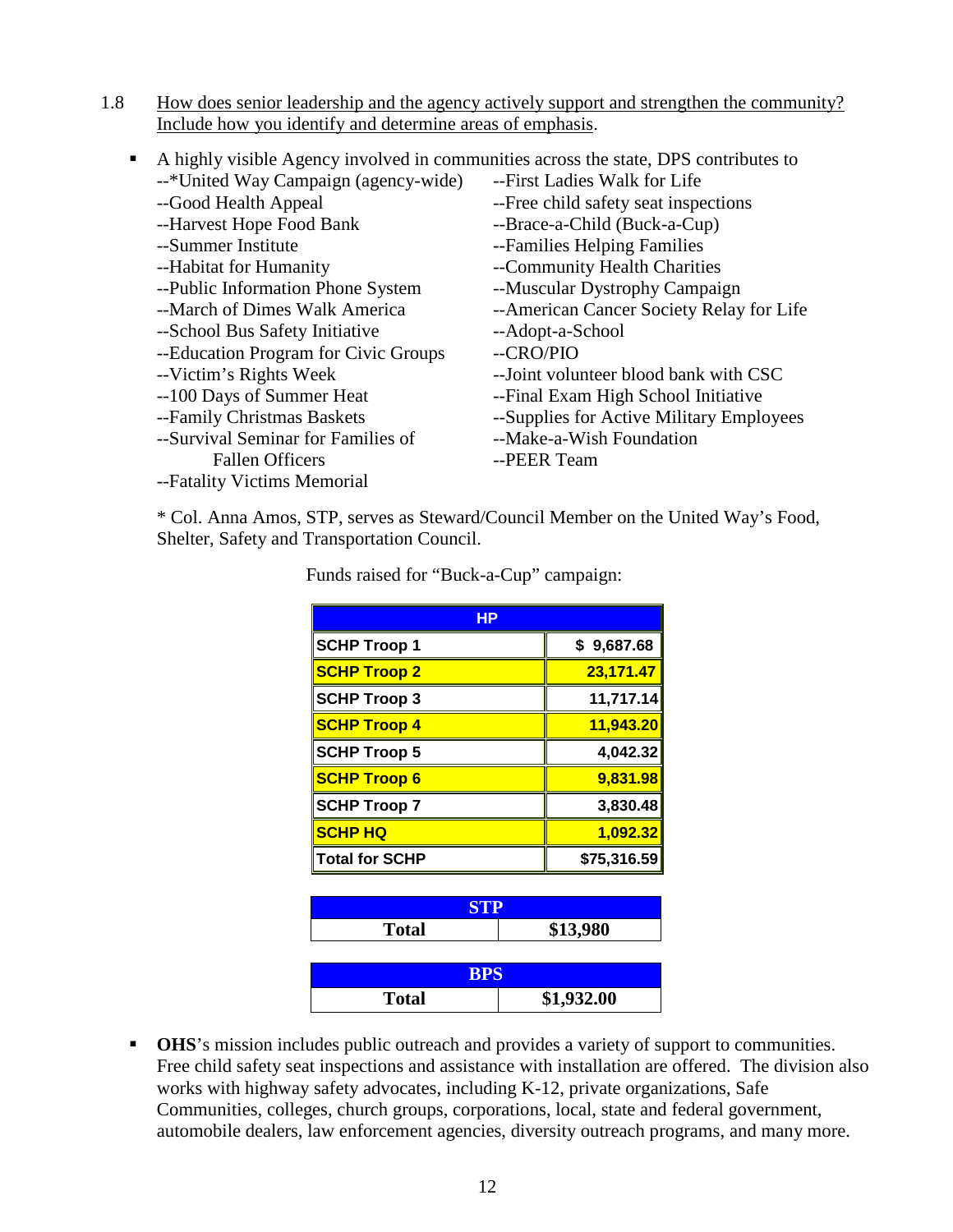#### **2. Strategic Planning**

#### 2.1 What is your strategic planning process, including participants?

Director Schweitzer believes strategic planning should comprise overarching goals creating a roadmap to guide decision making and address challenges. As mentioned previously, the current plan is due to be updated. Many factors will affect the new plan, including the separation of the DMV, reduction in the number of employees and the organizational culture. Senior management, along with a strategic planning committee, will direct the planning process and look at the big picture in identifying issues (Section I-2). Divisions will be develop specific objectives and measures to accomplish the strategic goals and designate responsibility. The strategic planning committee will work with divisions to establish a reporting system and set target completion dates. Progress will be tracked and Baldridge criteria will be integrated with the plan to aid in addressing key strategic elements and align format with the accountability reporting process.

#### How does it account for

#### *(a) customer needs and expectations*?

**•** DPS is keenly aware of the significance and impact of public image. A central headquarters operation fosters unity and enhances efficiency. Improving customer service is an ongoing goal; public education campaigns, free child-seat inspections/instruction, presentations at schools, civic and community organizations, as well as other prevention initiatives, promote public service and provide an avenue for citizens to become more knowledgeable about public safety, with highway safety at the forefront.

#### *(b) financial, societal and other risks*?

- New and ongoing challenges ultimately affect the Agency's capacity to meet critical needs and expectations. DSP recognizes the potential risks involving public safety and works aggressively to improve education, prevention and enforcement. Factors include analyzing speeding and fatality statistics, commercial motor vehicle collisions, DUI data, age-specific factors (under 21 and over 55), seat belt usage and supporting appropriate legislation.
- Exploring funding sources is essential in meeting mounting demands as the increase in population, roadways, travel, number of drivers and vehicles, and Homeland Security issues places an overwhelming responsibility on the Agency. Emergency Preparedness continues to be a major focus given the potential risks to the public. Ensuring accurate and complete information is communicated to enhance the legislative and administrative decision-making process remains critical—impacting what can be accomplished to promote public safety.

#### *(c) human resources capabilities and needs?*

 The Agency Director places tremendous importance on employees and their contributions. Collectively, DPS employees possess of wealth of knowledge and skills; however, as previously mentioned, the challenge exists in the current market is to recruit and retain qualified personnel, as well as address training needs, transfer of knowledge and succession planning. Although an increase in base pay helps attract applicants, strategic planning will focus on additional incentives and opportunities to strengthen the workforce, such as developing career path initiatives and leadership programs, as well as establishing ways to accommodate unique and changing needs.

#### *(d) operational capabilities and needs?*

**Meeting operational goals has been enhanced by efforts to reduce duplication of effort and** paperwork, enhance consistency, consolidate equipment and services, and improve processes at the Headquarters facility. Funding continues to affect how much can be accomplished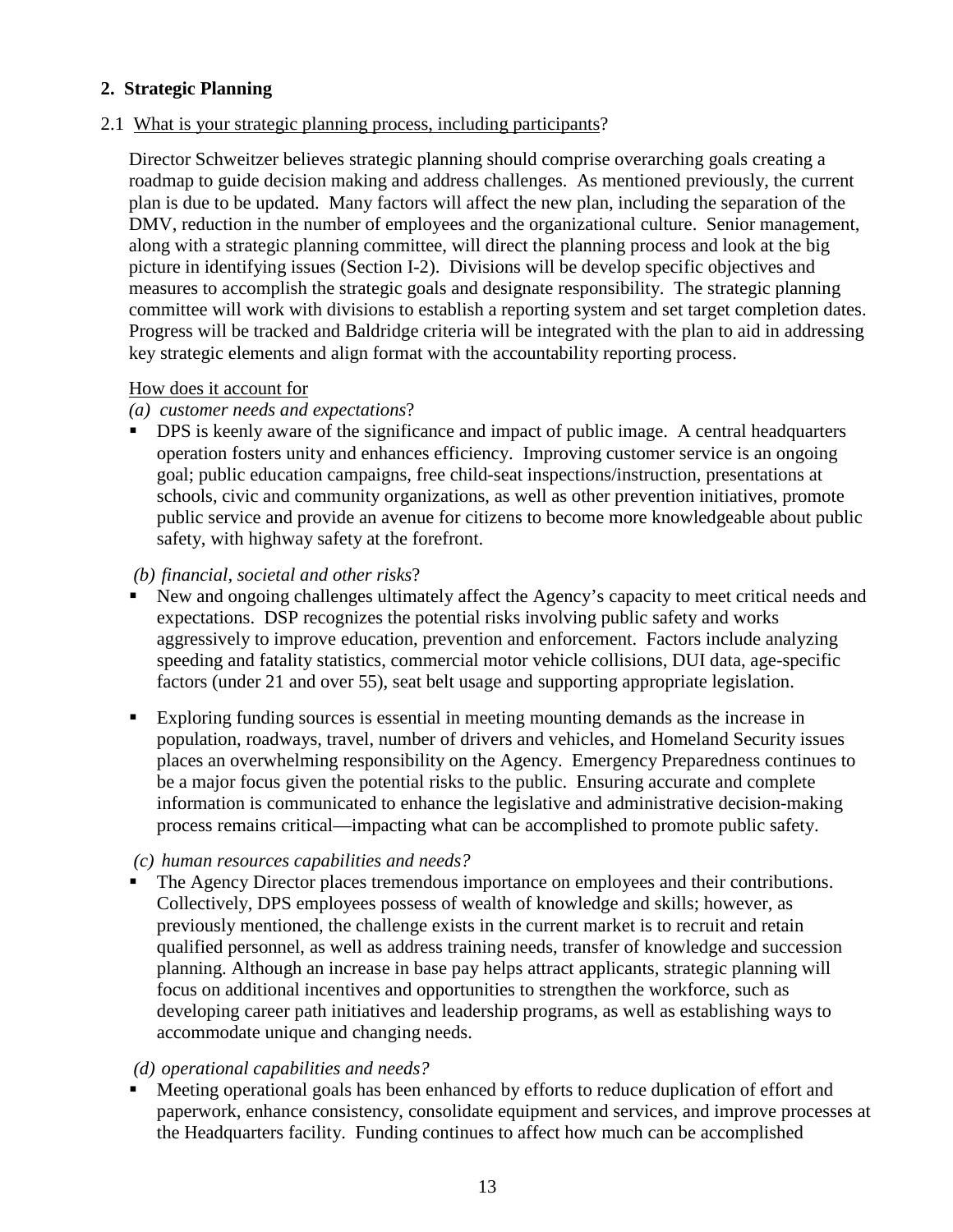statewide. However, progress has been made and changes, such as combining telecommunications centers, have improved operational capabilities.

- *(e) Supplier/contractor/partner capabilities and needs?*
- **Partnerships with other agencies, suppliers, contractors, and organizations enhance public** safety efforts; e.g., the DMV and law enforcement are linked through data sharing, which provides a critical communication channel. Collaborating with DOT, other law enforcement entities, the trucking and commercial carrier industry, and insurance companies strengthens the effectiveness of programs throughout the state. All avenues are explored to provide traffic safety education for the public, as well as the legislature.

#### 2.2 What are your key strategic objectives?

#### **Strategic Planning**

| Program<br><b>Number</b><br>and Title                                                     | <b>Supported Agency</b><br><b>Strategic Planning</b><br>Goal/Objective                                                                                                                                                                                                                                                                                                                                                                                                                                                                                                                                                                                                                                                                                                                                                                                                                                                                                                                    | Related FY 04-05<br><b>Key Agency</b><br><b>Action Plan/Initiative(s)</b>                                                                                                                                                                                                                                                                                                                                                                                                                                                                                                                                                                                                                                                                                                                                                                                                                                                                                                                       | <b>Key Cross</b><br>Ref. For<br><b>Performance</b><br>Measures* |
|-------------------------------------------------------------------------------------------|-------------------------------------------------------------------------------------------------------------------------------------------------------------------------------------------------------------------------------------------------------------------------------------------------------------------------------------------------------------------------------------------------------------------------------------------------------------------------------------------------------------------------------------------------------------------------------------------------------------------------------------------------------------------------------------------------------------------------------------------------------------------------------------------------------------------------------------------------------------------------------------------------------------------------------------------------------------------------------------------|-------------------------------------------------------------------------------------------------------------------------------------------------------------------------------------------------------------------------------------------------------------------------------------------------------------------------------------------------------------------------------------------------------------------------------------------------------------------------------------------------------------------------------------------------------------------------------------------------------------------------------------------------------------------------------------------------------------------------------------------------------------------------------------------------------------------------------------------------------------------------------------------------------------------------------------------------------------------------------------------------|-----------------------------------------------------------------|
| <b>Critical Issue #1:</b><br><b>Become a unified</b><br>agency                            | --Continue finding methods to<br>--DPS web sites, including the Intranet, continue<br>improve vertical and horizontal<br>improving communication<br>communications<br>--HP/IT units continue enhancing efficiency and<br>--Enhance use of technology<br>effectiveness<br>--Identify and use non-appropriated<br>--Blythewood headquarters building continues<br>revenue to improve operations and<br>having a positive effect on operations and<br>reduce expenditures<br>organizational culture<br>--Continue initiating plans to increase<br>--Successfully consolidated thirteen<br>efficiency, foster a more cohesive,<br>telecommunications centers to nine<br>team-oriented and customer focused<br>--OJP and HP grant projects support improved<br>work force<br>equipment and operating systems<br>--STP's improved radiation detection equipment<br>and pagers have improved computer-based<br>activity and reporting systems<br>--BPS's operations manual continues to increase |                                                                                                                                                                                                                                                                                                                                                                                                                                                                                                                                                                                                                                                                                                                                                                                                                                                                                                                                                                                                 | 7.2J<br>7.2K, 7.2L,<br>7.2N                                     |
| <b>Critical Issue #2:</b><br><b>Provide excellent</b><br>customer service<br>at all times | --Enhance technological solutions<br>when feasible<br>--Improve public safety and security<br>--Ensure professional, courteous and<br>ethical behavior at all times<br>--Provide training and development<br>--Ensure community involvement                                                                                                                                                                                                                                                                                                                                                                                                                                                                                                                                                                                                                                                                                                                                               | efficiency for the division<br>--CAD dispatch system increases response times<br>--RoIP, wireless 800 radio system installed and<br>tested in Blythewood, continues build out in<br>Blythewood and Charleston and VoIP<br>(operational) ensures more seamless law<br>enforcement communication<br>--OJP continues to enhance use of GMIS; well-<br>qualified, professional staff provides hands-on<br>workshops/training for users<br>--CJA has expanded web-based training and<br>distance learning programs and sites<br>--DPS is highly visible and involved in<br>community programs (See 1.8 p.12).<br>--HP Public Information Program now includes<br>a Community Relations Officer in each troop to<br>ensure cohesive, uniform community relations<br>-- Updated Mansion security system<br>--Inn-house training, including leadership<br>proposals, as well as opportunities through the<br>SATC and other sources, provide employees<br>new skills to enhance performance and service | 7.2H, 7.2I,<br>7.2J, 7.2K                                       |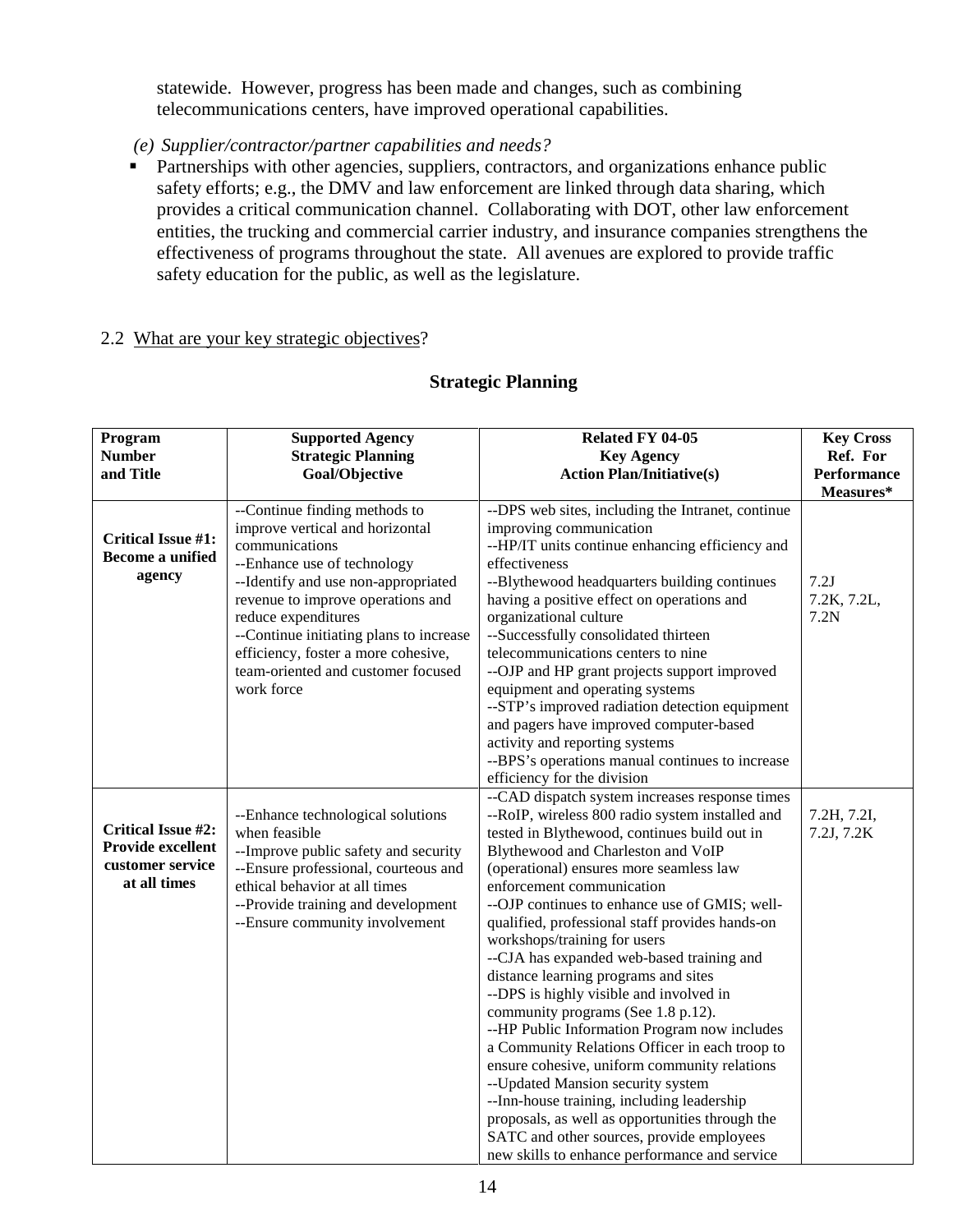#### **Strategic Planning**

| Program<br><b>Number</b><br>and Title                                               | <b>Supported Agency</b><br><b>Strategic Planning</b><br>Goal/Objective                                                                                                                                                                                                                                                                                                                                                                                                                                     | Related FY 04-05<br><b>Key Agency</b><br><b>Action Plan/Initiative(s)</b>                                                                                                                                                                                                                                                                                                                                                                                                                                                                                                                                                                    | <b>Key Cross</b><br>Ref. for<br><b>Performance</b><br>Measures*         |
|-------------------------------------------------------------------------------------|------------------------------------------------------------------------------------------------------------------------------------------------------------------------------------------------------------------------------------------------------------------------------------------------------------------------------------------------------------------------------------------------------------------------------------------------------------------------------------------------------------|----------------------------------------------------------------------------------------------------------------------------------------------------------------------------------------------------------------------------------------------------------------------------------------------------------------------------------------------------------------------------------------------------------------------------------------------------------------------------------------------------------------------------------------------------------------------------------------------------------------------------------------------|-------------------------------------------------------------------------|
| Critical Issue #3:<br><b>Improve traffic</b><br>safety                              | --Reduce traffic fatalities on<br>roadways<br>--Improve law enforcement<br>communications<br>-- Increase response time and<br>enhance capacity to respond to<br>emergencies<br>--Educate customers, especially high-<br>high risk drivers, regarding highway<br>safety<br>--Implement campaigns and<br>programs to enhance education,<br>safety and security operations<br>--Provide appropriate information to<br>identify patterns to determine law<br>enforcement scheduling and special<br>assignments | --HP Travel.org web site (hub for emergency<br>activity)<br>--Speed/Alcohol Overtime Enforcement<br>Program<br>--Education and Safety Campaigns, including:<br>"Final Exam" Initiative; "100 Days of Summer<br>Heat" campaign<br>--Increased enforcement at bike rallies<br>--School Zone Safety Week<br>--Mobilizations: "Buckle Up, SC, It's the Law<br>and It's Enforced," "Sober or Slammer!"<br>--Improved dispatch system<br>--More seamless communication through radio<br>and voice systems<br>--Homeland Security Grants, including the HP<br>Homeland Security Grant Project enhancing<br>several enforcement improvement programs | 7.2.A, 7.2B,<br>7.2C, 7.2D,<br>7.2E, 7.2J, 7.2I,<br>7.2L, 7.2M,<br>7.2N |
| <b>Critical Issue #4:</b><br>Use relevant and<br>timely data in<br>making decisions | --Improve financial and statistical<br>reporting<br>--Track highway safety data to<br>effectively identify and target<br>patterns and trends to improve public<br>safety<br>--Identify changes in activity to<br>determine appropriate action                                                                                                                                                                                                                                                              | --CREP provides HP supervisors a process in<br>which to effectively manage crash data to<br>support enforcement efforts in reducing<br>collisions and fatalities<br>--PEWS (Personnel Early Warning System)<br>used to identify potential performance problems<br>--Tracking crash summary data regarding types<br>of vehicles, miles traveled, injury/death rate<br>--Commercial Motor Vehicle Activity is tracked<br>by year, month and weather conditions,<br>including differentials<br>--BPS reports statistical data regarding arrests,<br>criminal incidents, property loss, etc.<br>--CJA tracks training data to determined trends  | 7.2A, 7.2C,<br>7.2D, 7.2E,<br>7.2F, 7.2G,<br>7.2H, 7.2I,<br>7.2J, 7.2N  |

\*Key Cross References are a link to Category 7 – Business Results. These References provide a chart number that is included in Section 7 of this document.

#### 2.3 How do you develop and track action plans that address your key strategic objectives?

- The Agency's strategic plan has been useful in sharing information and tracking progress of key strategic goals. Division-specific objectives and measures were included in the plan and assigned to divisions. The strategic plan was updated quarterly and posted on the DPS Intranet. The Executive Steering Committee met periodically to review activities and make revisions.
- **Most divisions/offices have developed operational plans—supporting the Agency's mission** and strategic objectives. These plans will also be reevaluated to ensure they are directly aligned with the Agency's revised strategic goals.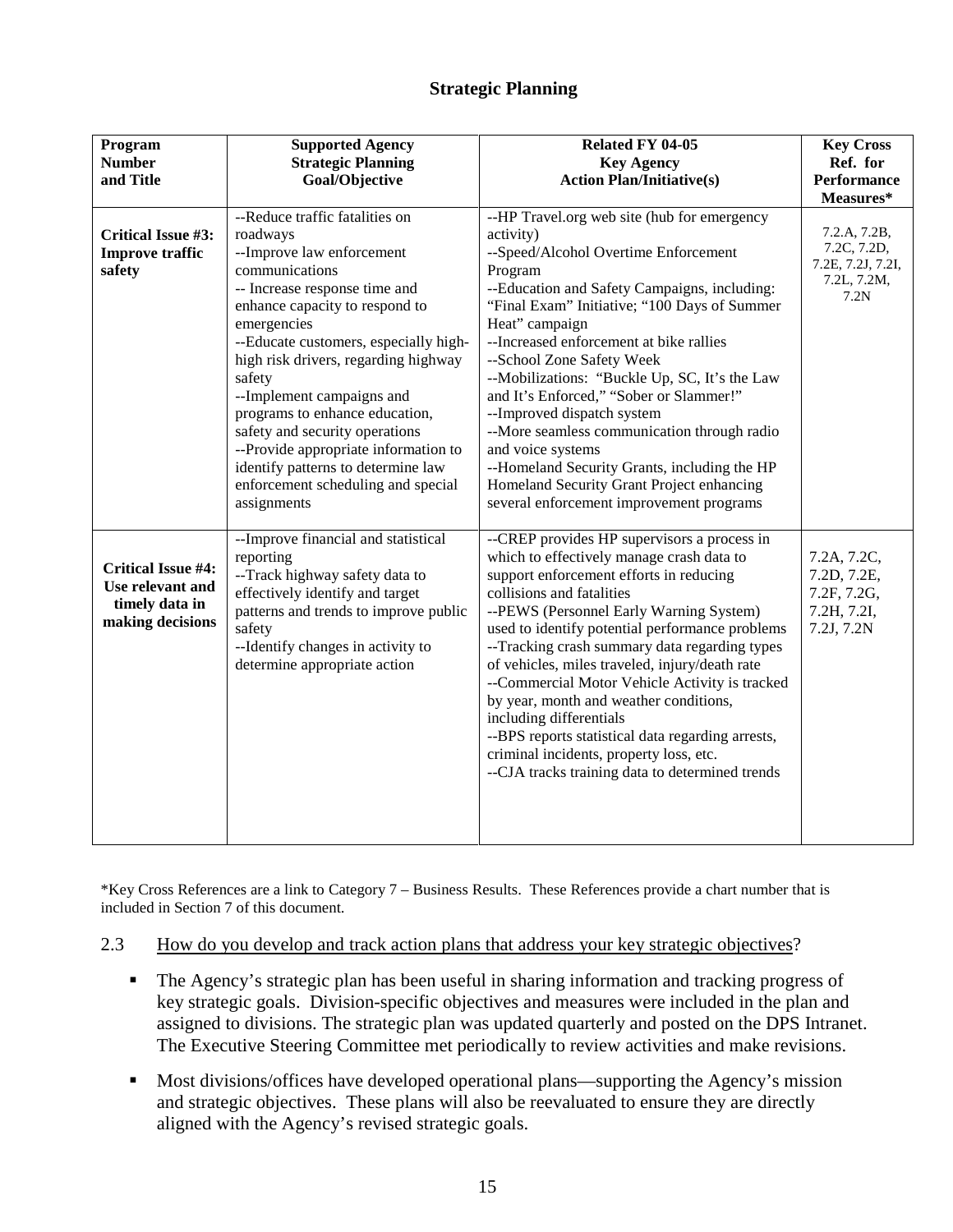- In tracking objectives, HP also uses task assignments, communication from the Colonel/Lt. Colonel, HP research database and tracking system. Action plans are followed by evaluation or after-action review. Two additional major positions allow for an efficient, accountable system between headquarters and field staff. CREP analysis data identifies problems and the Impact Analysis Report provides a means to measure program success. STP uses the SafetyNet Data System, Enforcement Plans (CVSP, Size & Weight Enforcement Plans).
- 2.4 What are your key action plans/initiatives? (See 2.2 Strategic Planning Chart.)
	- Although this year's report reflects the strategic plan created in 2001, a new strategic plan is being developed to reflect updated goals, as well as key action plans.
- 2.5 How do you communicate and deploy your strategic objectives, action plans and performance measures? (Include how resources are allocated to accomplish action plans.)
	- Along with written directives, e-mails, and staff meetings, the DPS Intranet site is used as a communication tool. Information regarding various projects is posted and feedback requested from employees. Several divisions regularly post information on the site, which serves as a convenient, effective method of communicating and sharing relevant data and activity.
	- The budget process requires a breakdown by priority of operating and personal services needs. The Budget Office has developed a zero-based budget form for budget requests. The Budget Office, along with the Agency Director and his staff, allocate resources based on relevance to strategic goals, availability of state and alternative funding sources.
- 2.6 The Strategic Plan is available on the DPS Intranet.

#### **3. Customer Focus**

- 3.1. How do you determine who your customers are, as well as their key requirements?
	- **•** DPS has more contact with citizens than many other agencies. Key customers and stakeholders are listed in Section II – 4 and 5. Along with efforts/initiatives discussed throughout this report, relevant legislative mandates affect key requirements related to the Agency's mission serving citizens and other customers through protection, education and enforcement.
- 3.2 How do you keep listening and learning methods current with changing needs?
	- Inquiries and concerns are monitored and used to identify problems, provide a format for process improvement, and resolve issues, as well as recognize excellent service. Addressing and tracking e-mails, faxes, telephone calls, and comments on the DPS web page helps establish and maintain contact and rapport with customers. Collaborative partnerships with stakeholders, including contacts from other states, allow the Agency to keep abreast of changes within the general population, as well as within business and industry.
	- **HP** assigned a trooper to the Office of Highway Safety to serve as Law Enforcement Network Coordinator and to partner with other law enforcement agencies in identifying and combating problems in their respective judicial circuits. The International Association of Chiefs of Police State and Provincial Police Planning Officers Section is used by the HP Strategic Planning Unit who converse with other states' officers to share ideas and trends related to highway safety.
- 3.3 How do you use information from customers/stakeholders to improve services or programs?
	- Feedback from customers/stakeholders is used to help identify potential problems, which may be avoided or resolved. The DPS web site makes it easier for customers/stakeholders to be informed, voice opinions and make suggestions, which are considered in decision making.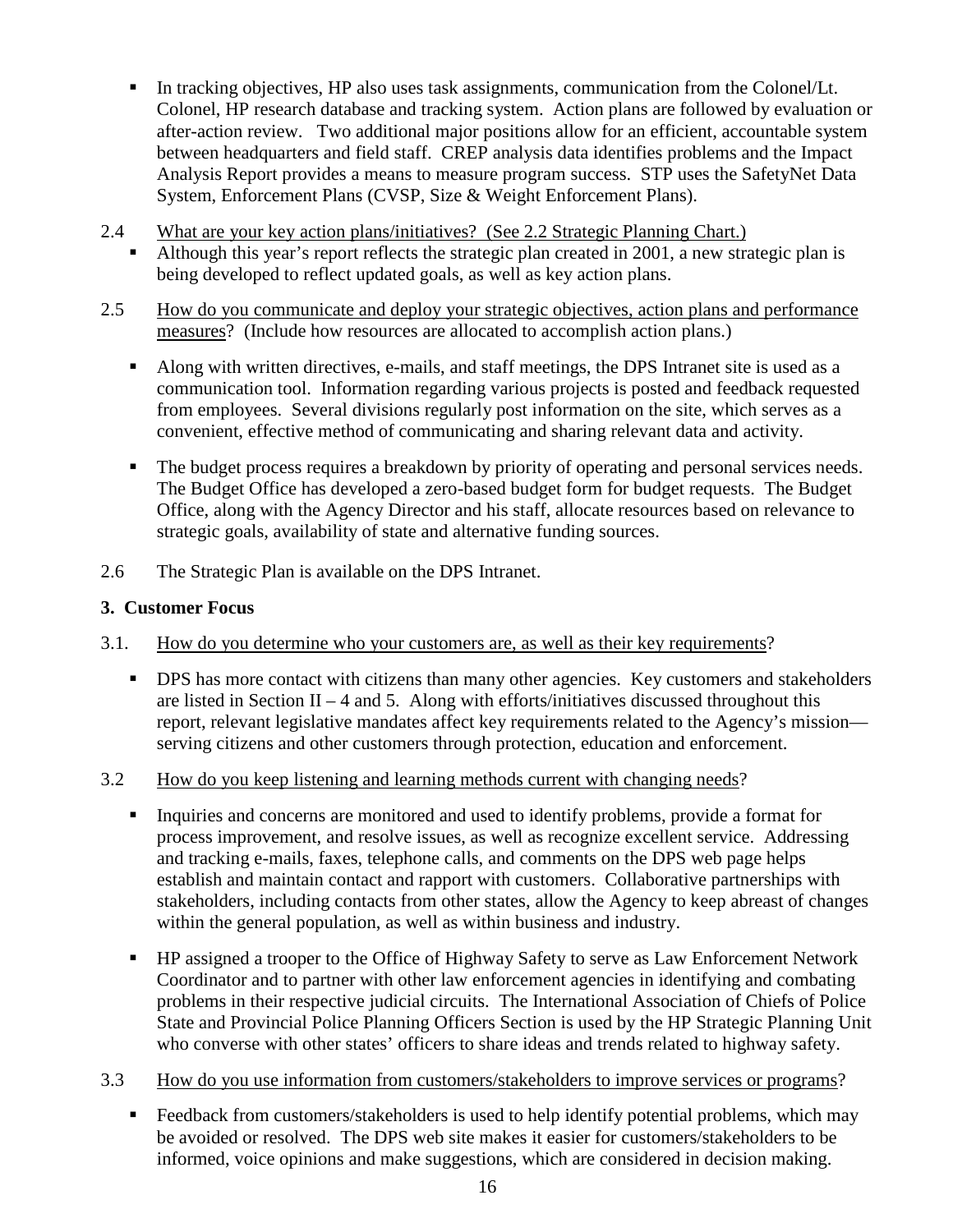- **Law enforcement divisions investigate complaints and follow up with steps to identify** geographic/demographic trends and needs. Customer/stakeholder feedback is used to improve services by helping to identify problems and determine root causes, evaluate services, and take action. After appropriate action is taken, follow up is done to ensure resolution. *HP*'s town hall meetings raise awareness of area-specific fatality/collision problems, enforcement plans and public relations efforts. Community members are encouraged to provide feedback. HP's Community Relations Officers serve as direct links between the division and the public. A key success factor in partnerships with local, state and federal agencies is ongoing communication and review. *STP* also relegates to industry standards with federal motor carrier safety.
- **CJA** continues using performance-based activities, such as job task analysis, field reviews, Basic Law Enforcement/Basic Jail Training evaluations, participation in the Regional Training Steering Committee, the Training Officer Association, the Chiefs' Association, and the Sheriffs' Association, to keep informed of customer needs.
- *OHS* reviews data from Law Enforcement Network (LEN) Coordinators, campaign briefings, roundtable meetings, campaign briefings, annual conferences, child passenger safety technician training, press events and other meetings. Feedback is encouraged from sub-grantees, federal partners, stakeholders, and data provided is considered in service and program improvements.
- *OJP* monitors customer satisfaction through results of the grant request process; the Grants Management Information System (GMIS) continues to reduce costs, save time and add ease and convenience for users through online processing.
- 3.4 How do you measure customer/stakeholder satisfaction?
- Customer/stakeholder feedback and communication continues to be a primary source to measure satisfaction; e.g., reduction or increase in complaints. Audit reviews provide guidance and recommendations to improve processes, which affect customer service. Letters of recognition and commendations regarding employees or divisions indicate positive trends in accomplishing key measures and indicate good customer service.

 *HP* analyzes data regarding collisions, fatalities, speeding, DUI activity and correspondence for trends to determine proactive enforcement and safety measures, thereby, enhancing public confidence in HP. Partnering with other agencies promotes interaction and review of activities and plans, and classes conducted by HP foster dialogue and feedback. Troopers continue involvement in their communities; and Community Relations Officers provide an excellent opportunity for customer feedback.

*STP* uses CMV safety data regarding inspections/incidents and correspondence to track and review activity; public relations activities and citizen surveys provide avenues for feedback.

*BPS* measures customer service by contract renewals, citizen surveys, and complaints. Commendations and letters of appreciation reinforce professionalism and exemplary service.

*CJA* uses tools and methods used by other divisions, as well as course critiques, to measure student satisfaction of training, facilities, and overall experience at CJA.

*OHS* uses program workshop evaluations and feedback from surveys, as well as letters of appreciation, to determine customer satisfaction.

*OJP* continues using telephone inquiries, e-mail and survey feedback; workshop evaluations and quarterly reports also help determine customer satisfaction.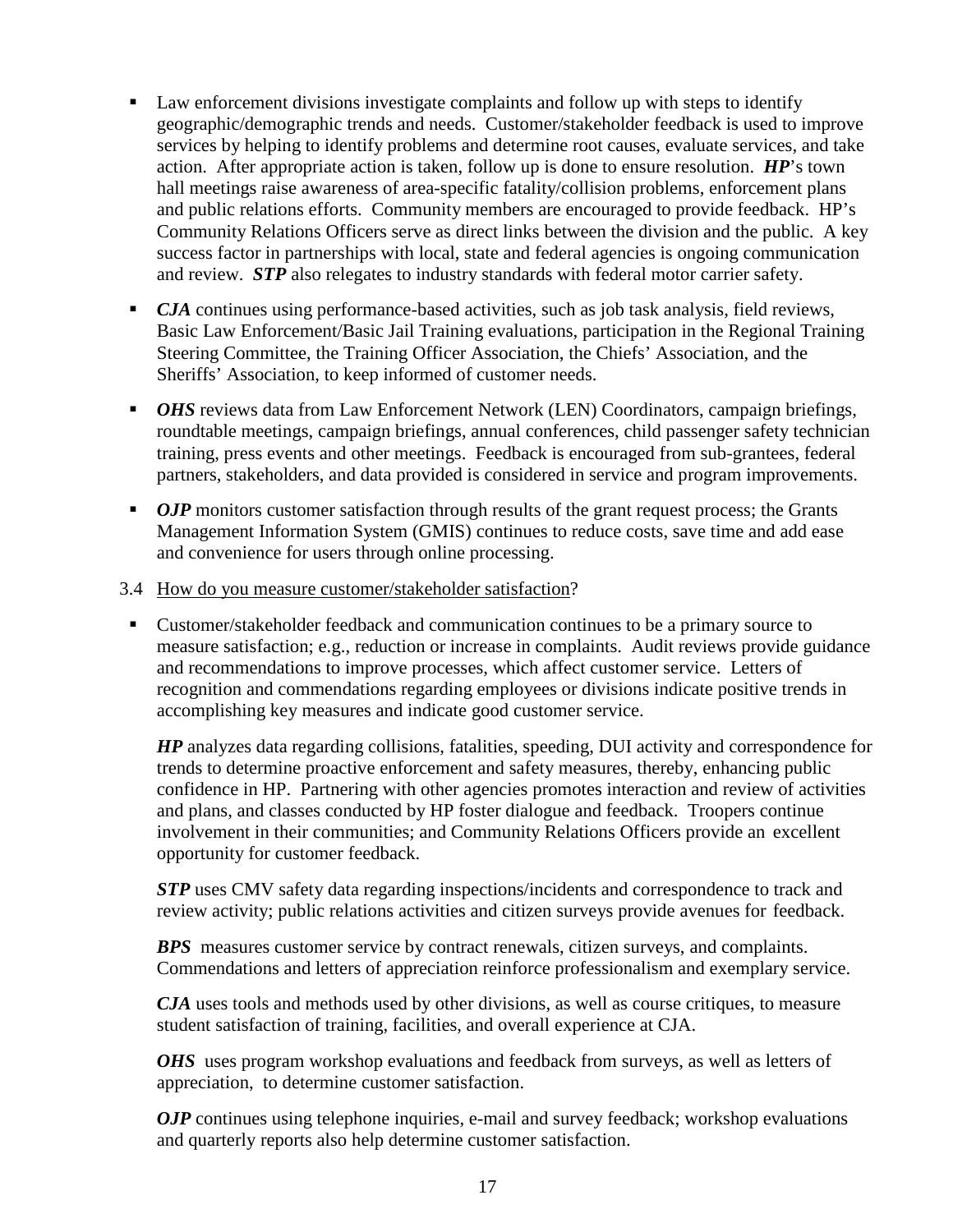*Administration* uses recommendations from audit reviews, feedback and specific requests to improve processes and reporting systems to enhance both internal and external customer service (e.g., reducing response time or turnaround time in providing data).

- 3.5 How do you build positive relationships with customers/stakeholders and make distinctions?
	- A key distinction is whether interaction is voluntary or involuntary. Law Enforcement divisions have specialized expertise and provide services affecting safety and quality of life for citizens and serve as ambassadors for the Agency:
	- *HP* has daily involuntary contact with motorists who violate traffic laws or are affected by a collision. Professionalism and compassion shown by officers, as well as actions of the Community Relations Officer and Traffic Accident Victim's Advocate, build public confidence. HP has voluntary contact with other law enforcement/government agencies during hurricane evacuation exercises, safety campaigns and other collaborative activities—improving communication and allocation of resources, as well as strengthening relationships. Ongoing contact with emergency management officials ensures effective solutions to natural disaster scenarios, and relationships are also established with other law enforcement agencies through classes taught by troopers regarded as subject matter experts. In addition, HP is involved in the Agency's sanctioned annual Fatality Victims Memorial Service.
	- Along with partnering with local, state and federal agencies, *STP* is part of the Motor Carrier Advisory Committee promoting communication among STP, the trucking industry and business community to keep current and be proactive in identifying issues. Colonel Amos is a member of the Board of Directors for the International Registration Plan, Inc., and Sgt. Rhodes is Vice Chairman for Region 2 for CVSA. STP is active in the American Association of Motor Vehicle Safety Alliance. These organizations foster networking not only locally and regionally but also with law enforcement entities around the country, Canada and Mexico.
	- By ensuring safety and security at the Capitol Complex and other state properties, *BPS* builds positive relationships with the Governor, Lt. Governor, state legislature, employees and visitors. Additionally, BPS uses C.O.P.S., a community-oriented policing program, which includes meeting with customers to assess how their security/safety might be improved, thus strengthening relations and taking a proactive approach to providing a vital service.
	- Directly serving students, *CJA*'s efforts also affect other groups, including the law enforcement community. Re-accreditation by CALEA sets them apart and enhances rapport and confidence of stakeholders, including the general public.
	- Along with conducting safety campaigns, *OHS* partners with law enforcement, government, private/public sections, and the medical community to promote education and awareness in striving to reduce traffic-related deaths and injuries. The web site proves useful in informing target audiences about highway safety, including statistics on seat belt and child safety seat use.
	- **OJP** builds positive relationships with grant applicants by assisting them with the grant funding process and engaging in outreach activities to assist state and local criminal justice agencies, as well as nonprofit organizations, in applying for and implementing grant-funded projects.
	- **Administration.** The DPS Intranet serves as a valuable tool to communicate relevant, timely data to both internal and external customers, including HR job postings, applications, staff directory, HR forms, organizational chart, and directions. Progress has made in implementing technical solutions and improving processes to enhance customer service and support strategic goals. OFS strives to reduce duplication of effort and improve efficiency and customer service; e.g., an electronic reporting system and updated software to automate accounting processes.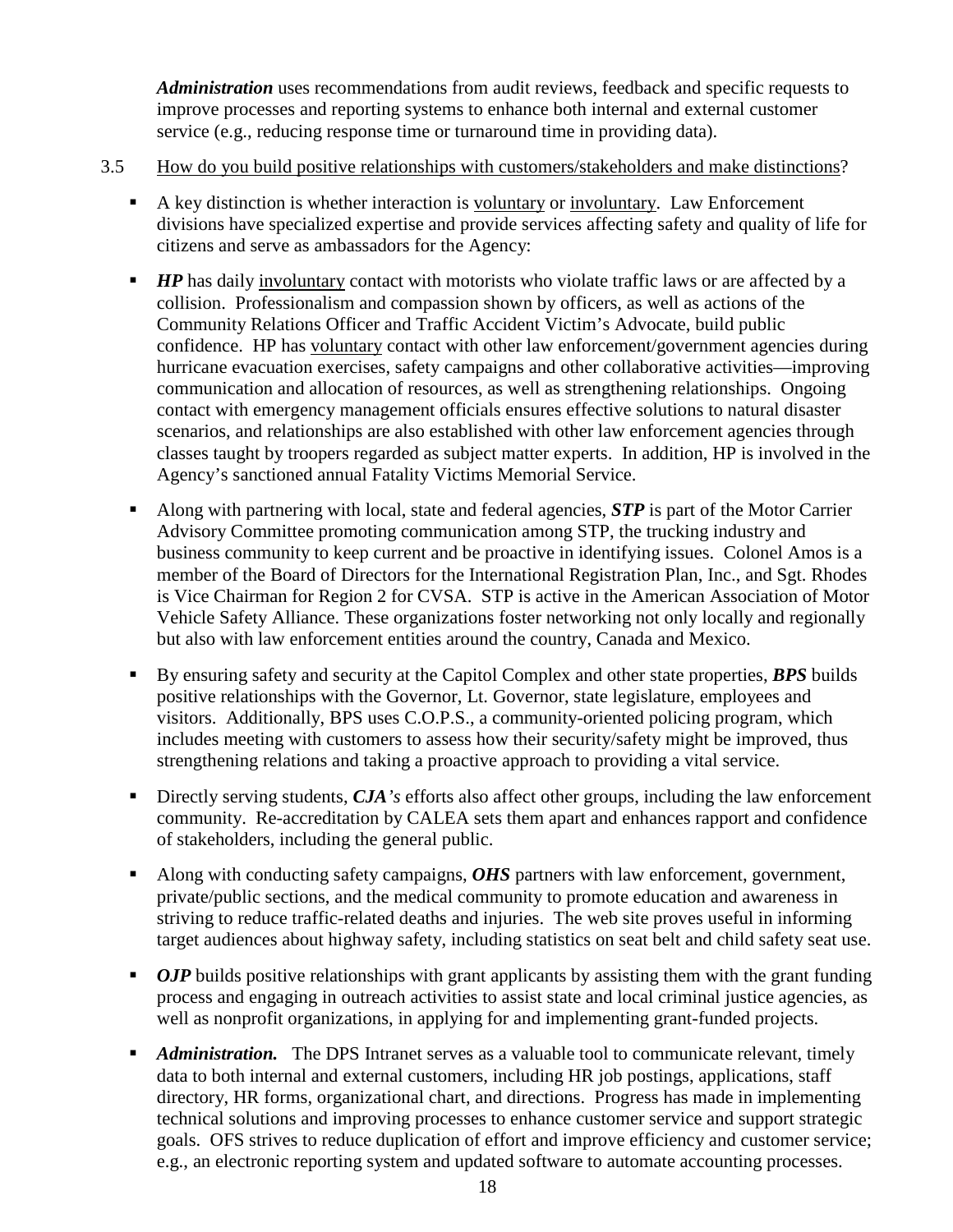#### **4. Information and Analysis**

- 4.1 How do you decide what to measure for tracking financial and operational performance?
	- Key measures and activities related to the DPS mission are used to track financial and operational performance. National benchmarks, such as the National Highway Traffic Safety Association, provide data regarding critical indicators (e.g., Mileage Death Rate indicating highway deaths per miles traveled), and are used in assessing performance. Officer safety studies continue through analyzing statistics and activities. *HP* conducted a workload analysis of the telecommunications centers resulting in consolidating thirteen centers into five. The division's R&D Unit tests law enforcement equipment to determine if equipment is effective and purchased at an equitable cost. *STP* uses its Size and Weight Enforcement Plan and the CVSP (Commercial Vehicle Safety Plan) to track operational performance. *CJA* is guided by CALEA standards and the established Training Act and Regulations. CJA's activities are reviewed and refocused according to current income level. Feedback from the law enforcement community (stakeholders) in terms of injuries, responses, reactions, complaints, etc., helps identify operational processes systems in need of measurement, review and/or evaluation.

#### 4.2 What are your key measures?

- Along with determining effects of education, prevention and enforcement activities, *HP*  conducts various costs analyses before programs/initiatives are enacted or equipment is purchased. Research and projects are conducted to provide measurable data to adequately allocate resources to the operating budget.
- **STP** monitors size and weight and inspections activity to determine fiscal impact of operations and performance vs. revenues and budget allocations. Crash data is also used to determine where and how to most effectively utilize STP's manpower.
- **BPS** tracks criminal and non-criminal incidents on State property to determine trends and risk patterns, so appropriate action may be taken. Daily tracking has resulted in no notable damages to state property and monuments. Communication and positive feedback from citizens confirms the professionalism of our organization.
- *OHS* programs are funded by the National Highway Traffic Safety Administration (NHTSA), the Federal Highway Administration (FHWA) and the Federal Motor Carrier Safety Administration (FMCSA), and the success of these programs and allocated funding is measured by examining statistical data regarding traffic collisions, enforcement reports and opinion surveys. Law enforcement divisions prepare monthly and quarterly progress reports.
- *CJA*'s key measures consist of (1) the number of law enforcement officers trained and certified annually, and (2) the number of in-service training opportunities for recertification compliance for the total law enforcement community. (See 7.2I.)
- HR uses a law enforcement termination analysis to determine causes for officers leaving. A tracking system monitors applicant status by job code and vacancy, thereby reducing administrative and processing time. EEO reports monitor underutilized groups, and a compensation study compares salaries of minorities vs. non-minorities, males and females.
- 4.3 How do you ensure data quality, reliability, completeness and availability for decision making?
	- The Statistical Analysis Center (SAC) in OHS is the core of data collection/validation regarding highway safety. SAC prepares the annual S.C. Traffic Collision Fact Book with over 130 pages of data on traffic crashes, deaths/injuries. Prepared by professional statisticians, it is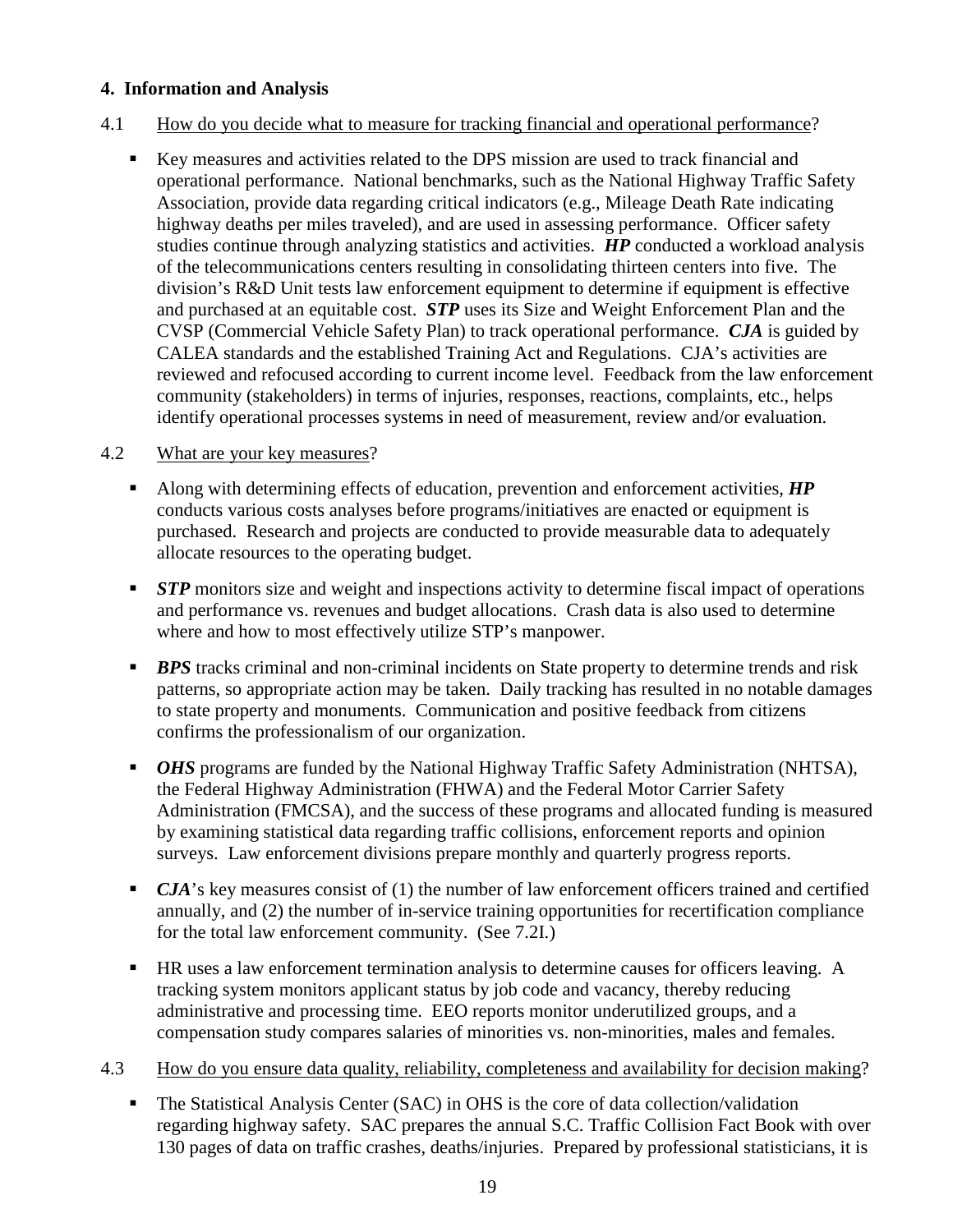a valuable, credible tool widely used by law enforcement, legislators, traffic safety advocates striving to improve highway safety and is written in a concise, readable format. Data collected by OHS is used to develop highway safety initiatives, such as those aimed at seatbelt usage and driving under the influence. (See 7.2 A-H for examples of this data collection.)

- Along with expertise and leadership of the Agency Director and senior management, OFS assures accurate financial and operational data by using internal controls and reports. State and federal audits verify that information reported is adequate, accurate and managed appropriately.
- The CREP program helps HP identify trends and problem areas and enables supervisors to target specific violations on specific roads at specified times, itemize resources and evaluate Troop/Post performance qualitatively rather than quantitatively. Initiatives and grant funding are based on data and research to ensure the most cost effective use of funds and personnel.
- **Through a system of checks and balances, required entries and monitoring tools, STP ensures** data quality, reliability and completeness is available for decision making.

#### 4.4 How do you use data/information analysis to provide effective support for decision making?

- The sources and tools discussed above regarding customer service, traffic safety and technology are actively used by the Director and management to support data-based decision making. This information is proactively sought and used in a timely manner by personnel responsible for research and implementation of legislative mandates and other process changes.
- OHS monitors and places emphasis on statistical traffic collision data that identifies problem areas. This information is key to justifying program attention and related financial support.
- **HP** uses statistics from CREP and the DUI/Speed Enforcement Overtime Grant award. Data collected by R&D and Strategic Planning Units assist in decision making and future planning.
- **STP** uses its SafetyNet database and crash reporting system to identify trends, problem areas, and resource allocation.

#### 4.5 How do you select and use comparative data and information?

- National law enforcement, motor vehicle and police training information are cornerstone resources for comparative data. HP compares salaries, studies retention and crash data. Additionally, HP, STP and BPS periodically conduct workload assessments. Specifically, HP has conducted manpower assessments and developed a personnel allocation model to ensure proper supervisor-to-subordinate ratios. National and state resources are used for comparative purposes. OHS maintains statistical publications from state and national sources.
- The State's OHR and other offices perform salary studies, EEO determinations and assess other indicators. This data provides internal, statewide, regional and national comparisons.
- HR has established policies and practices based on nondiscriminatory factors. An Affirmative Action Plan has been designed to promote equal opportunity and guide managers. Based on the guidelines, the Agency strives to recruit, hire, train and promote in all job classifications without discrimination; to ensure employees/applicants are not subjected to any harassment, intimidation, threats, coercion or discrimination for filing a complaint or assisting in an investigation; to ensure promotion decisions are based on equal employment principles and affirmative action by imposing valid criteria; and to ensure personnel actions, such as compensation, transfers, benefits, layoffs and training are administered without discrimination.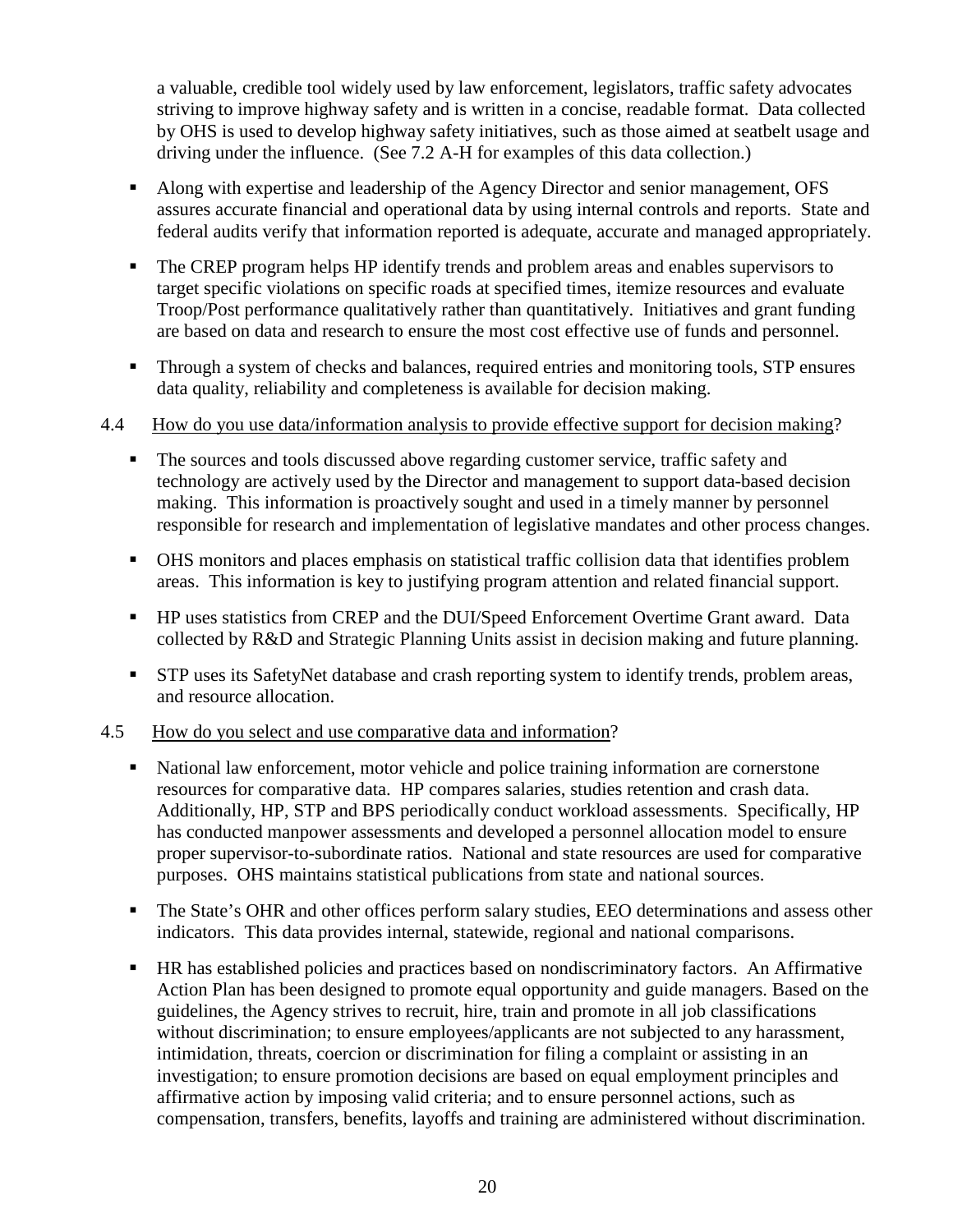- CJA uses job task analysis and needs assessment data from in-state law enforcement sources. Membership in the International Association of Directors of Law Enforcement Standards and Training provides a network of reference data with other Academies and POST organizations based on compilation of sourcebook and reciprocity guidelines among states.
- 4.6 How do you manage organizational knowledge to accomplish the collection, transfer and maintenance of accumulated employee knowledge, identification and sharing best practices?
	- The HR Administrator and key staff are addressing workforce planning and transfer of knowledge, including training and benchmarking through the B&CB. B&CB OHR established task force committees to address challenges, and findings are used to establish planning strategies. Published studies and data are also used to take a proactive approach. HP published an annual report in 2004 comprising an overview of HP's successes and vital statistics.

#### **5. Human Resources**

#### 5.1 How do you encourage/motivate employees to develop and use their full potential**?**

- Director Schweitzer has emphasized the need for training, particularly in law enforcement leadership and supervisory skills. Employees are encouraged to take advantage of professional development opportunities. Career paths are established for law enforcement officers, telecommunications officers and CJA instructors. Along with OJP and OHS, HP's Strategic Planning Unit continues exploring grant opportunities to support divisional training needs; HP partners with other State Police agencies through the State Provincial and Police Planning Officers Sections in conjunction with the International Association of Chiefs of Police.
- The enhanced internal communications resulting from having a headquarters building has made it more convenient for employees to be involved and work "smarter" through teamwork. Along with informal, personal recognition from managers, Director Schweitzer has implemented a Quarterly Recognition Ceremony, which has been extremely well received. Deputy Directors/Administrators are more involved and have the opportunity to acknowledge individual efforts and service of their employees. This involvement has fostered an environment where employees feel appreciated and valued.

#### 5.2 How do you identify/address key training and development needs?

- **The BPS** Training Officer continues using feedback from supervisors to address training needs and has enabled BPS to take a proactive approach to training and monitor effectiveness.
- Through assessment of internal and external environments, *HP*'s R&D Unit works to address training needs. The Strategic Planning Unit explores alternative funding to provide additional training and development programs. Strategic Planning and Training Units use national databases established by national law enforcement professionals and associations to obtain current trends and highway safety initiatives to consider in planning training and development for DPS law enforcement officers.
- Non-law enforcement personnel whose positions require pre-service or in-service training are mandated to receive training based on their positions. Examples: attorneys, weight specialists, telecommunications operators, license examiners, and instructors. Supervisors monitor training requirements to ensure training is completed.
- **STP** uses regular monitoring and evaluations of officers' performance and activity to identify need for additional staff development in the area of leadership. Regular changes in federal regulations also create training needs.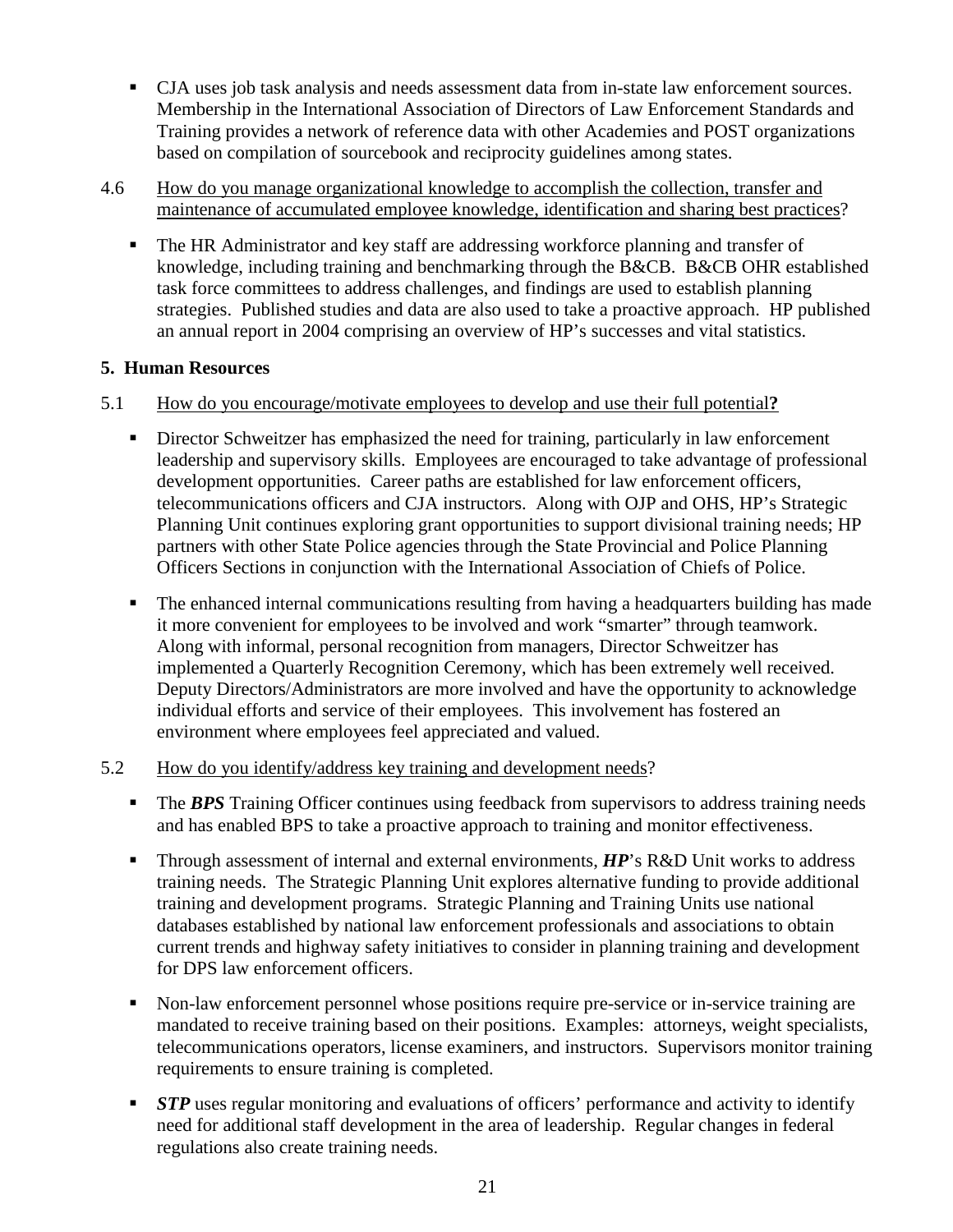- **CJA** continually address curriculum/program development, and advancements in technology, including development of CD and web-based programs, are seen as models among their peers.
- OFS continues to offer user training in systems and programs, such as the Electronic Report Writer, which eliminated monthly hard copy budget distribution.
- The DPS HR Administrator and key staff participates in the State's OHR initiatives and the Advisory Council, which aid in identifying training and development needs. The DPS Affirmative Action Plan continues addressing underutilized groups.
- **Managers and supervisors are encouraged to monitor employee skills to identify training needs,** as well as maintain credentials and certifications. Budget constraints continue to limit external training opportunities although in training is seen as a significant need and promoted as divisional funding permits. Computer software training is still needed to enhance skills in using computer technology to its fullest potential. HR training is provided for new supervisors and a limited professional development program is available to employees through HR. Additional training opportunities are offered through the State Agency Training Consortium.

#### 5.3 How does your employee performance management system support high performance?

- The Probationary Quarterly Evaluation Form is used not only to evaluate new employees but also ensure regular communication and clear establishment of performance standards. Employees are involved in the planning and performance review process, and supervisors are encouraged to communicate expectations through discussion/informal reviews, as well.
- As the primary tool used to measure performance, the EPMS is used to note achievements, evaluate performance against job success criteria, and point out areas for improvement. To further acknowledge the significance of the EPMS process, supervisors are rated on the completion of performance reviews to ensure they are completed in a fair, impartial, and timely manner. EPMS training is offered to educate supervisors regarding the importance of documentation and use of the EPMS as a management, coaching and communication tool.

#### 5.4 What methods do you use to assess employee well being, satisfaction and motivation?

 Exit interview forms are reviewed by HR to identify concerns, as well as satisfaction. Informal and formal reviews, absenteeism, and job performance reflect satisfaction and motivation to some degree. The Intranet has enhanced communication and employees are encouraged to provide input and ask questions regarding relevant issues. Positive feedback has been received regarding the quarterly employee recognition program initiated by Director Schweitzer. Initial efforts have been made to join with DMV in providing employees with a basic wellness program to include training sessions conducted during the lunch hour, weight management techniques, and other special health and wellness related events. The S.C. Law Enforcement Assistance Program (LEAP) is open to DPS employees and offers free counseling, as well as a resource for supervisors to better identify employee problems that may affect job performance.

#### 5.5 How is a healthy work environment maintained (and preparedness for emergencies/ disasters)?

**DPS** has been in the process of hiring a dedicated life safety officer and will partner with DMV to fund the position and share services. The Blythewood Headquarters building has been monitored by a building committee to ensure appropriate safety measures are taken and relevant concerns are addressed. HP's Emergency Preparedness Unit continually monitors the environment to take a proactive approach in preventing or avoiding a crisis or potential disaster.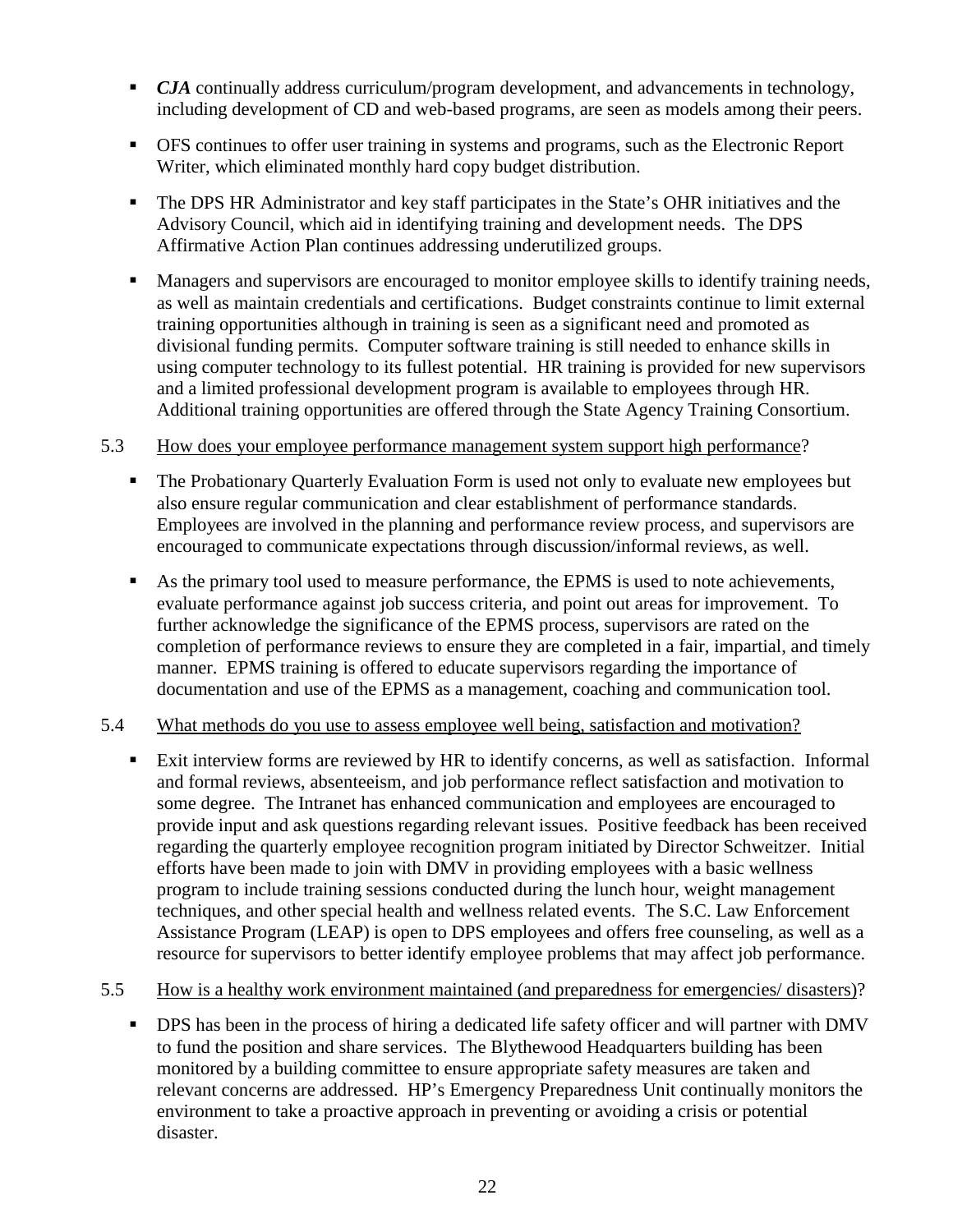#### 5.6 What activities involve a positive contribution to the community?

As stated in Section 1.7, DPS is highly visible and involved in communities statewide.

#### **6. Process Management**

- 6.1 What are your key processes that produce, create or add value for your customers and your organization, and how do they contribute to success?
	- Continual efforts to redesign processes and procedures, as well as organizational structure, are in place to reduce unnecessary efforts and ensure optimal efficiency and effectiveness ultimately making better use of state dollars. These efforts involve collaboration among divisions, as well as customers, stakeholders, contractors and vendors. Law enforcement continues to enhance communication systems and technology. Position responsibilities and staffing are regularly evaluated, including the IT component, to ensure challenges are met and divisional processes and systems are strengthened. The Emergency Traffic Management Unit strives to better identify and respond to public safety emergency situations. The STP HaxMat Unit its challenge to address and improve response to H/M incidences and security concerns.
	- The highway safety process for program funding, established by the S.C. Public Safety Coordinating Council (PSCC), provides funding to eligible recipients and establishes responsibility for ensuring problems in highway safety are identified and prioritized.
	- CALEA accreditation, recognized internationally, raises DPS standing among law enforcement agencies. Standards, designed to increase capability to prevent/control crime and work with other law enforcement agencies, enhance public and employee confidence. CALEA requirements provide a yardstick to measure effectiveness/uniformity of programs; thus, the Agency strives for continuous improvement. National accreditation adds credibility in many areas, including reinforcing confidence that DPS is operating with the highest standards in the profession. It assures policies/procedures are solidly documented, indicates a well-trained and professional staff, assures government leaders and the public of the quality of law enforcement, makes South Carolina more attractive to economic and community development, provides dollar/cents return on liability insurance coverage, and ensures a sense of well being and safety in the hearts and minds of communities. As the training facility for law enforcement in the state, CJA follows nationally recognized standards and ensures training fulfills the needs and demands of individual law enforcement officers and the S.C. law enforcement community.
- 6.2 How do you incorporate organizational knowledge, technology, customer requirements, cost controls, and other efficiency/effectiveness factors into process design and delivery?
	- As stated above, the Agency, strives to explore new ways of doing things to enhance efficiency and effectiveness. Through assessment of organizational structure, policies/procedures, and goals, Director Schweitzer has initiated programs and changes to make the best use of the Agency's resources and expertise.
	- Under Colonel Roark's direction, HP continues assessing its troop concept and revising to effect a more efficient operation. The HP Strategic Planning Unit works to ensure effective resource allocation through program development, research projects, and procedural changes allowing the HP to organize, communicate and implement strategic plans systematically in times of expansion and retrenchment. This Unit enables HP to tie its vision/goals to resource needs by continuous strategic planning, as well as researching and formulating policies focused on what can be rather than what is. The Telecommunications Center uses updated technology to improve efficiency and cost savings through consolidating centers throughout the state.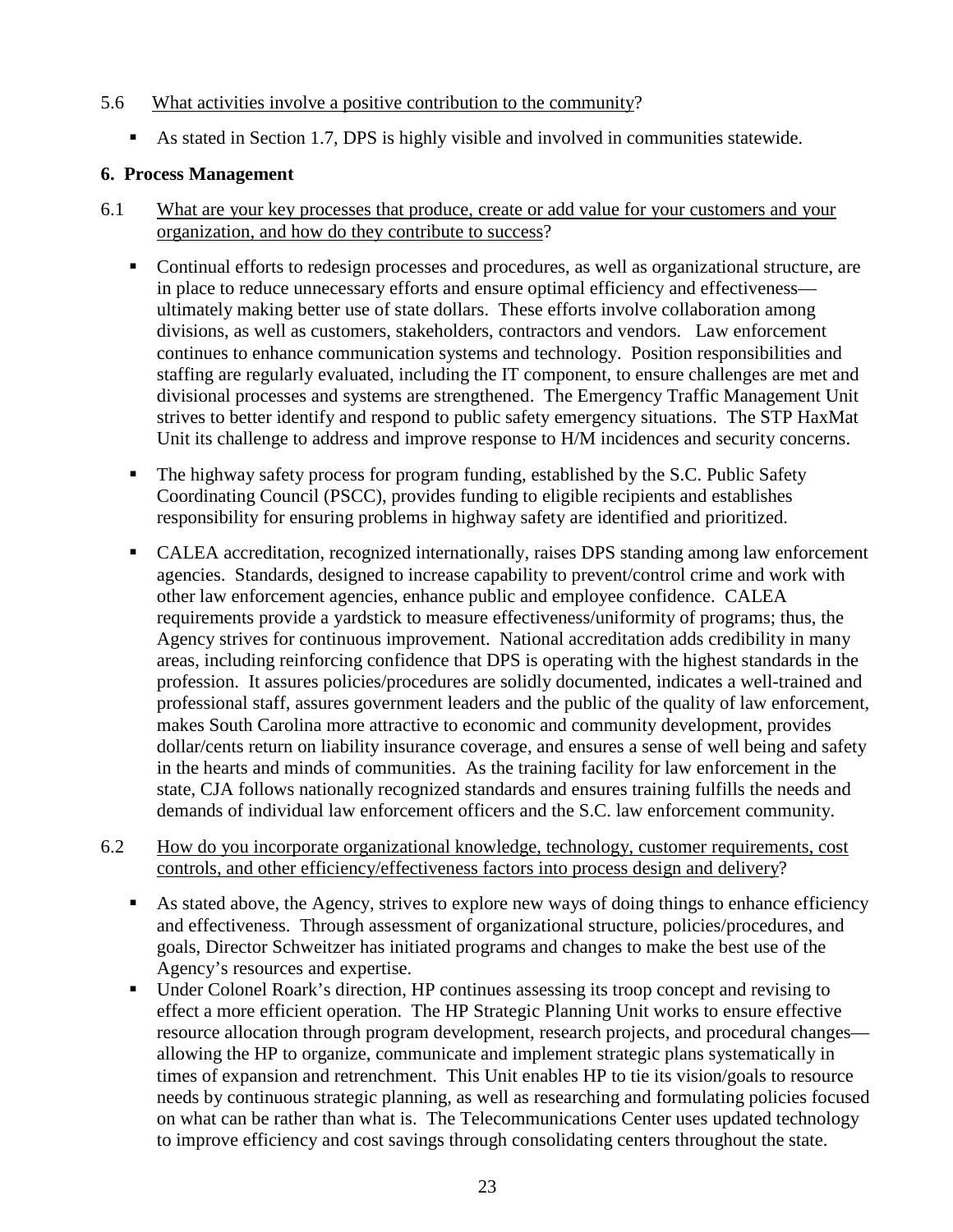- OHS works with federal, state and local authorities to address critical highway safety needs. As needs are identified, strategies are developed, partnerships are established, and action plans are implemented (depending on availability and amount of funding).
- 6.3 How does daily operation of these processes ensure meeting key performance requirements?
	- The Office of General Counsel Policy Section, HR, and OFS collaborate to ensure that new policies and initiatives are implemented according to legal and regulatory requirements. Divisions follow operational plans, guidelines, and schedules required by state and federal regulatory agencies, as well as funding authorities. Management is responsible for ensuring employees comply with policies and that performance requirements are met.
- 6.4 What are your key support processes and how do you improve and update these processes to achieve better performance?

|                               |                     |                        |                            | <b>Control</b>    |
|-------------------------------|---------------------|------------------------|----------------------------|-------------------|
| <b>Key Processes</b>          | <b>Requirements</b> | <b>Measures</b>        | <b>Standards</b>           | <b>Strategies</b> |
|                               | <b>HR Knowledge</b> | <b>Cycle Times</b>     | <b>State and Federal</b>   | State/Federal     |
| <b>Human Resources</b>        | Communication and   | Number of Hires        | Regulations                | Regulations;      |
| (hiring/evaluating)           | Interviewing skills | <b>EPMS</b> Compliance |                            | Feedback          |
|                               | Professionalism     |                        |                            |                   |
| <b>Information Technology</b> | Knowledge           | Downtime               | Industry                   | Certified         |
| (providing technical          | Timeliness          | Calls Handled          |                            | Technicians;      |
| assistance)                   | Technical skills    | Response time          |                            | Feedback          |
|                               | Knowledge           | Cycle Time             | Industry, State and        | Feedback          |
| <b>Financial Services</b>     | Accuracy            | Accuracy               | <b>Federal Regulations</b> | Audits            |
| (Financial Reporting)         | Timeliness          |                        |                            |                   |
|                               | Knowledge           | Number of contacts     | Professional industry      | Feedback          |
| <b>Executive Affairs</b>      | <b>Timeliness</b>   | <b>Response Time</b>   | standards; Agency          |                   |
| (Communicating with)          | Professionalism     |                        | Policies and               |                   |
| media)                        |                     |                        | Procedures                 |                   |
|                               | Knowledge of law    | Cases handled          | State/Fed Law              | Feedback          |
| <b>General Counsel</b>        | Professionalism     | Judgments              | Policy/Procedures          |                   |
| (Agency representation and    |                     |                        | <b>Professional Canons</b> |                   |
| interpretation of law)        |                     |                        |                            |                   |

#### 6.5 How do you manage/support key supplier/contractor/partner processes to improve performance?

- The DPS Procurement Office maintains relationships with vendors/suppliers, who are held to a standard required for the specific process. The OFS Office of Resource Management ensures vendors deliver products/services requested and meet specifications within the required timeframe. Working closely with vendors ensures timely information regarding shipment and delivery. If a full shipment is not delivered as requested, the internal customer is notified and S. C. Vendor Complaint Form Process is followed.
- The DPS Strategic Plan identifies developing partnerships to provide process benefits to the public. Partnerships have been established with DOT, the transportation industry, local law enforcement, tax offices, the media, lien holders, driving schools, the medical community, the Hospital Association, AAMVA, state technical colleges and universities, and others.
- STP submits a Commercial Vehicle Safety Plan annually to the Federal Motor Carrier Safety Administration to address DMV safety concerns. The CVSP provides a framework for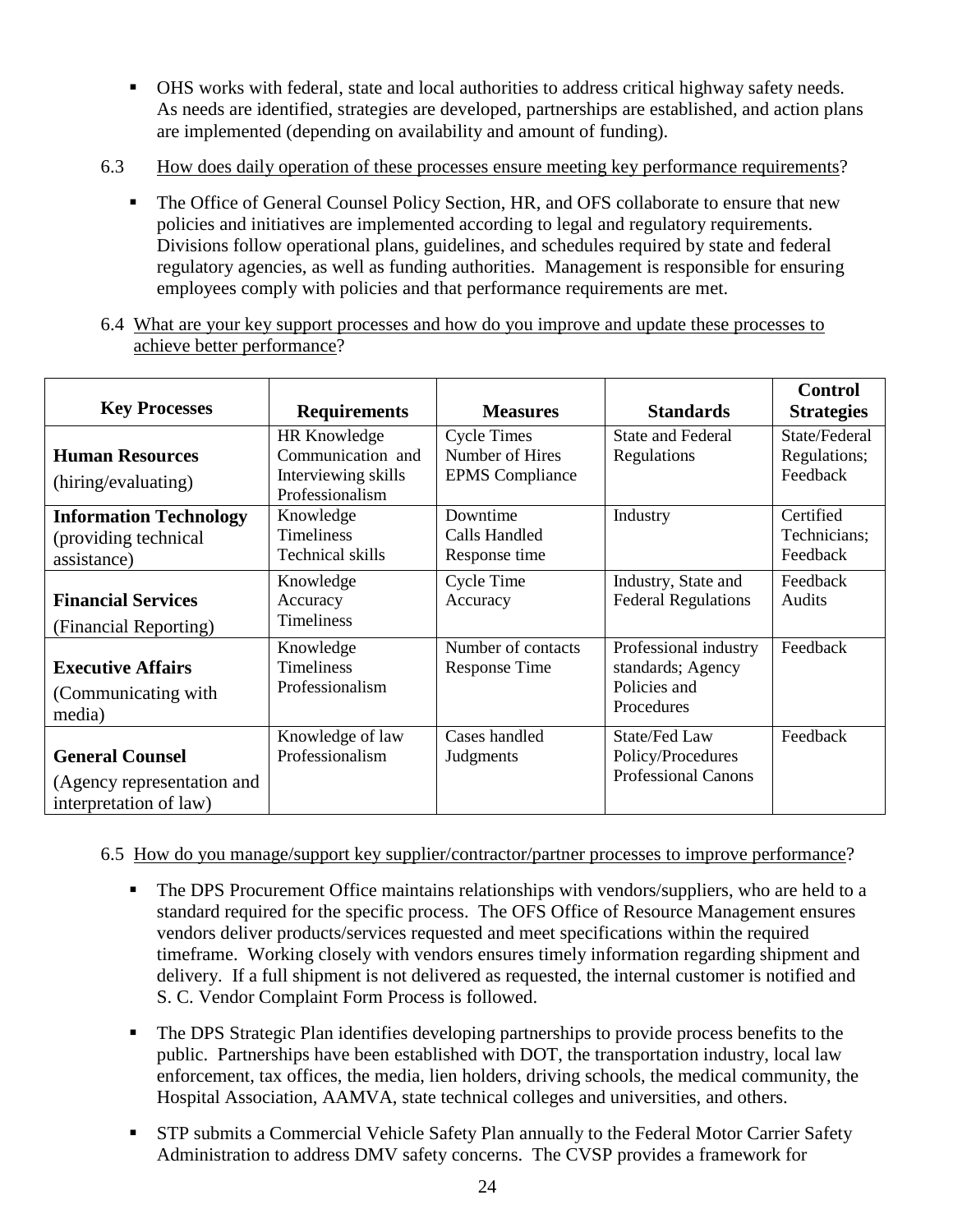continuous improvement by establishing annual goals. The Size and Weight Unit Plan establishes goals and is submitted to DOT annually.

- OHS special teams work with schools and other law enforcement agencies to promote grant and other funding resources and provide safety events, such as those targeting high-risk drivers. The S.C. Law Enforcement Network (LEN's) is a key partnership comprising 16 judicial circuits across the state, each represented by local and state law enforcement. The purpose of LEN's is proactively work together to address traffic/highway safety issues, coordinate joint enforcement efforts, and develop safety campaigns. DPS coordinates LEN's activities, through the Headquarters in Blythewood and is represented in all 16 judicial circuits.
- OJP continues to enhance collaborative efforts with other organizations to provide assistance in grants funding for programs aimed at reducing crime and increasing public safety.
- CJA regional training sites are equipped to receive and deliver advanced/specialized training in local jurisdictions where officers live and work. Workshops are held annually to train and/or refresh new and current training officers in certification and compliance processes and to get feedback concerning the impact on the law enforcement community throughout the state.
- The HP's R&D Unit and Information Technology staff interact with vendors to ensure quality equipment is acquired at a minimum cost.

#### **7. Results**

#### 7.1 What are your performance levels and trends for the key measures of customer satisfaction?

- Because the Agency still comprises components with distinct functions within law enforcement, some figures, including performance levels and trends for the key measures of customer satisfaction involve data collected and tracked from each division:
- *Highway Patrol* continues to rely primarily on feedback from complaints or commendations from various sources. Data tracked through OHS indicate how HP impacts highway safety- ultimately affecting customer satisfaction. Although there was an increase in 2004, the overall mileage death rate has been steadily decreasing during the last few decades (Chart 7.2). Because of the mission of the HP, customer satisfaction is often difficult to measure because much depends on public image and the public's sense of security and confidence.
- *State Transport Police* relies on individual complaints and feedback from stakeholders and officers, as well as commercial vehicle inspection activity including alcohol/controlled substance checks, drug interdiction searches, drug interdiction arrests, and traffic enforcement, Level VI inspections and size and weight enforcement. South Carolina is No.3 in the nation in conducting Level VI inspections. STP participated in the first Peer Review in the nation for Level VI inspections. Training procedures and cooperating agencies were reviewed.
- *Bureau of Protective Services*: BPS has firsthand knowledge of customer satisfaction from a majority of its customer base with the direct and regular contact with citizens and other customers. As with any law enforcement efforts, much is done behind the scenes that customers may not witness. Therefore, building rapport and confidence once becomes the largest component of producing customer satisfaction. As long as there are no incidents, or if an incident does occur and it is handled well, satisfaction remains high.
- *Criminal Justice Academy*: The Criminal Justice Academy follows the highest professional standards in training all law enforcement officers in the state. Earning national accreditation through CALEA (the accrediting organization for law enforcement agencies), ensures its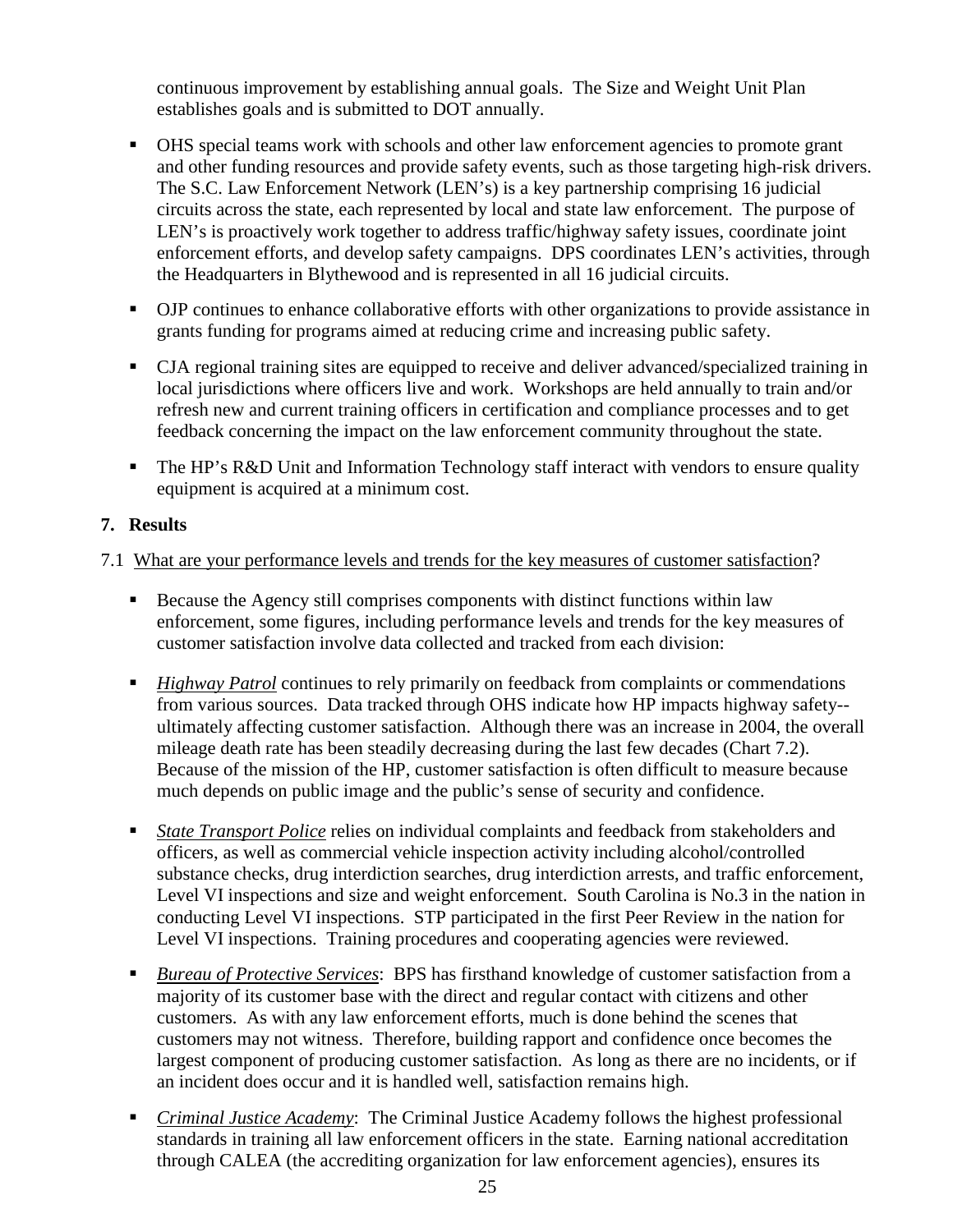customers/stakeholders, including the public, that CJA provides quality training to support the goal of serving the public through education, prevention and enforcement. Student program evaluations are also used and indicate excellent ratings.

 *Office of Highway Safety* plays a critical role in tracking crash data, DUI statistics, geographic trends, through compiling current data and trends. Their efforts result in identifying patterns, problems, as well as improvements in fatalities and injury rates, thereby affecting public image, confidence, and customer service.

#### 7.2 What are your performance levels and trends for the key measures of mission accomplishment?

- The DPS strategic planning process includes identifying the mission and key measures directly related to highway and public safety. Program divisions: Highway Patrol, State Transport Police, Criminal Justice Academy, Bureau of Protective Services, Office of Highway Safety, and Office of Justice Programs all contribute to the accomplishing the mission of increasing public safety for citizens and visitors of South Carolina. Administrative offices work to enhance operational efficiency and effectiveness and support law enforcement efforts.
- The HP's CREP program analyzes data to ensure enforcement activities are concentrated on identified problem locations. The HP Internet displays initiatives, such as "Final Exam" and the Memorial site for fatality victims.
- The following tables include the Agency's key measures and provide statistics and relevant data related to highway safety, commercial motor vehicle inspections, and BPS security contracts, as well as CJA commitment to training law enforcement officers. Data collected on these key measures and other outcomes enable DPS to target law enforcement, highway safety, training, public information and other initiatives based on the greatest need for improvement.
- Despite budget cuts and RIFs in BPS, the actual number of incidents and property loss has declined. This can be attributed to the maximum use of existing personnel.

#### *Key Measures of DPS Mission Accomplishment*:

- 1. Traffic Collision Quick Facts Summary. Chart 7.2A
- 2. Mileage Death Rate. Chart 7.2B
- 3. Restraint Usage. Chart 7.2C
- 4. Traffic Collisions by Primary Contributing Factor. Chart 7.2D
- 5. Commercial Motor Vehicles (CMV) Traffic Collision Quick Facts. Chart 7.2E
- 6. South Carolina Traffic Fatalities by County. Chart 7.2F
- 7. CMV Traffic Collision Quick Facts. Chart 7.2G
- 8. Criminal Justice Academy Training Summary Trend. Chart 7.2H
- 9. Bureau of Protective Services Statistical Data for Fiscal Year 2002-2003. Chart 7.2I
- 10. Highway Patrol Telecommunication Center Consolidation Project. Chart 7.2J
- 11. Highway Patrol Grant Project Results. Chart 7.2K
- 12. Highway Patrol Homeland Security Grant Program. Chart 7.2L
- 13. Highway Patrol "Final Exam" School Project. Chart 7.2M
- 14. Results of Highway Patrol Research & Development Projects. Chart 7.2N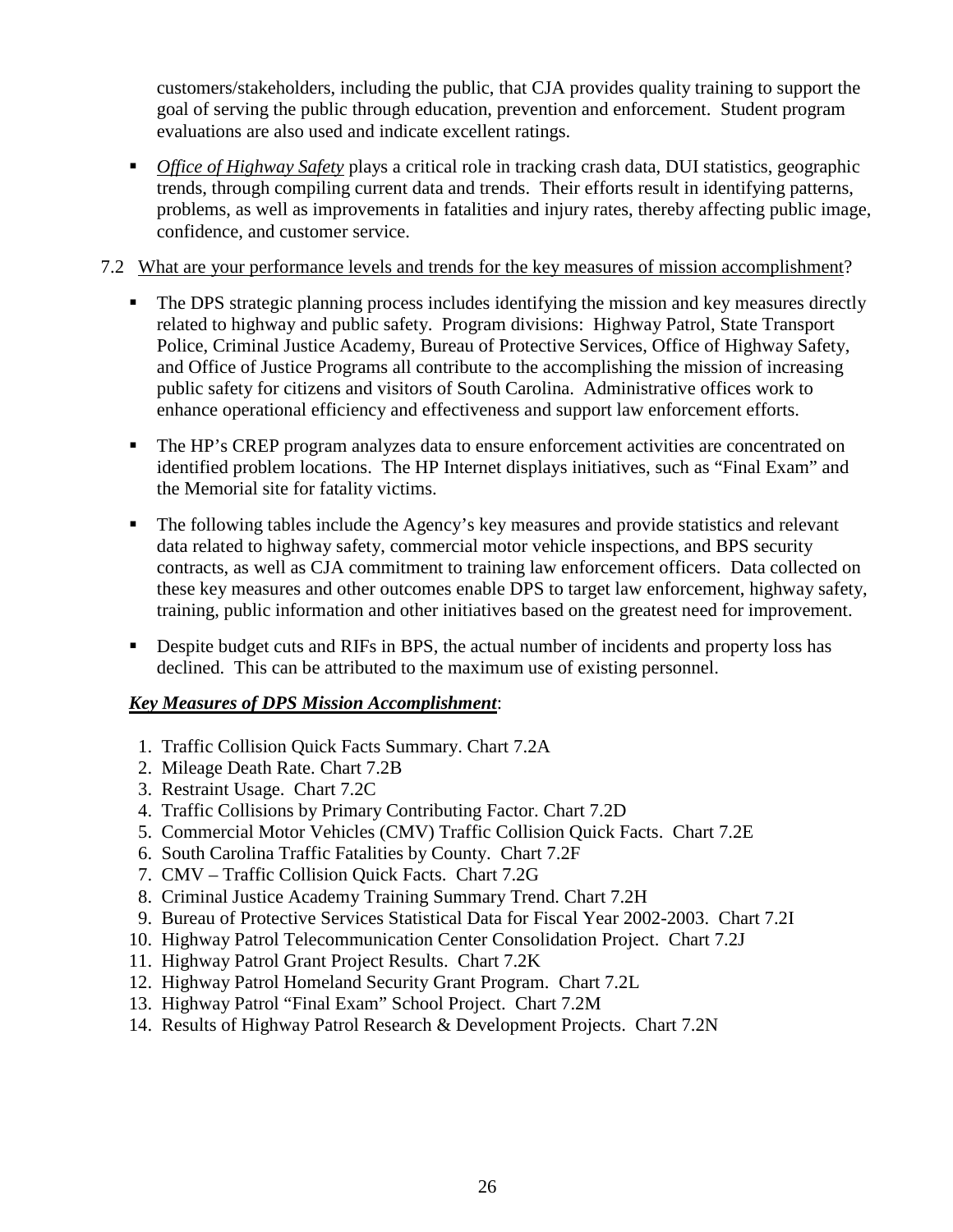|                                       | 2002                    | 2003           | 2004           | % Change      | % Change      |  |
|---------------------------------------|-------------------------|----------------|----------------|---------------|---------------|--|
|                                       |                         |                |                | $2002 - 2004$ | $2003 - 2004$ |  |
| <b>Fatal Collisions</b>               | 949                     | 905            | 946            | $-0.3%$       | 4.5%          |  |
| <b>Injury Collisions</b>              | 32,427                  | 32,383         | 32,497         | 0.2%          | 0.4%          |  |
| Property Damage Only<br>Collisions    | 74,904                  | 75,598         | 76,586         | 2.2%          | 1.3%          |  |
| <b>Total Collisions</b>               | 108,280                 | 108,886        | 110,029        | 1.6%          | 1.0%          |  |
| Fatalities                            | 1,053                   | 969            | 1,046          | $-0.7%$       | 7.9%          |  |
| Non-fatal Injuries                    | 52,095                  | 51,267         | 51,226         | $-1.7%$       | $-0.1%$       |  |
| Fatalities From Collisions Involving: |                         |                |                |               |               |  |
| <b>Truck Tractor</b>                  | 86                      | 74             | 85             | $-1.2%$       | 14.9%         |  |
| Motorcycle                            | 88                      | 88             | 85             | $-3.4%$       | $-3.4%$       |  |
| <b>Bicycle</b>                        | 16                      | 15             | 21             | 31.3%         | 40.0%         |  |
| Pedestrian                            | 97                      | 79             | 86             | $-11.3%$      | 8.9%          |  |
| Train                                 | $6\phantom{.}6$         | $\overline{4}$ | 10             | 66.7%         | 150.0%        |  |
| Moped/Motorbike                       | $\overline{\mathbf{4}}$ | $\overline{3}$ | 5              | 25.0%         | 66.7%         |  |
| School bus                            | $\overline{4}$          | $\mathbf 0$    | $\overline{4}$ | 0.0%          | <b>NA</b>     |  |
| <b>SUV</b>                            | 161                     | 184            | 230            | 42.9%         | 25.0%         |  |
| <b>Economic Loss (billions)</b>       | 2.41                    | 2.53           | 2.62           | 8.8%          | 3.6%          |  |
| Vehicle Miles Traveled (millions)     | 47.07                   | 47.82          | 48.77          | $3.6\%$       | 2.0%          |  |
| <b>Roadway Miles</b>                  | 66,195                  | 66,231         | 66,252         | 0.09%         | 0.03%         |  |
| Motor Vehicle Registrations           | 3,276,772               | 3,394,066      | 3,703,168      | 13.0%         | 9.1%          |  |
| <b>Licensed Drivers</b>               | 2,931,697               | 2,982,926      | 3,341,153      | 14.0%         | 12.0%         |  |
| Mileage Injury Rate*                  | 111                     | 107            | 105            | $-5.1%$       | $-2.0%$       |  |
| Mileage Death Rate**                  | 2.2                     | 2.0            | 2.1            | $-4.1%$       | 5.8%          |  |

## **Chart 7.2A - TRAFFIC COLLISION QUICK FACTS SUMMARY**

\*Traffic Injuries per 100 million vehicle miles of travel

\*\*Traffic Fatalities per 100 million vehicle miles of travel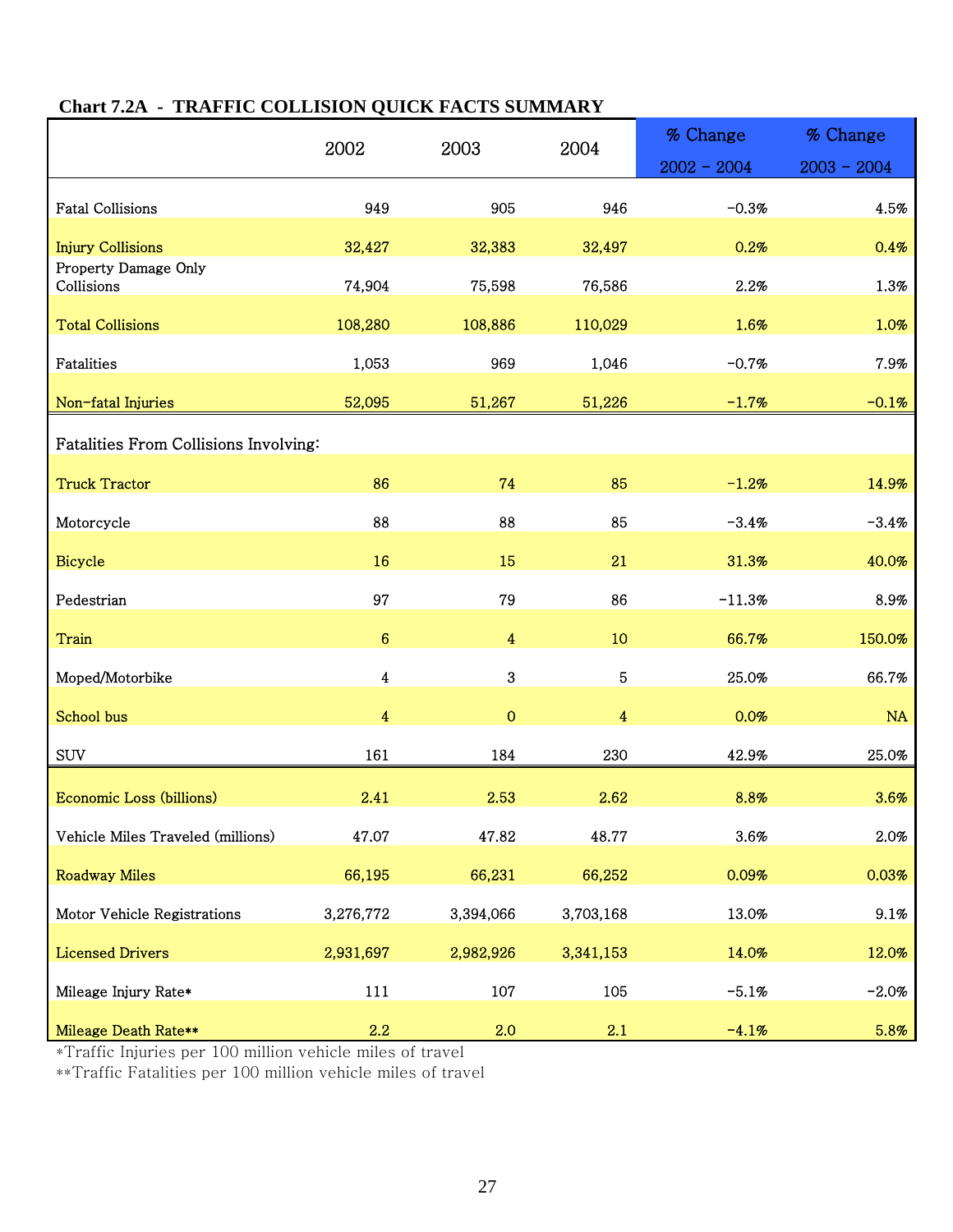## **MILEAGE DEATH RATE SOUTH CAROLINA vs. NATIONAL AVERAGE 1979- 2004**





Source for U.S. data: NHTSA

South Carolina's mileage death rate, MDR, (defined as the number of traffic fatalities per 100 million vehicle miles of travel) shows an overall declining trend over the past 25 years. Unlike the national trend however, the chart above shows that South Carolina has seen it's MDR increase in 8 of the 25 years represented. The national MDR has been either the same or shown a decrease from the previous year's MDR for the same 25 year period.

In 2003, South Carolina achieved an all time low MDR of 2.0, however it rose to 2.1 in 2004. This marked the end of a 3 year stretch of declining MDR's for the State and it the 8th time an increase in the MDR was seen in 25 years. The last time an increase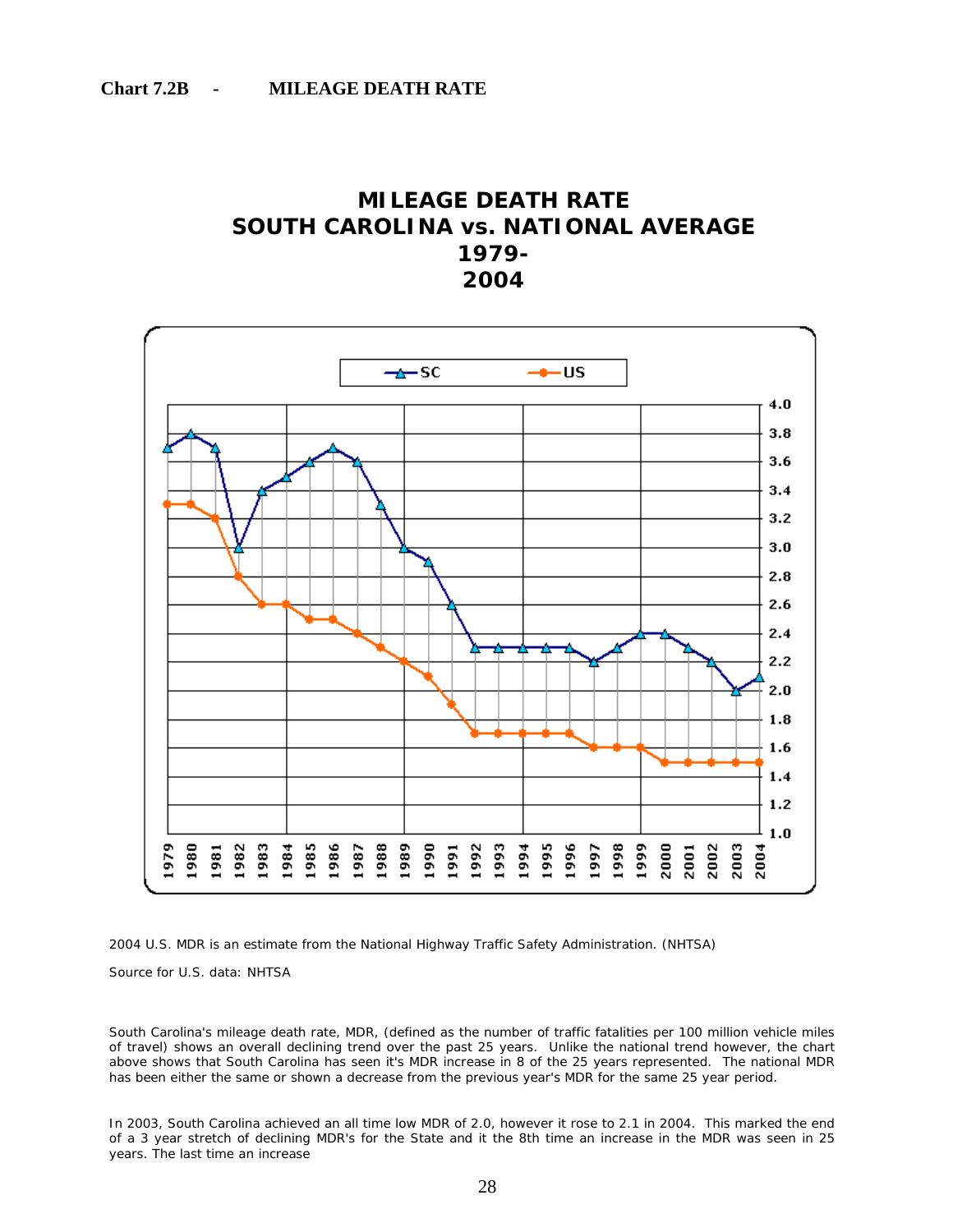## **INJURY SEVERITY BY OCCUPANT RESTRAINT USAGE\***

|                                            |            |                 | <b>INJURY TYPE</b> |              |       |               |
|--------------------------------------------|------------|-----------------|--------------------|--------------|-------|---------------|
| <b>RESTRAINT USAGE</b>                     | <b>Not</b> | <b>Possible</b> | Non-In-            | $In-$        |       |               |
|                                            | Injured    | <b>Injury</b>   | capacitating       | capacitating | Fatal | <b>TOTALS</b> |
| None Used                                  | 6,693      | 3,112           | 2,174              | 1,219        | 583   | 13,781        |
| <b>TOTAL - NO RESTRAINT</b><br><b>USED</b> | 6,693      | 3,112           | 2,174              | 1,219        | 583   | 13,781        |
|                                            |            |                 |                    |              |       |               |
| <b>Restraint Used</b>                      |            |                 |                    |              |       |               |
| Shoulder Belt Only                         | 1,142      | 299             | 71                 | 29           | 5     | 1,546         |
| Lap Belt Only                              | 3,164      | 604             | 168                | 29           | 7     | 3,972         |
| Shoulder & Lap Belt Used                   | 188,136    | 25,710          | 8,469              | 1,868        | 208   | 224,391       |
| <b>Child Safety Seat Used</b>              | 6,641      | 834             | 163                | 25           | 2     | 7,665         |
| <b>Other Restraint Used</b>                | 59         | 6               | 2                  |              |       | 69            |
| <b>TOTAL - RESTRAINT USED</b>              | 199,142    | 27,453          | 8,873              | 1,952        | 223   | 237,643       |
|                                            |            |                 |                    |              |       |               |
| <b>UNKNOWN RESTRAINT</b><br><b>USAGE</b>   | 12,516     | 1,890           | 673                | 289          | 34    | 15,402        |
|                                            |            |                 |                    |              |       |               |
| <b>GRAND TOTAL</b>                         | 218,351    | 32,455          | 11,720             | 3,460        | 840   | 266,826       |

## **INJURY SEVERITY BY AIR BAG DEPLOYMENT\***

 $\overline{a}$ 

|                          | <b>INJURY TYPE</b> |                 |              |              |       |               |  |  |  |  |
|--------------------------|--------------------|-----------------|--------------|--------------|-------|---------------|--|--|--|--|
| <b>AIR BAG</b>           | Not                | <b>Possible</b> | Non-In-      | In-          |       |               |  |  |  |  |
|                          | <b>Injured</b>     | <b>Injury</b>   | capacitating | capacitating | Fatal | <b>TOTALS</b> |  |  |  |  |
| Air Bag Deployed - Front | 7,884              | 3,935           | 2,137        | 771          | 195   | 14,922        |  |  |  |  |
| Air Bag Deployed - Side  | 372                | 130             | 51           | 19           | 5     | 577           |  |  |  |  |
| Air Bag Deployed - Both  | 4,081              | 2,165           | 1,286        | 448          | 97    | 8,077         |  |  |  |  |
| Not Deployed             | 147,972            | 16,826          | 4,787        | 1,022        | 196   | 170,803       |  |  |  |  |
| Deployment Unknown       | 5,066              | 8,798           | 3,266        | 1.147        | 318   | 18,595        |  |  |  |  |
| Not Applicable           | 52,976             | 601             | 193          | 53           | 29    | 53,852        |  |  |  |  |
| <b>GRAND TOTAL</b>       | 218,351            | 32,455          | 11,720       | 3,460        | 840   | 266,826       |  |  |  |  |

\*Includes occupants seated inside the passenger compartment of automobiles, trucks, and vans only.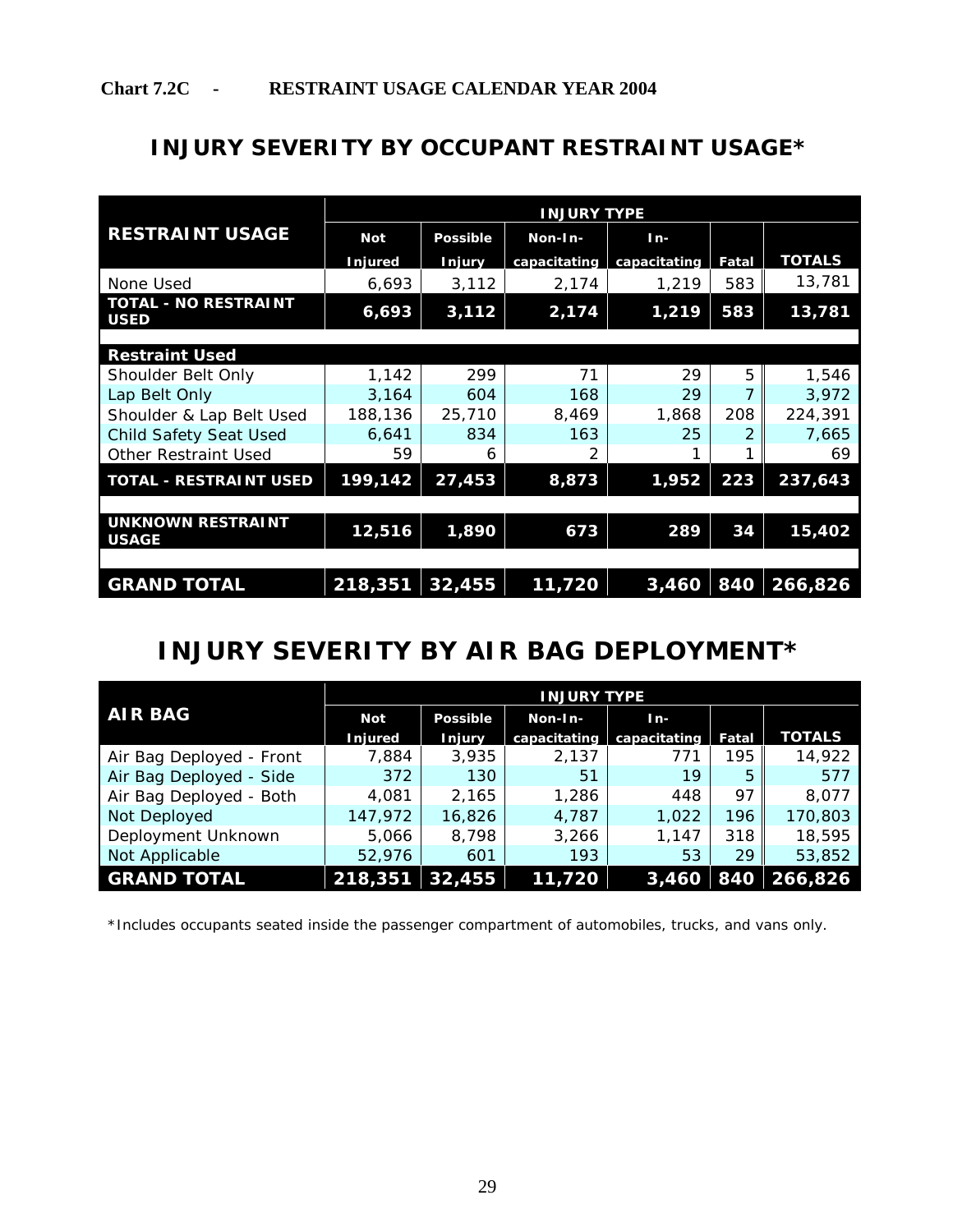| <b>Chart 72D -Primary Contributing Factors</b>                           |                                |                      | <b>Collision Type</b> | <b>Persons</b>                   |                                |                   |  |
|--------------------------------------------------------------------------|--------------------------------|----------------------|-----------------------|----------------------------------|--------------------------------|-------------------|--|
|                                                                          | <b>Fatal</b>                   | <b>Injury</b>        | PDO*                  | <b>Total</b>                     | <b>Killed</b>                  | <b>Injured</b>    |  |
| Disregarded Signs, Signals                                               | 41                             | 2,452                | 3.463                 | 5,956                            | 51                             | 4,425             |  |
| Distracted / Inattention                                                 | 32                             | 2,837                | 7,664                 | 10,533                           | 37                             | 4,277             |  |
| Driving Too Fast for Conditions                                          | 227                            | 8,126                | 19,867                | 28,220                           | 244                            | 12,175            |  |
| <b>Exceeded Authorized Speed Limit</b>                                   | 67                             | 366                  | 494                   | 927                              | 70                             | 583               |  |
| Failed to Yield Right-of-Way                                             | 95                             | 7.048                | 15,537                | 22,680                           | 103                            | 12,227            |  |
| Ran Off Road                                                             | 55                             | 469                  | 862                   | 1,386                            | 62                             | 618               |  |
| Fatigued/Asleep                                                          | 20                             | 385                  | 535                   | 940                              | 21                             | 545               |  |
| Followed Too Closely                                                     | $\overline{2}$                 | 1,907                | 5,898                 | 7,807                            | $\overline{2}$                 | 2,957             |  |
| Made an Improper Turn<br><b>Medical Related</b>                          | $\mathbf 0$<br>12              | 443<br>380           | 1,879<br>201          | 2,322<br>593                     | 0<br>13                        | 712<br>474        |  |
| Aggressive Operation of Vehicle                                          | 16                             | 451                  | 678                   | 1,145                            | 18                             | 699               |  |
| Over-correcting/Over-steering                                            | 13                             | 128                  | 257                   | 398                              | 17                             | 195               |  |
| Swerving to Avoid Object                                                 | $\mathbf{1}$                   | 107                  | 308                   | 416                              | 1                              | 149               |  |
| Wrong Side or Wrong Way                                                  | 66                             | 578                  | 915                   | 1,559                            | 77                             | 1,160             |  |
| Under the Influence                                                      | 162                            | 2,090                | 1,887                 | 4,139                            | 184                            | 3,167             |  |
| Vision Obscured (within Unit)                                            | 0                              | 35                   | 145                   | 180                              | 0                              | 51                |  |
| Improper Lane Usage/Change                                               | 15                             | 899                  | 4,728                 | 5,642                            | 17                             | 1,404             |  |
| Cell Phone                                                               | $\mathbf 0$                    | 42                   | 66                    | 108                              | $\mathbf 0$                    | 64                |  |
| Other Improper Action                                                    | 5                              | 701                  | 3,517                 | 4,223                            | 5                              | 1,002             |  |
| Unknown                                                                  | 25                             | 900                  | 2,378                 | 3,303                            | 30                             | 1,413             |  |
| <b>DRIVER SUBTOTAL</b>                                                   | 854                            | 30,344               | 71,279                | 102,477                          | 952                            | 48,297            |  |
| Debris                                                                   | 1                              | 49                   | 247                   | 297                              | 1                              | 63                |  |
| Obstruction In Road                                                      | $\mathbf 0$                    | 49                   | 155                   | 204                              | 0                              | 68                |  |
| Road Surface Condition (i.e., Wet)                                       | 1                              | 80                   | 267                   | 348                              | 1                              | 106               |  |
| Rut Holes, Bumps                                                         | $\overline{O}$                 | 9                    | 19                    | 28                               | $\overline{O}$                 | 14                |  |
| Shoulders (None, Low, Soft, High)                                        | 0                              | 1                    | 8                     | 9                                | 0                              | 1                 |  |
| Traffic Control Device (i.e., Missing)                                   | $\mathbf 0$                    | 8                    | 18                    | 26                               | $\overline{O}$                 | 14                |  |
| Work Zone (Constr./Maint./Utility)                                       | 0                              | 6                    | 25                    | 31                               | 0                              | 7                 |  |
| Worn Travel-Polished Surface                                             | $\mathbf 0$                    | $\mathbf{1}$         | 7                     | 8                                | $\mathbf 0$                    | $\mathbf{1}$      |  |
| Other Roadway Factor                                                     | $\overline{2}$                 | 14                   | 69                    | 85                               | $\overline{2}$                 | 16                |  |
| <b>ROADWAY SUBTOTAL</b>                                                  | 4                              | 217                  | 815                   | 1,036                            | 4                              | 290               |  |
| Non-motorist Inattentive                                                 | $\overline{4}$                 | 72                   | 32                    | 108                              | $\overline{4}$                 | 83                |  |
| Lying &/or Illegally in Roadway                                          | 31                             | 116                  | 13                    | 160                              | 31                             | 137               |  |
| Non-motorist Failed to Yield Right-of-Way<br>Not Visible (Dark Clothing) | $\mathbf{1}$<br>$\overline{7}$ | 78<br>39             | 26<br>1               | 105<br>47                        | $\mathbf{1}$<br>$\overline{7}$ | 86<br>40          |  |
| Non-motorist Disregarded Sign/Signal                                     | $\overline{0}$                 | 13                   | 6                     | 19                               | $\overline{O}$                 | 17                |  |
| <b>Improper Crossing</b>                                                 | 8                              | 90                   | 7                     | 105                              | 8                              | 98                |  |
| Darting                                                                  | $\overline{4}$                 | 86                   | 6                     | 96                               | $\overline{4}$                 | 89                |  |
| Non-motorist Wrong Side of Road                                          | 1                              | 24                   | 1                     | 26                               | 1                              | 27                |  |
| Non-Motorist Under the Influence                                         | 5                              | 43                   | 19                    | 67                               | 5                              | 48                |  |
| Other Non-motorist Factor                                                | 3                              | 28                   | 61                    | 26                               | 3                              | 37                |  |
| Unknown Non-motorist                                                     | $\mathbf{1}$                   | 17                   | 36                    | 67                               | $\mathbf{1}$                   | 27                |  |
| <b>NON-MOTORIST SUBTOTAL</b>                                             | 65                             | 606                  | 208                   | 879                              | 65                             | 689               |  |
| Animal in Road                                                           | 5                              | 581                  | 1,997                 | 2,583                            | 6                              | 791               |  |
| Glare                                                                    | 1                              | 34                   | 75                    | 110                              | 1                              | 53                |  |
| Obstruction                                                              | $\mathbf{1}$                   | 22                   | 97                    | 120                              | $\mathbf{1}$                   | 37                |  |
| Weather Condition                                                        | $\overline{2}$                 | 132                  | 471                   | 605                              | 3                              | 212               |  |
| Other Environmental Factor                                               | $\mathbf 0$                    | 18                   | 56                    | 74                               | $\mathbf 0$                    | 22                |  |
| Unknown Environmental Factor                                             | 0                              | 3                    | 9                     | 26                               | $\mathbf{O}$                   | 5                 |  |
| <b>ENVIRONMENTAL SUBTOTAL</b>                                            | 9                              | 790                  | 2,705                 | 3,504                            | 11                             | 1,120             |  |
| <b>Brakes</b>                                                            | $\overline{2}$                 | 135                  | 328                   | 465                              | $\overline{2}$                 | 227               |  |
| Steering                                                                 | $\mathbf{O}$                   | 40                   | 65                    | 105                              | 0                              | 49                |  |
| Power Plant                                                              | $\mathbf 0$                    | 15                   | 37                    | 52                               | $\overline{O}$                 | 22                |  |
| Tires/Wheels                                                             | 10                             | 139                  | 487                   | 636                              | 10                             | 210               |  |
| Lights<br>Signals                                                        | $\mathbf{1}$<br>0              | 24<br>$\overline{2}$ | 28<br>$\overline{2}$  | 53<br>4                          | $\mathbf{1}$<br>0              | 38                |  |
| Windows/Shield                                                           | $\mathbf 0$                    | $\mathbf{1}$         | 5                     | 6                                | $\overline{O}$                 | 2<br>$\mathbf{1}$ |  |
| <b>Restraint Systems</b>                                                 | $\mathbf{O}$                   | $\mathbf 0$          | 10                    | 10                               | 0                              | 0                 |  |
| <b>Truck Coupling</b>                                                    | $\mathbf 0$                    | 8                    | 36                    | 44                               | $\mathbf{O}$                   | 12                |  |
| Cargo                                                                    | 0                              | 30                   | 131                   | 26                               | 0                              | 39                |  |
| <b>Fuel System</b>                                                       | $\overline{O}$                 | 8                    | 20                    | 67                               | $\overline{O}$                 | 9                 |  |
| Other Vehicle Defect                                                     | 1                              | 34                   | 161                   | 26                               | 1                              | 56                |  |
| Unknown Vehicle Defect                                                   | $\overline{0}$                 | 104                  | 269                   | 67                               | $\overline{O}$                 | 165               |  |
| <b>VEHICLE DEFECT SUBTOTAL</b>                                           | 14                             | 540                  | 1,579                 | 2,133                            | 14                             | 830               |  |
| <b>TOTALS</b>                                                            | 946                            | 32,497               |                       | $\vert$ 76,586   110,029   1,046 |                                | 51,226            |  |

\*Property Damage Only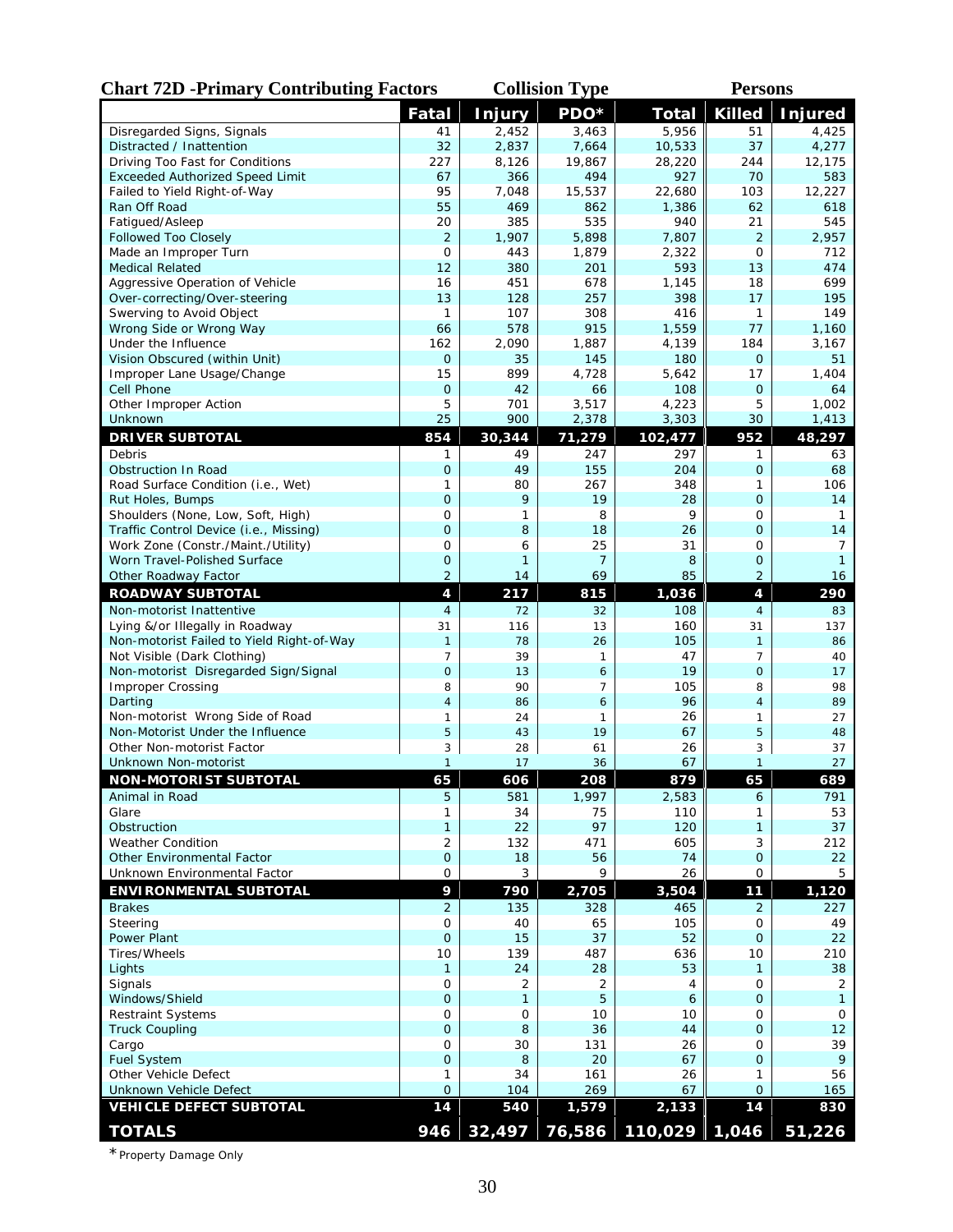## **TRAFFIC COLLISIONS INVOLVING TRUCK TRACTORS**

| <b>YEAR</b>   |       | <b>COLLISION TYPE</b> | <b>PERSONS **</b> |              |               |                |
|---------------|-------|-----------------------|-------------------|--------------|---------------|----------------|
|               | Fatal | <b>Injury</b>         | $PDO*$            | <b>Total</b> | <b>Killed</b> | <b>Injured</b> |
| 2000          | 89    | 1,100                 | 2,821             | 4,010        | 105           | 1,774          |
| 2001          | 80    | 1.006                 | 2,614             | 3,700        | 89            | 1,600          |
| 2002          | 71    | 1.020                 | 2,989             | 4,080        | 86            | 1,573          |
| 2003          | 66    | 1.025                 | 3,069             | 4,160        | 74            | 1,560          |
| 2004          | 74    | 1,062                 | 3.107             | 4,243        | 85            | 1,565          |
| <b>TOTALS</b> | 306   | 4,151                 | 11,493            | 15,950       | 354           | 6,507          |

## **COLLISIONS BY YEAR**

## **COLLISIONS BY MONTH 2004**

| <b>MONTH</b>  |                | <b>COLLISION TYPE</b> |       | PERSONS**          |               |                |
|---------------|----------------|-----------------------|-------|--------------------|---------------|----------------|
|               | Fatal          | Injury                | PDO*  | Total              | <b>Killed</b> | <b>Injured</b> |
| January       |                | 87                    | 306   | 400                |               | 128            |
| February      | 11             | 86                    | 238   | 335                | 11            | 117            |
| March         | 6              | 88                    | 257   | 351                | 8             | 145            |
| April         | $\overline{2}$ | 83                    | 238   | 323                | 3             | 110            |
| May           | $\overline{4}$ | 84                    | 254   | 342                | 4             | 111            |
| June          | 6              | 112                   | 252   | 370                | 6             | 162            |
| July          | 8              | 69                    | 252   | 329                | 11            | 137            |
| August        | $\overline{7}$ | 103                   | 267   | 377                | 8             | 156            |
| September     | 3              | 91                    | 258   | 352                | 3             | 148            |
| October       | 8              | 76                    | 264   | 348                | 10            | 107            |
| November      | 5              | 96                    | 256   | 357                | 5             | 126            |
| December      | 7              | 87                    | 265   | 359                | 9             | 118            |
| <b>TOTALS</b> | 74             | 1,062                 | 3,107 | $\overline{4,243}$ | 85            | 1,565          |

## **COLLISIONS BY LIGHT AND WEATHER CONDITIONS 2004**

| <b>LIGHT &amp; WEATHER</b> |                | <b>COLLISION TYPE</b> | PERSONS** |              |               |                |
|----------------------------|----------------|-----------------------|-----------|--------------|---------------|----------------|
|                            | <b>Fatal</b>   | <b>Injury</b>         | PDO*      | <b>Total</b> | <b>Killed</b> | <b>Injured</b> |
| Day & Clear/Cloudy         | 37             | 717                   | 2,095     | 2,849        | 42            | 1,043          |
| Dark & Clear/Cloudy        | 24             | 201                   | 503       | 728          | 27            | 277            |
| Day & Rain                 | 5              | 95                    | 256       | 356          |               | 169            |
| Dark & Rain                | $\overline{2}$ | 20                    | 143       | 165          | 2             | 32             |
| Day & Other Weather        | $\overline{2}$ | 19                    | 66        | 87           | 2             | 35             |
| Dark & Other Weather       | 4              | 10                    | 44        | 58           | 5             | Q              |
| <b>TOTALS</b>              | 74             | 1,062                 | 3,107     | 4,243        | 85            | .565           |

\*Property Damage Only

\*\*Includes all persons in the collision, not only truck tractor occupants.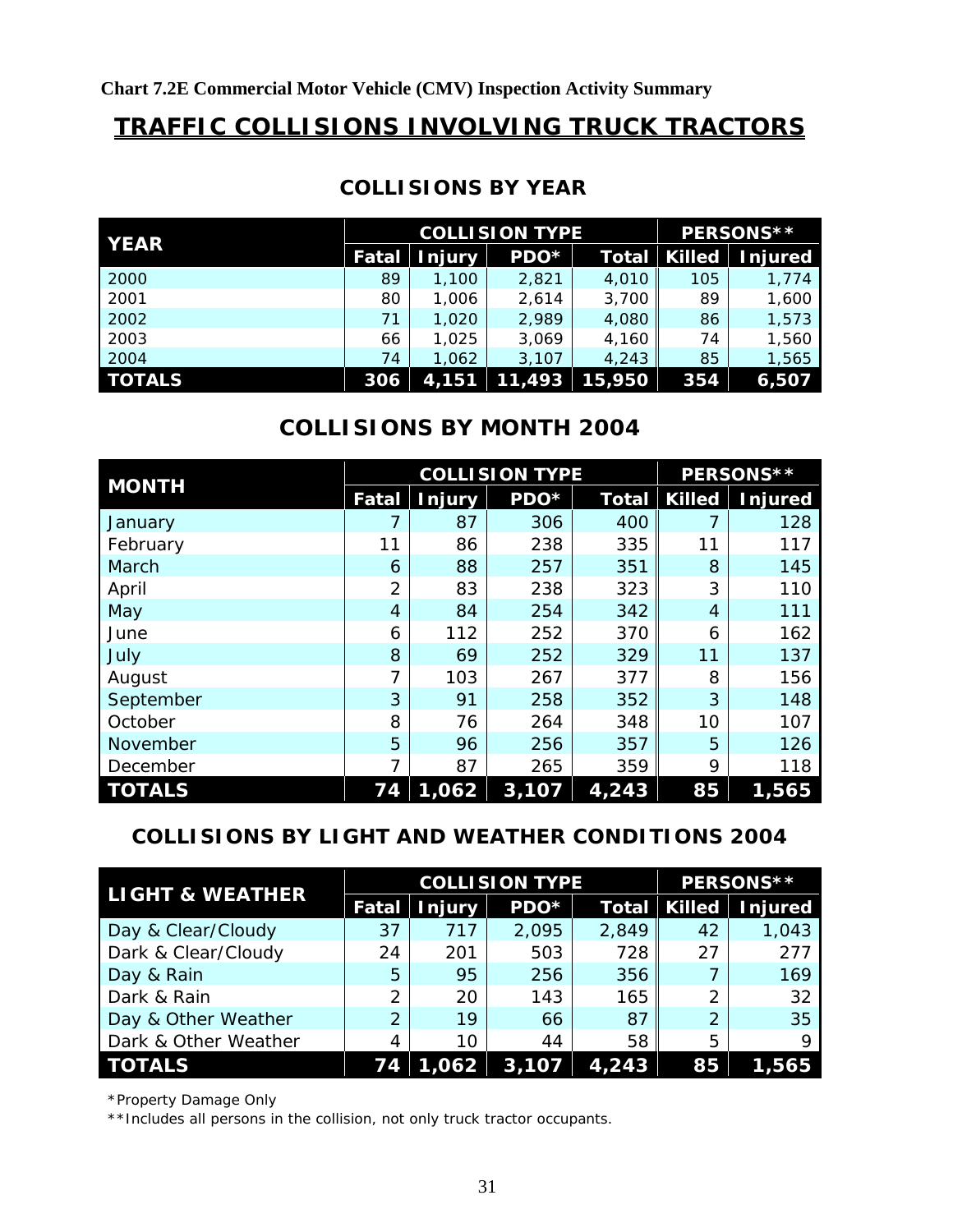| <b>COUNTY</b>   | Jul 1 to Dec 31<br>2004 | Jan 1 to Jun 30<br>2005* | <b>Total</b>   |
|-----------------|-------------------------|--------------------------|----------------|
| Abbeville       | $\mathsf{O}\xspace$     | $\mathbf{1}$             | 1              |
| Aiken           | 22                      | 14                       | 36             |
| Allendale       | $\mathbf{1}$            | $\mathsf{O}$             | 1              |
| Anderson        | 16                      | 19                       | 35             |
| Bamberg         | $\mathbf 0$             | 3                        | 3              |
| <b>Barnwell</b> | $\overline{4}$          | $\overline{4}$           | 8              |
| Beaufort        | 9                       | 9                        | 18             |
| <b>Berkeley</b> | 22                      | 30                       | 52             |
| Calhoun         | $\overline{7}$          | $\overline{7}$           | 14             |
| Charleston      | 33                      | 21                       | 54             |
| Cherokee        | 9                       | 13                       | 22             |
| Chester         | $\overline{4}$          | $\boldsymbol{6}$         | 10             |
| Chesterfield    | 11                      | 8                        | 19             |
| Clarendon       | $\mathbf{6}$            | $\overline{7}$           | 13             |
| Colleton        | 14                      | 15                       | 29             |
| Darlington      | 13                      | 10                       | 23             |
| Dillon          | 6                       | $\overline{4}$           | 10             |
| Dorchester      | $\overline{7}$          | 12                       | 19             |
| Edgefield       | 3                       | $\mathbf{1}$             | $\pmb{4}$      |
| Fairfield       | 8                       | $\overline{7}$           | 15             |
| Florence        | 26                      | 17                       | 43             |
| Georgetown      | $\overline{4}$          | 12                       | 16             |
| Greenville      | 31                      | 35                       | 66             |
| Greenwood       | 3                       | $\overline{4}$           | $\overline{7}$ |
| Hampton         | $\overline{7}$          | $\overline{2}$           | 9              |
| Horry           | 37                      | 26                       | 63             |
| Jasper          | 9                       | 19                       | 28             |
| Kershaw         | 12                      | 8                        | 20             |
| Lancaster       | 9                       | 11                       | 20             |
| Laurens         | 14                      | 11                       | 25             |
| Lee             | $\overline{4}$          | 5                        | 9              |
| Lexington       | 25                      | 19                       | 44             |
| McCormick       | 3                       | $\overline{2}$           | 5              |
| Marion          | $\overline{7}$          | 5                        | 12             |
| Marlboro        | 6                       | 3                        | 9              |
| Newberry        | $\overline{7}$          | 10                       | 17             |
| Oconee          | $\overline{2}$          | 5                        | $\overline{7}$ |
| Orangeburg      | 32                      | 24                       | 56             |
| Pickens         | 12                      | 13                       | 25             |
| Richland        | 27                      | 23                       | 50             |
| Saluda          | 5                       | 3                        | 8              |
| Spartanburg     | 25                      | 21                       | 46             |
| Sumter          | 15                      | 12                       | 27             |
| Union           | $\overline{2}$          | 3                        | 5              |
| Williamsburg    | $\overline{4}$          | 5                        | 9              |
| York            | 18                      | 18                       | 36             |
| <b>TOTAL</b>    | 541                     | 507                      | 1,048          |

## **Chart 7.2F South Carolina Traffic Fatalities by County July 1, 2004 - June 30, 2005**

\*2005 figures are preliminary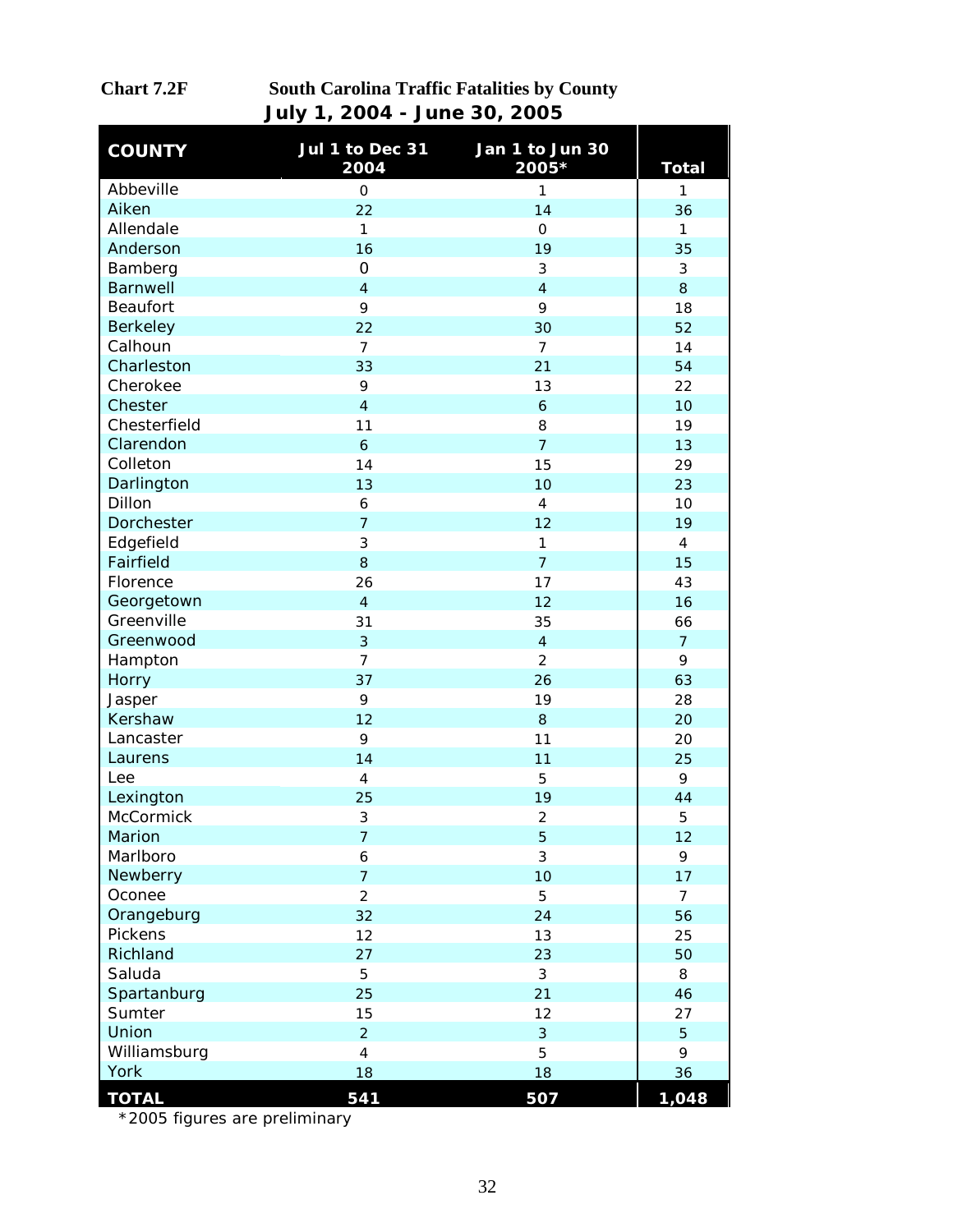#### **Chart 7.2G STP CMV TRAFFIC COLLISION QUICK FACTS**

|                                   | 2003          | 2004          | % CHANGE |
|-----------------------------------|---------------|---------------|----------|
|                                   |               |               |          |
| <b>FATAL COLLISIONS</b>           | 91            | 102           | 12.1%    |
| <b>INJURY COLLISIONS</b>          | 1,488         | 1,496         | 0.5%     |
| PROPERTY DAMAGE ONLY COLLISIONS   | 1,586         | 1,549         | $-2.3%$  |
| <b>TOTAL COLLISIONS</b>           | 3,165         | 3,147         | $-0.6%$  |
| <b>FATALITIES</b>                 | 102           | 115           | 12.7%    |
| <b>NON-FATAL INJURIES</b>         | 2,468         | 2,425         | $-1.7%$  |
|                                   |               |               |          |
| <b>ECONOMIC LOSS*</b>             | \$171,316,300 | \$185,072,100 | 8.0%     |
| TRUCK VEHICLE MILES TRAVELED      | 4,900,000,000 | 5,100,000,000 | 4.1%     |
| <b>ROADWAY MILES</b>              | 66,231        | 66,252        | 0.03%    |
| <b>TRUCK MILEAGE DEATH RATE**</b> | 2.1           | 2.3           | 9.5%     |

\*Economic Loss is calculated using the latest information from the National Safety Council, Estimating the Costs of Unintentional Injuries, 2003.

\*\*Mileage Death Rate (MDR) is the number of fatalities in CMV collisions per 100 million Large Truck Vehicle Miles Traveled (VMT). Truck VMT is estimated by South Carolina Department of Transportation (SCDOT).

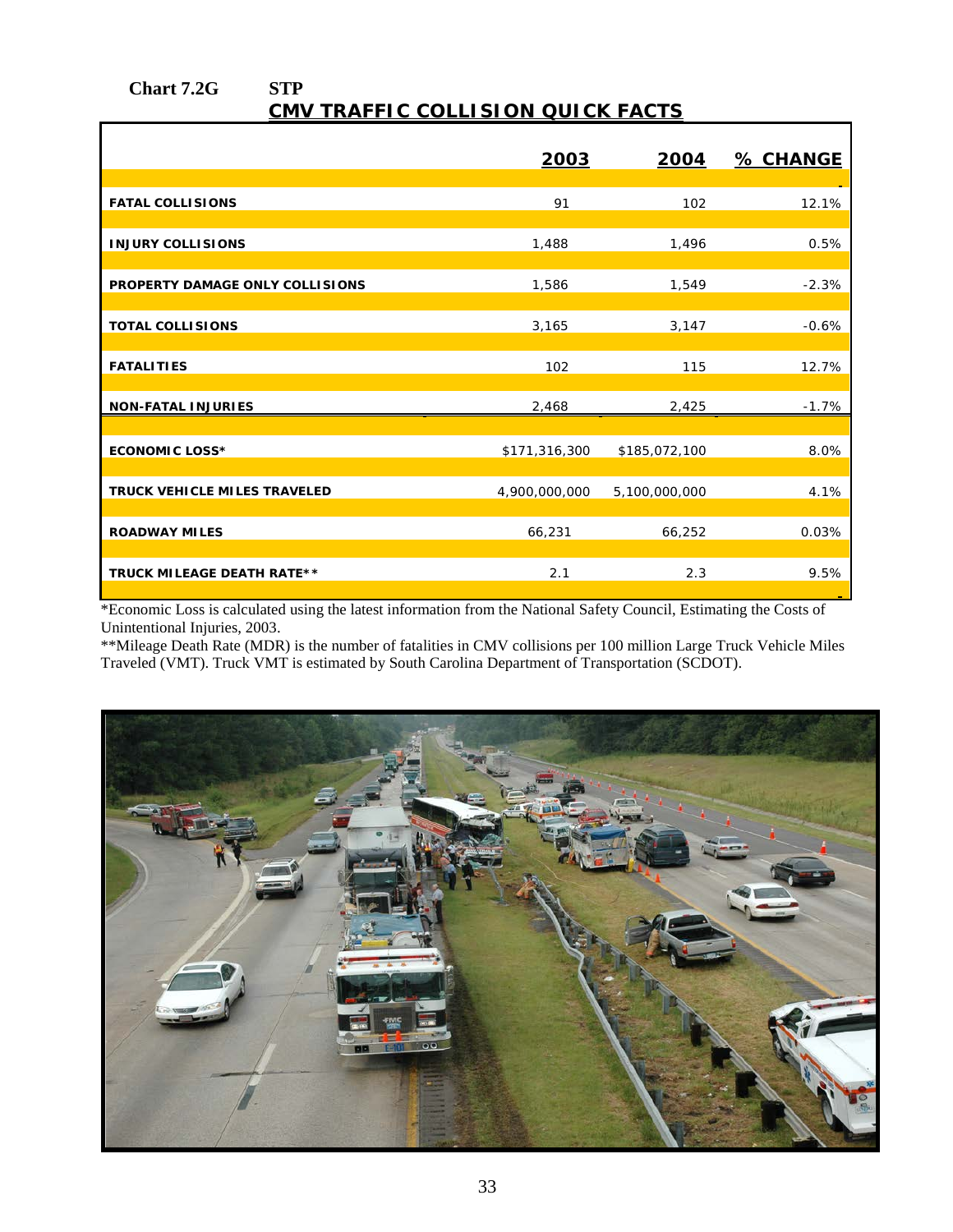#### **CRIMINAL JUSTICE ACADEMY TRAINING SUMMARY TREND**

## O= Offerings

A= Attendees

|                                   |                         | FY 99/00<br>FY 00/01 |                         |       | FY 01/02                |          | FY 02/03 |       | FY 03/04 |       | FY 04/05 |       |
|-----------------------------------|-------------------------|----------------------|-------------------------|-------|-------------------------|----------|----------|-------|----------|-------|----------|-------|
|                                   | $\overline{\mathbf{Q}}$ | A                    | $\overline{\mathbf{Q}}$ | Δ     | $\overline{\mathbf{Q}}$ | <u>0</u> | Δ        | Δ     | <u>୦</u> | ≜     | $\Omega$ | A     |
| Law Enforcement Basic/CJA         | 78                      | 2275                 | 74                      | 2168  | 77                      | 1956     | 89       | 2229  | 77       | 1804  | 77       | 1816  |
| Law Enforcement Basic/Field       | 13                      | 296                  | 10                      | 245   | 11                      | 330      | 11       | 213   | 9        | 197   | 11       | 223   |
| In Service Courses                | 248                     | 4125                 | 318                     | 4527  | 444                     | 8449     | 298      | 5376  | 147      | 2759  | 189      | 1986  |
| Corrections **                    | 8                       | 171                  | 12                      | 123   | 8                       | 98       | 2        | 23    |          |       | 0        | 0     |
| Supervisory/Management            | 10                      | 213                  | 10                      | 195   | 6                       | 96       | 9        | 181   | 4        | 58    | 8        | 143   |
| Judicial                          | 22                      | 646                  | 25                      | 698   | 14                      | 236      | 6        | 139   | 2        | 56    |          | 18    |
| Instructor                        | 27                      | 436                  | 36                      | 590   | 44                      | 636      | 32       | 443   | 35       | 587   | 31       | 548   |
| <b>Instructor Recertification</b> | 6                       | 57                   | 6                       | 59    | 8                       | 76       | 6        | 45    | 5        | 64    |          | 112   |
| Guest Instructor                  | 55                      | 465                  | 58                      | 544   | 65                      | 551      | 65       | 413   | 59       | 416   | 47       | 445   |
| External                          | 181                     | 11581                | 137                     | 10774 | 125                     | 11252    | 101      | 7341  | 18       | 5271  | 14       | 4909  |
| Distance Learning                 | 101                     | 3151                 | 106                     | 6048  | 81                      | 3632     | 120      | 3154  | 96       | 2265  | 46       | 1696  |
| <b>Special Operations</b>         | 566                     | 13606                | 513                     | 12368 | 417                     | 11976    | 609      | 15676 | 411      | 8528  | 514      | 12412 |
| $***$<br>Regional                 |                         |                      |                         |       |                         |          |          |       | 140      | 3841  | 341      | 6820  |
| <b>TOTAL</b>                      | 1315                    | 37022                | 1305                    | 38339 | 1300                    | 39288    | 1348     | 35233 | 1003     | 25846 | 1286     | 31128 |

(\*) During the year 1998-1999, Special Operations training was scheduled in the In-Service Courses training category

(\*\*) During the year 2003-2004, there are no numbers for Corrections because PPP Upgrade to Class1 Basic was complete in 2002-2003 and reflected in LE Basic thereafter

(\*\*\*) Regional – Missing Registrations from the field not forwarded to CJA. Total estimated at 221 offerings and 4900 attendees.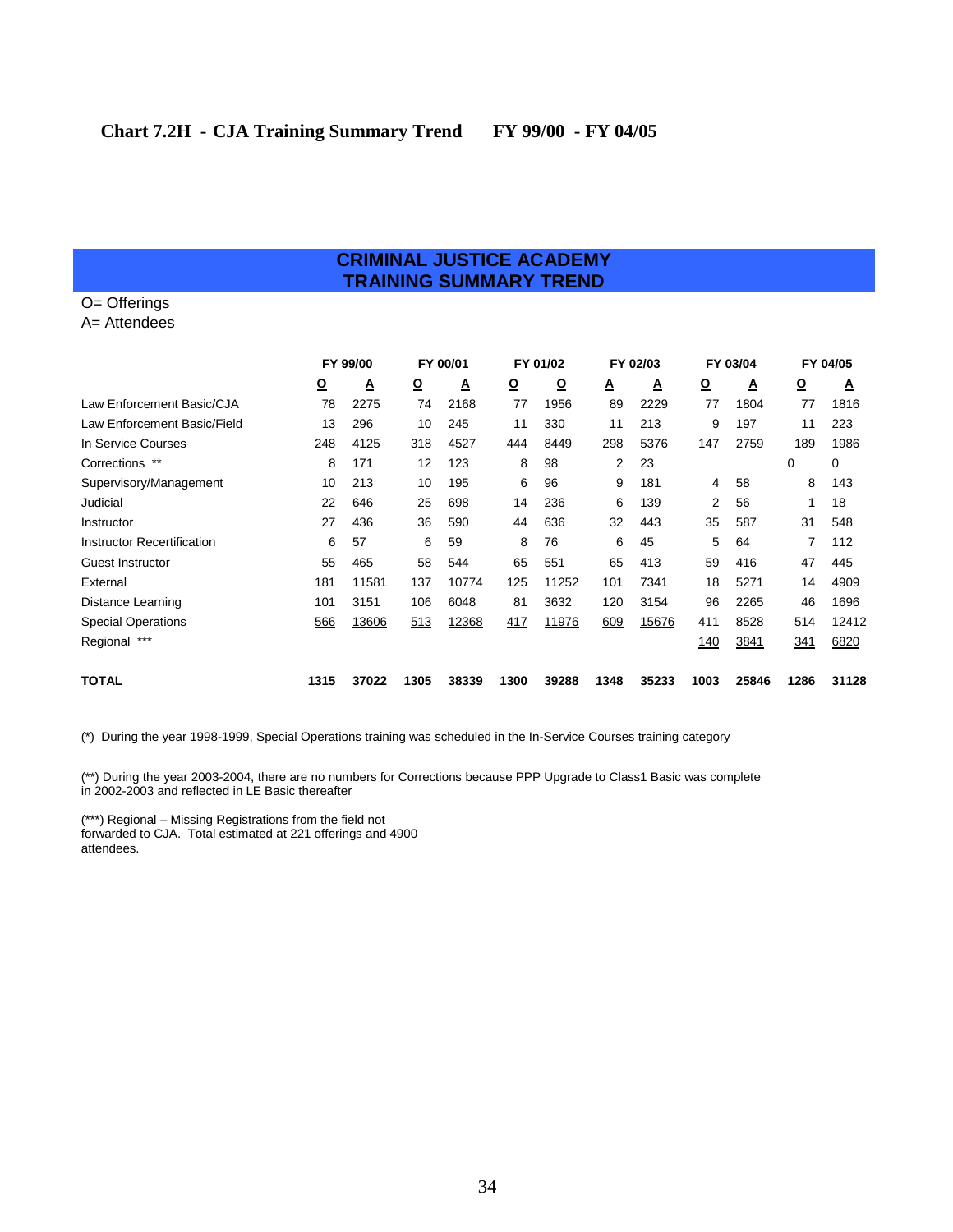| 2003                                                                    |                |          |              |            |            |                | 2004         |                |                |                |              |                  |
|-------------------------------------------------------------------------|----------------|----------|--------------|------------|------------|----------------|--------------|----------------|----------------|----------------|--------------|------------------|
|                                                                         | July           | Aug      | <b>Sept</b>  | Oct        | <b>Nov</b> | <b>Dec</b>     | Jan          | Feb            | Mar            | Apr            | May          | June             |
| <b>Arrests</b><br>(Month to<br>Date)                                    | $\overline{2}$ | 6        | 5            | $\sqrt{2}$ | 3          | $\mathbf{1}$   | $\mathbf{1}$ | $\sqrt{2}$     | $\overline{0}$ | $\overline{0}$ | $\mathbf{0}$ | $\,1\,$          |
| <b>Criminal</b><br><b>Incidents</b><br>(Month to<br>Date)               | 11             | 11       | 9            | $\tau$     | 5          | $\overline{3}$ | 6            | $\overline{4}$ | 6              | $8\,$          | 10           | $\boldsymbol{7}$ |
| Non-<br><b>Criminal</b><br><b>Incidents</b><br>(Month to<br><b>Date</b> | 24             | 28       | 22           | $\,8\,$    | 25         | 10             | 19           | 18             | 15             | $\overline{c}$ | $6\,$        | $\boldsymbol{7}$ |
| <b>Unsecure</b><br>d Doors<br>(Month to<br>Date)                        | $\overline{4}$ | 11       | $\mathbf{1}$ | 5          | 11         | 5              | 6            | 12             | $\overline{3}$ | 8              | 5            | $\mathbf{0}$     |
| <b>Property</b><br>$Loss*$<br>(Month to<br>Date)                        | \$3,388        | \$11,195 | \$500        | \$19,130   | \$713      | \$650          | \$35,976     | \$350          | \$4,039        | \$2,266        | \$900        | \$1,500          |
| <b>Property</b><br><b>Recovery</b><br>* (Month<br>to Date)              | \$400          | $$-0-$   | \$10         | \$750      | \$13       | \$10           | \$3          | $$-0-$         | \$5            | $$-0-$         | $$-0-$       | $$-0-$           |

## **Bureau of Protective Services (BPS) Statistical Data for Fiscal Year 2003 – 2004**

**\*NOTE**: The Property Loss and Property Recovered Sections are listed as dollar amounts.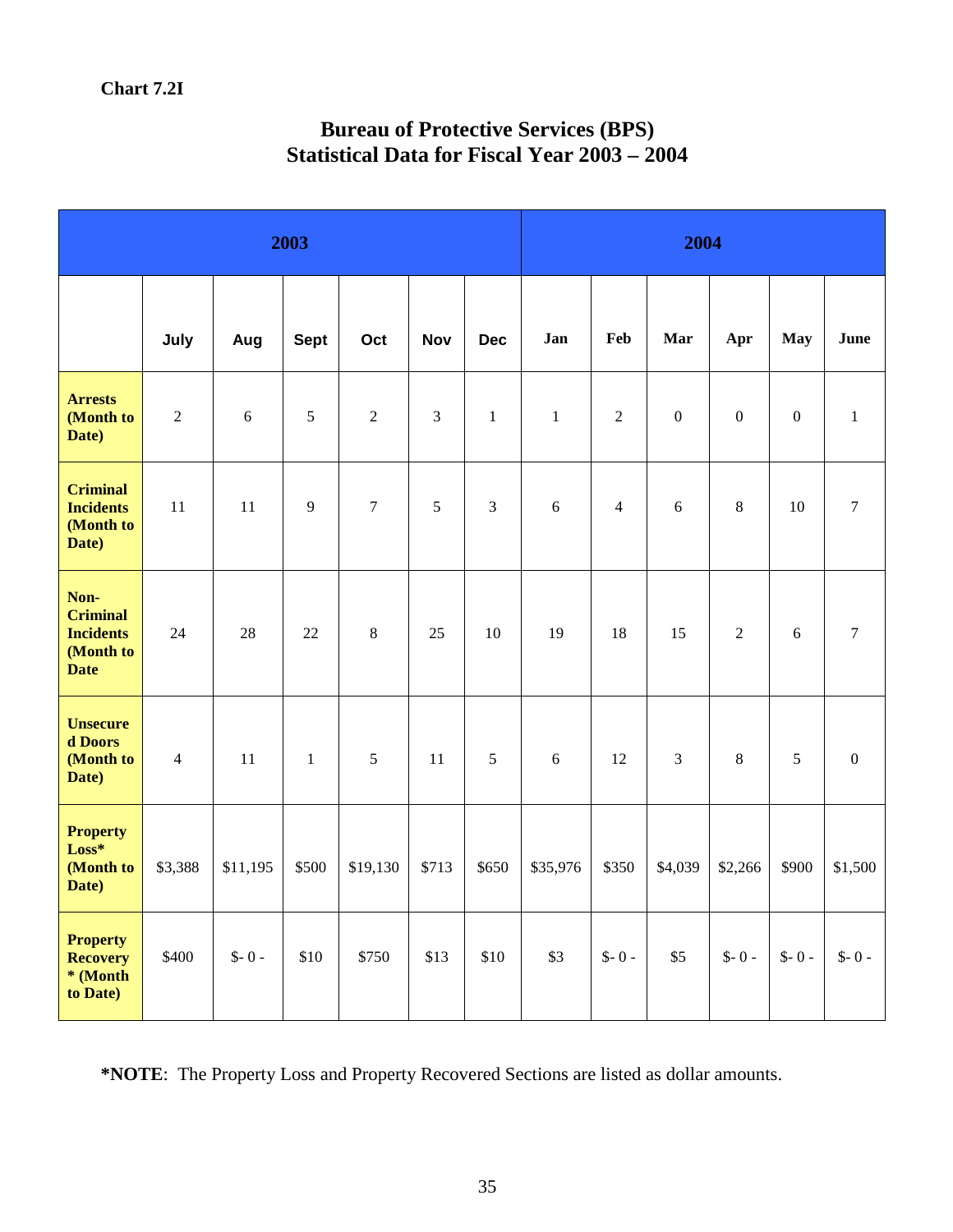#### **Chart 7.2J**

### **HIGHWAY PATROL TELECOMMUNICATION CENTER CONSOLIDATION PROJECT**

| <b>Phase</b>   | <b>Description</b>                                                                           | <b>Estimated</b><br><b>Completion</b><br><b>Date</b> |
|----------------|----------------------------------------------------------------------------------------------|------------------------------------------------------|
| $\mathbf{1}$   | Test RoIP, VoIP and Directional<br>Antennas                                                  | <b>TBD</b>                                           |
| $\overline{2}$ | Move Gaffney TCC to Blythewood<br><b>TCC</b>                                                 | Completed<br>5/2004                                  |
| 3              | Move Chester TCC to Blythewood<br><b>TCC</b>                                                 | Completed<br>06/2004                                 |
| $\overline{4}$ | Move Orangeburg TCC to Blythewood<br><b>TCC</b>                                              | Completed<br>07/2004                                 |
| 5              | Move Sumter TCC to Blythewood<br><b>TCC</b>                                                  | Completed<br>06/2004                                 |
| 6              | Move Conway TCC to Florence                                                                  | <b>TBD</b>                                           |
| 7              | Move Ridgeland TCC to Charleston<br><b>TCC</b>                                               | 10/15/05                                             |
| 8              | Move Walterboro TCC to Charleston<br><b>TCC</b>                                              | 10/15/05                                             |
| 9              | Move Spartanburg TCC and Anderson<br>TCC to either the Greenwood TCC or<br>to a new location | 10/15/05                                             |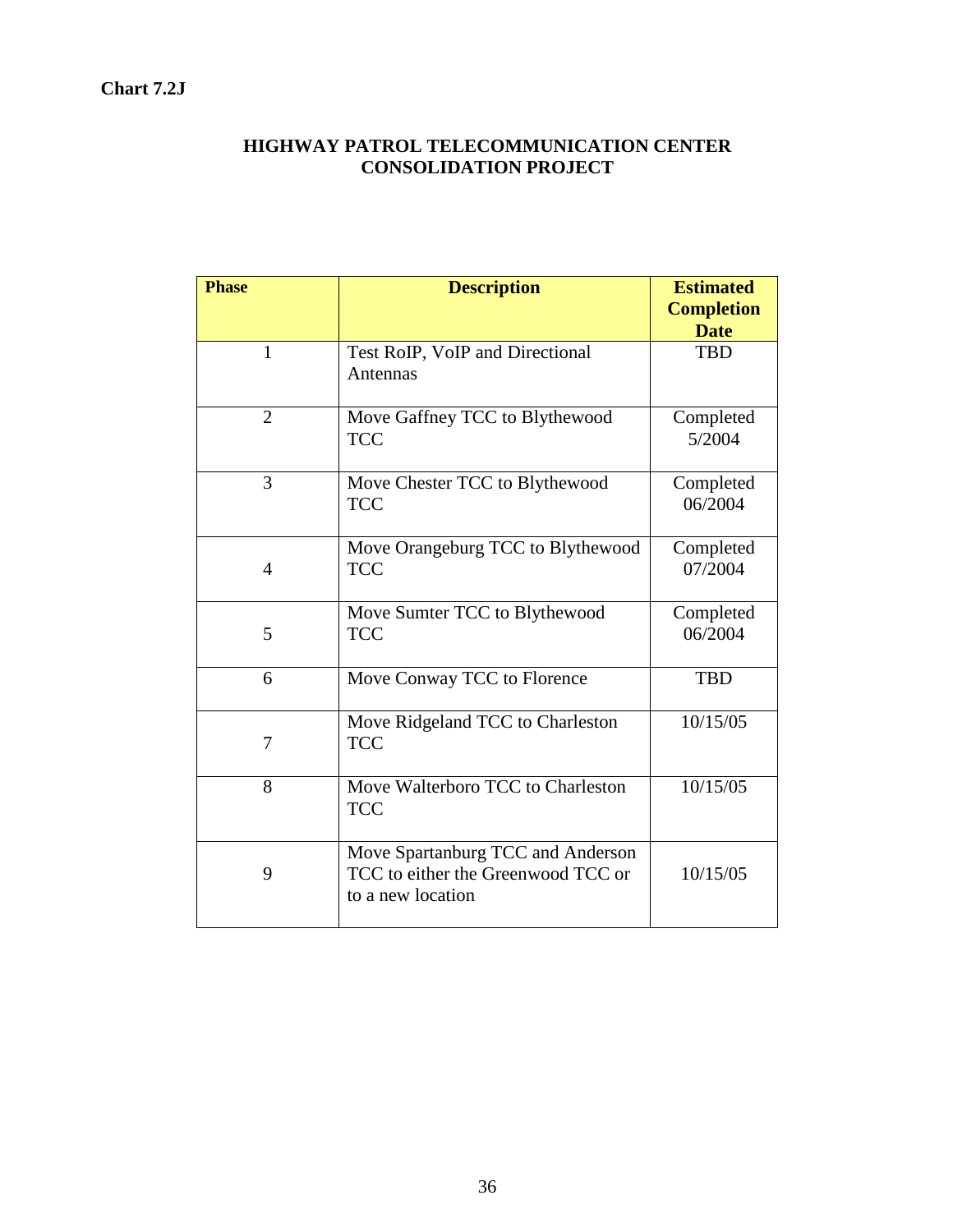| <b>Chart 7.2K</b><br><b>Highway Patrol Grant Project Results</b>                                                |                                                                                                                                                                                    |                |                                                                                                                                             |  |
|-----------------------------------------------------------------------------------------------------------------|------------------------------------------------------------------------------------------------------------------------------------------------------------------------------------|----------------|---------------------------------------------------------------------------------------------------------------------------------------------|--|
|                                                                                                                 | <b>Effect on Performance,</b>                                                                                                                                                      |                |                                                                                                                                             |  |
| <b>Grant Project</b>                                                                                            | <b>Safety and/or Service</b>                                                                                                                                                       | <b>Funding</b> | <b>Timeframe</b>                                                                                                                            |  |
| Cops More02<br><b>CADS</b>                                                                                      | Enhances dispatch systems<br>within HP Communication<br>Centers                                                                                                                    | \$1,000,000    | One-year extension ending<br>$7/31/05$ ; implementation has<br>been completed on all<br>centers with Troop 3 to be<br>completed by 10/30/05 |  |
| <b>COPS</b> Universal Hiring<br>Program (UHP)                                                                   | To hire 22 troopers                                                                                                                                                                | \$2,152,800    | Continuation into $2^{nd}$ & $3^{rd}$<br>year; to be completed by<br>1/31/06                                                                |  |
| Troop 3 DUI Enforcement<br><b>Unit Grant</b>                                                                    | Fund salaries, fringe benefits<br>and mileage for 8 Troopers                                                                                                                       | \$568,279      | Grant phase: $10/1/03$ -<br>9/30/04                                                                                                         |  |
| Project CROPE                                                                                                   | Provide laptops, projectors<br>for HP 7 CROs to conduct<br>traffic safety presentations $\&$<br>set up child safety seat<br>fitting stations (including<br>175 child safety seats) | \$60,650       | Grant phase: $0/1/03$ –<br>9/30/04; project completed<br>with the development of a<br><b>Uniform Statewide</b><br>Curriculum Program        |  |
| FY03 Homeland Security<br><b>Grant Program (SLED)</b>                                                           | <b>Upgrading personal</b><br>protective ensembles and<br>dosimeters                                                                                                                | \$100,000      | Grant phase: $6/16/03$ –<br>6/16/04                                                                                                         |  |
| <b>FY03 SCDPS - NIBRS</b><br>(National Incident-Based<br><b>Reporting System)</b><br><b>Enhancement Project</b> | Hardware/software and<br>related items for HP, STP &<br>BPS to comply with SLED<br>guidelines governing the<br>automated submission of<br><b>NIBRS</b> data                        | \$98,468       | Grant phase: $2/1/04$ –<br>9/30/04; extension was<br>granted upon which project<br>was completed 2/24/05                                    |  |
| Methamphetamine<br>Training and Education<br>Program                                                            | 3 ACE Team troopers<br>attended specialized training<br>re: seizure & field<br>investigations of clandestine<br>labs and safety precautions<br>in addressing these hazards         | \$1,000        | Grant phase: $4/1/04$ –<br>9/30/04                                                                                                          |  |
| <b>DUI</b> Overtime<br>Enforcement<br>Project/Crash Reduction<br>Program (CREP)                                 | Overtime pay to troopers for<br>enhanced enforcement of<br>alcohol and/or speed-related<br>violations.                                                                             | \$587,895      | Grant phase: $5/1/04$ –<br>9/30/04                                                                                                          |  |
| <b>PPE Suits/Intervention</b><br>Equipment                                                                      | Provide protective suits for<br>officers to be used during<br>CBRNE events; to update<br><b>HP CERT Team intervention</b><br>equipment                                             | \$207,000      | Grant phase: $5/1/05$ -<br>6/30/06                                                                                                          |  |
| <b>SCIBRS</b> Grant (Computer<br><b>Enhancement Project</b> )                                                   | To increase efficiency,<br>accuracy, security and<br>availability of criminal<br>justice information for HP                                                                        | \$90,000       | Grant phase: $7/1/05$ –<br>6/30/06                                                                                                          |  |
| (CREP) Crash Reduction<br><b>Enforcement Program</b>                                                            | Enhanced enforcement of<br>alcohol/speed-related<br>violations                                                                                                                     | \$587,896      | $9/30/04$ (Program began on<br>May 2, 2004)                                                                                                 |  |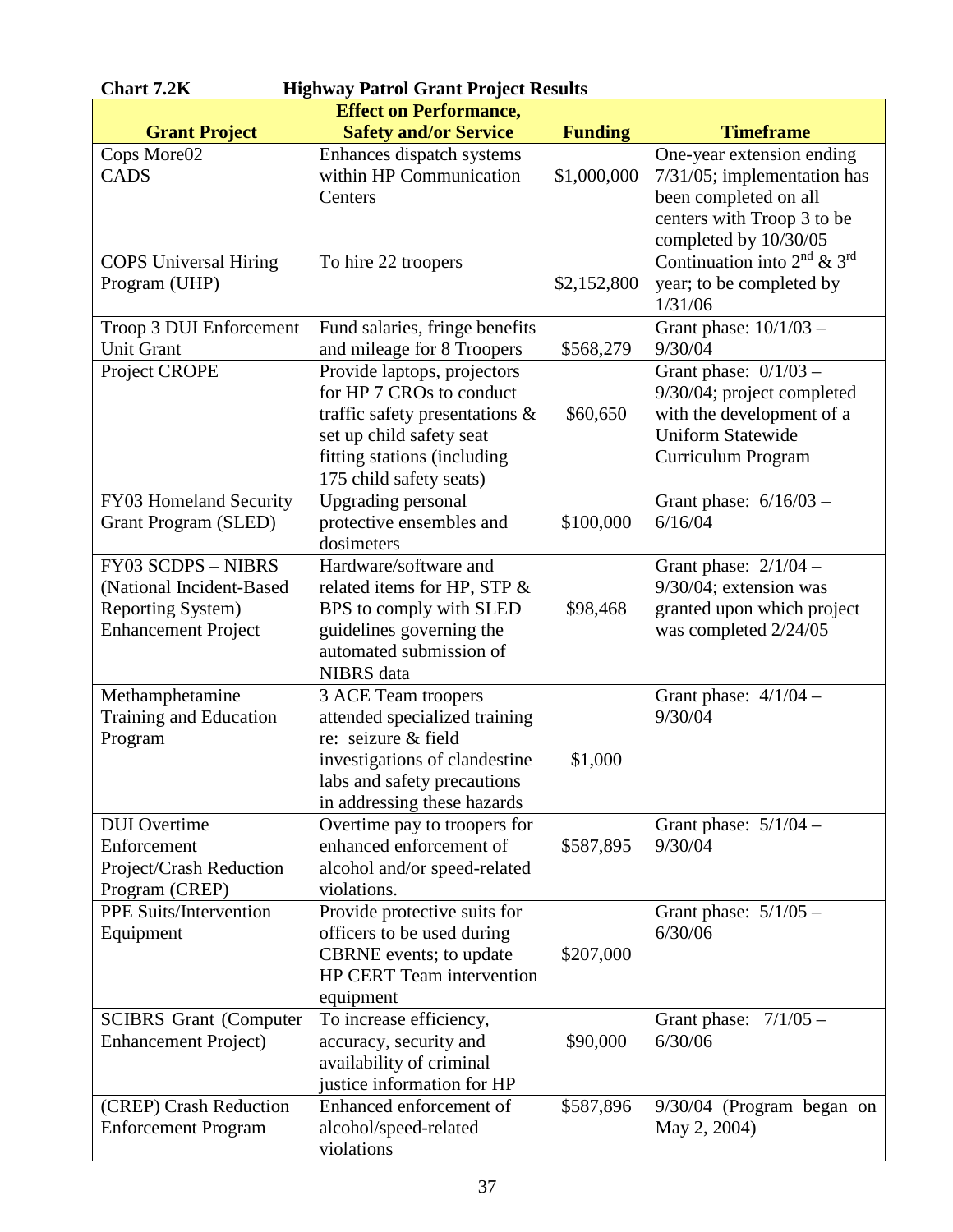## **Chart 7.2L**

| Highway Patrol Homeland Security Grant Program (Grant Phase: 7/1/04–6/30/05) |  |  |
|------------------------------------------------------------------------------|--|--|

|                                             | <b>Effect on Performance,</b>                                                                                                                                                                                                                                            | <b>Grant</b>  |                                                                                        |
|---------------------------------------------|--------------------------------------------------------------------------------------------------------------------------------------------------------------------------------------------------------------------------------------------------------------------------|---------------|----------------------------------------------------------------------------------------|
| <b>Grant Project</b>                        | <b>Safety and/or Service</b>                                                                                                                                                                                                                                             | <b>Amount</b> | <b>Timeframe</b>                                                                       |
| Fusion Center Equipment<br>Support          | Provides DPS with an<br>electronic method of<br>releasing all permissible<br>records to other law<br>enforcement entities for<br>analysis and or collaboration<br>(primarily SLED's Fusion<br>Center); funds provide for<br>services of software                         | \$50,000      | 7/1/04<br>phase:<br>Grant<br>9/30/05; working with SLED<br>on implementation           |
| <b>Cyber Security</b><br>Enhancements       | integration contractor<br>Provides resilience, visibility<br>and encryption protection to<br>the wide area network at<br>DPS; Agency will receive<br>network devices, sensors,<br>and analysis hardware                                                                  | \$100,000     | Grant phase: $7/1/04$ –<br>6/30/05                                                     |
| <b>Intelligent Transportation</b><br>System | Purchase of network, video<br>presentation equipment,<br>hardware and software to<br>allow DPS Blythewood<br><b>Communications Center</b><br>access to DOT traffic<br>cameras (120 statewide) and<br>remote access at the State<br><b>Emergency Operations</b><br>Center | \$132,000     | Grant phase: $7/1/04$ -<br>6/30/05                                                     |
| <b>SEOC-IRIS Database</b><br>Upgrade        | Enables DPS CAD data<br>server to interface with<br>emergency operations<br>systems within the SEOC-<br>IRIS database; funds provide<br>contractual services of CAD<br>vendor                                                                                            | \$75,000      | Grant phase: $7/1/04$ –<br>9/30/05; final<br>implementation to be<br>completed 9/30/05 |
| Decontamination Unit<br>Equipment           | Purchase of<br>decontamination-related<br>equipment and supplies for<br>the HP DeCon Unit SUV<br>Trailer                                                                                                                                                                 | \$35,389      | Grant phase: $7/1/04$ –<br>6/30/05                                                     |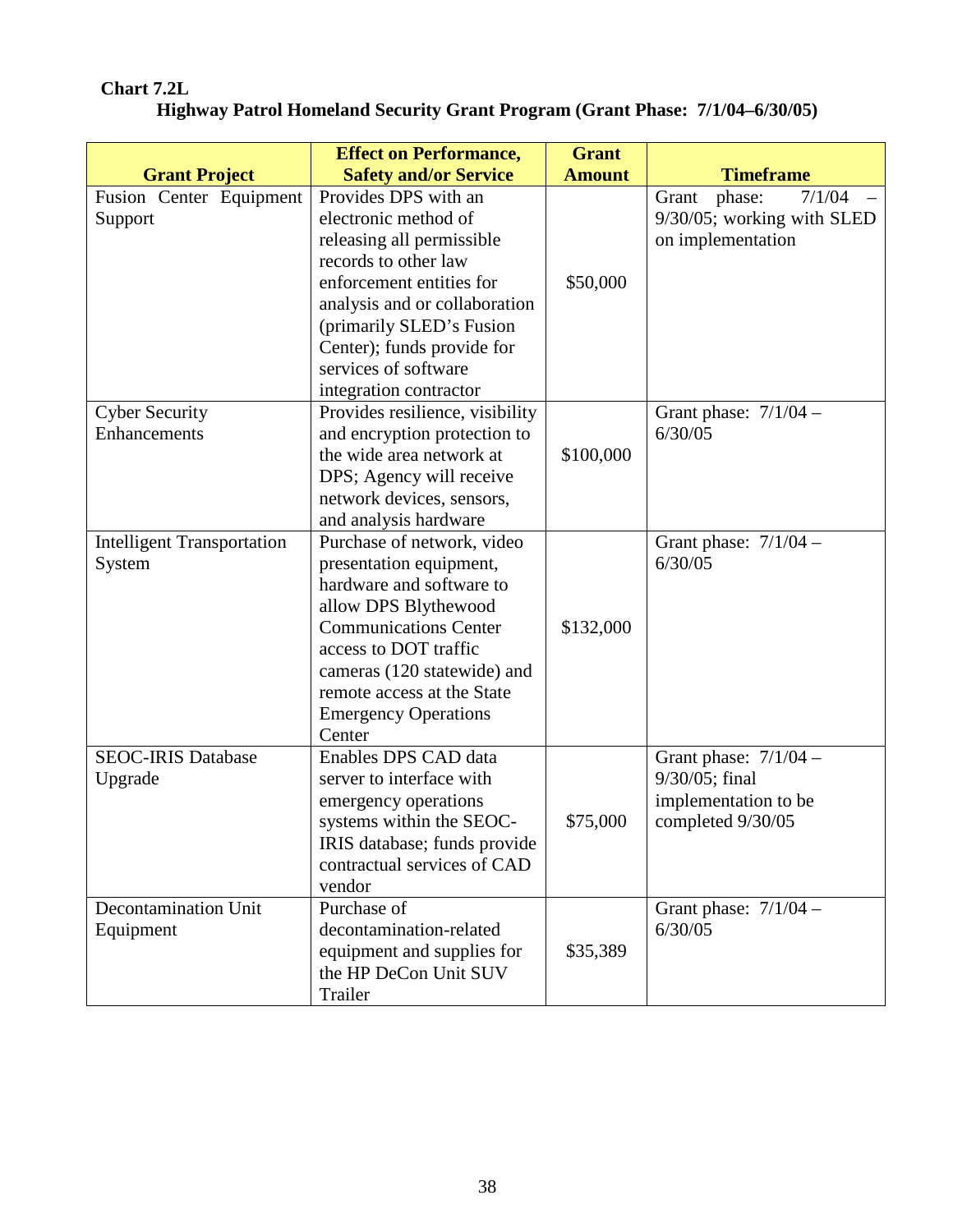**Highway Patrol "Final Exam" School Project\***



Designed to target high school zones and teenage drivers, this initiative was conducted at the end of the 2003-2004 school year. The South Carolina Department of Public Safety's primary mission is to serve and protect the public in South Carolina. The Highway Patrol Division maintains a focus on collision reduction, particularly in the area of traffic fatalities. Data related to causes of collisions is continually reviewed to identify primary factors and combat the problems through education, training, prevention and enforcement. Assigned troopers, including officers with the ACE Team, MAIT Unit and uniformed Troop 11 personnel conducted a campaign in high school zones from April 22 – May 14, 2005.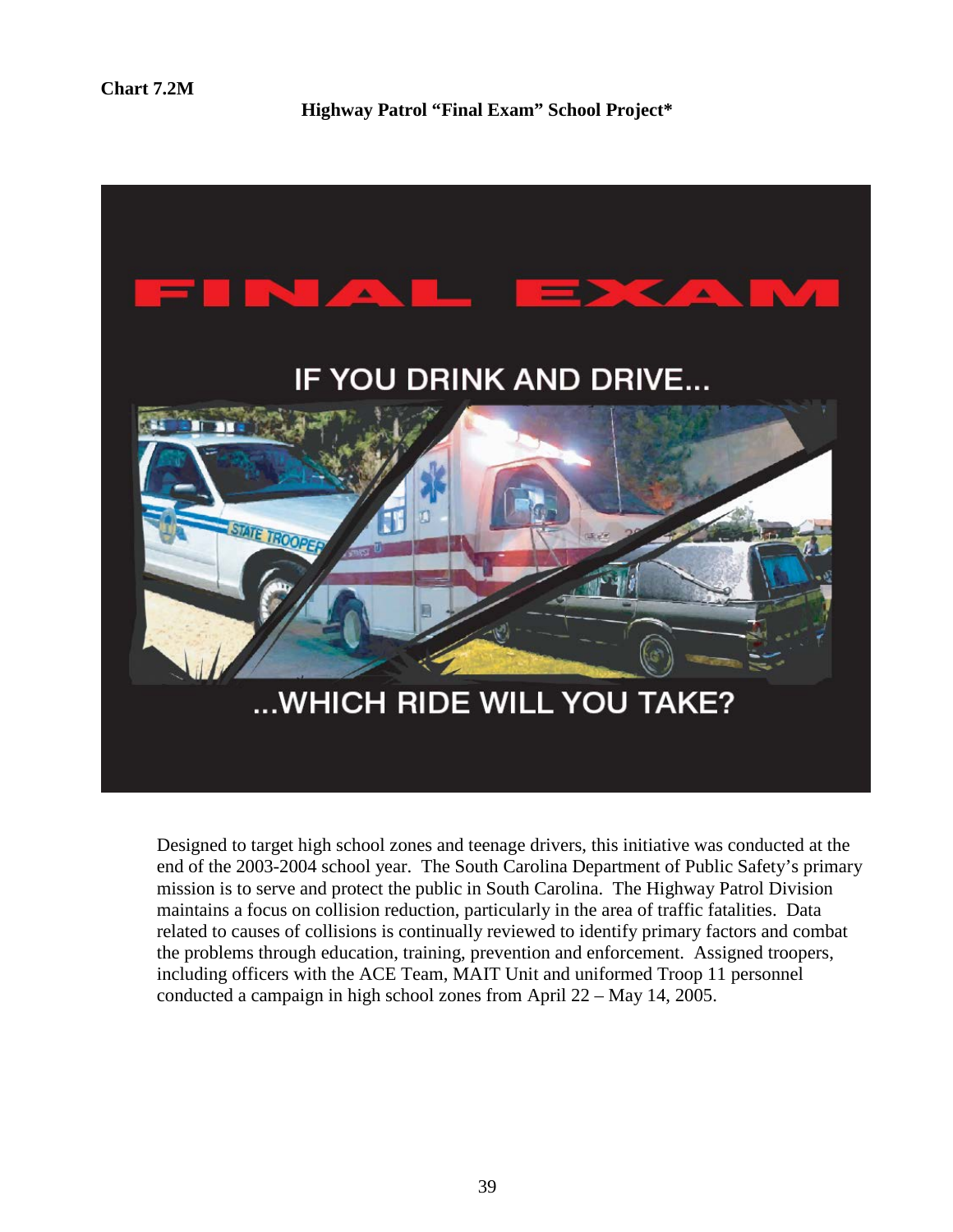#### **Results of Highway Patrol Research and Development Projects\***

| <b>Project</b>                       | <b>Activity</b>                                                                                                   | <b>Results</b>                                                                                                                                                                                                                                                             | <b>Timeframe</b>              |
|--------------------------------------|-------------------------------------------------------------------------------------------------------------------|----------------------------------------------------------------------------------------------------------------------------------------------------------------------------------------------------------------------------------------------------------------------------|-------------------------------|
| <b>Battle Dress</b><br>Uniform (BDU) | Patrol Supply conducted an<br>extensive test and<br>evaluation of uniforms.                                       | Selected a military-style Class<br><b>B</b> Uniform saving<br>approximately \$52 per<br>uniform.                                                                                                                                                                           | Completed<br>March 2004       |
| <b>Body Armor</b>                    | Test conducted by 8 officers<br>wearing armor by various<br>companies; selection based<br>on surveys of officers. | Changed out approximately<br>70% of Level II body armor.                                                                                                                                                                                                                   | Completed/<br>Ongoing         |
| Led Barlight<br>Equipment            | Researched cost, quality<br>and efficiency of<br>emergency lighting<br>equipment.                                 | Discovered interior LEDs were<br>more cost effective than strobe<br>being used. All emergency<br>lighting vendors have been<br>placed on State contract to<br>benefit from latest equipment.                                                                               | Completed:<br>April 2004      |
| Ammunition                           | Explored alternatives to<br>Winchester 180gr SXT<br>ammo due to difficulty in<br>stopping threats.                | Changed to Speer 165gr Gold<br>dot ammo, which outperformed<br>other ammunitions in every<br>test.                                                                                                                                                                         | Completed<br>January 2004     |
| <b>Cell Phones</b>                   | Involved in testing cell<br>phones to determine best<br>coverage and lowest price.                                | DPS determined Alltel had best<br>statewide coverage and lowest<br>price. The plan selected saves<br>about \$4,000/month and added<br>enhanced features and includes<br>a dedicated technical person.                                                                      | Completed<br>March 2004       |
| <b>Fleet Vehicles</b>                | Tested several types of<br>vehicles for cost efficiency<br>and performance.                                       | Chevy Impala & Dodge<br>Intrepid had impressive results<br>with fuel consumption and<br>lower repair costs (\$1,500 and<br>\$3,500 less respectively)<br>compared to current Ford<br>Crown Victory; disadvantages<br>include smaller interior and<br>increased road noise. | Completed<br><b>July 2004</b> |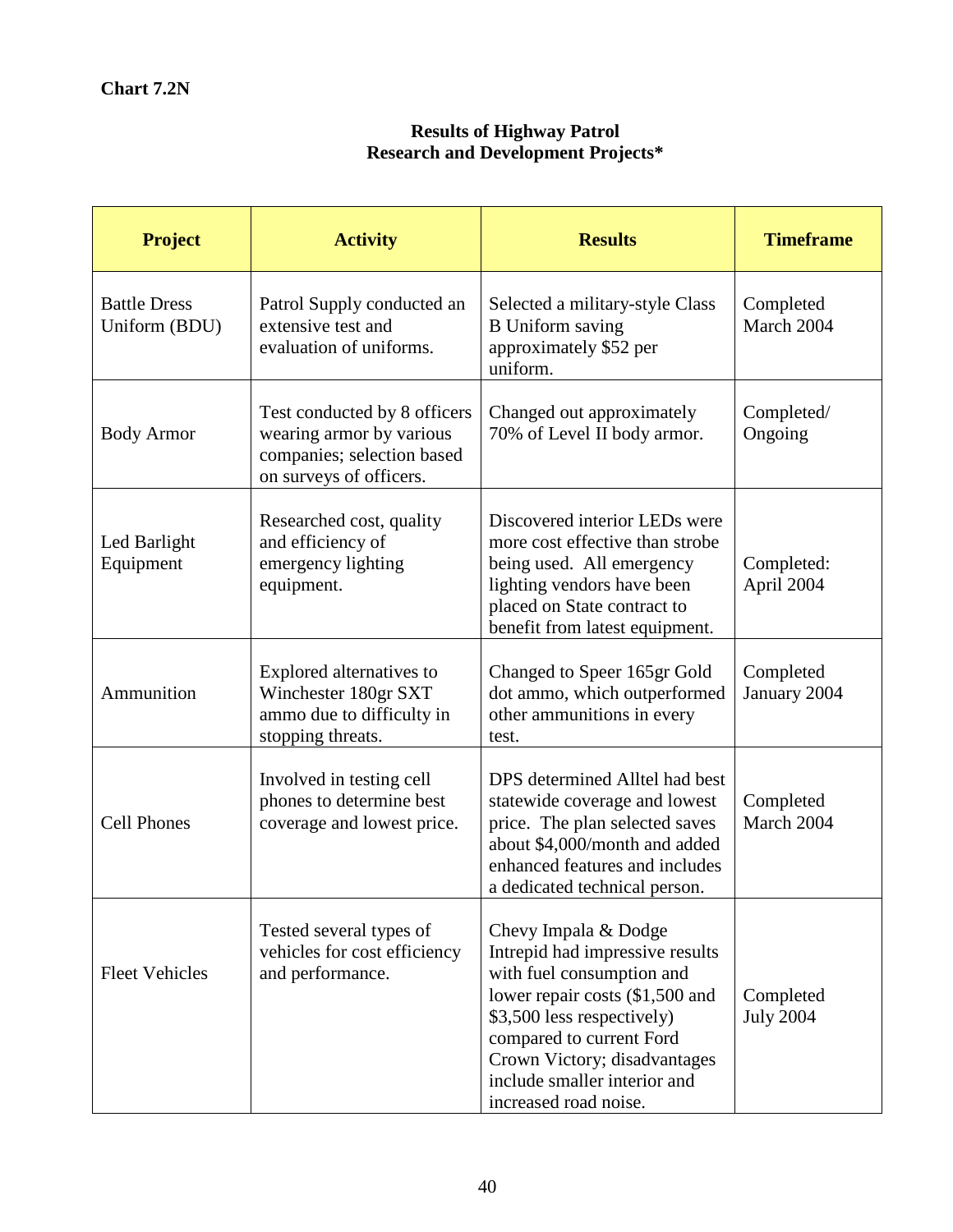| <b>Project</b>    | <b>Activity</b>                                                                                                                                                                                                          | <b>Results</b>                                                                                                | <b>Timeframe</b> |
|-------------------|--------------------------------------------------------------------------------------------------------------------------------------------------------------------------------------------------------------------------|---------------------------------------------------------------------------------------------------------------|------------------|
| <b>Taser</b>      | Conducting a study to<br>determine usefulness to the<br>Dept., as well as its place in<br>the use-of-force continuum.                                                                                                    | The X26 Taser                                                                                                 | Current/Ongoing  |
| *Pepper Spray     | Tested several types in-<br>house to determine the<br>Department's needs;<br>decided Saber Red would<br>best meet requirements.                                                                                          | Conducting a field test with<br>225 Troopers across the state.                                                | Current/Ongoing  |
| <b>Duty Shoes</b> | Rewrote specifications for<br>the current duty shoes used<br>by the Dept. regarding<br>durability and comfort;<br>R&D met with several<br>vendors to determine which<br>shoes would best meet the<br>new specifications. | Now in the process of testing<br>two different manufacturers<br>products in the field with seven<br>troopers. | Current/Ongoing  |
| Flares            | Assessed current cost of<br>Flares; in the process of<br>determining the feasibility<br>of rechargeable flares.                                                                                                          | Field tests are being conducted<br>on three types of rechargeable<br>flares.                                  | Current/Ongoing  |

#### **Results of Highway Patrol Research and Development Projects (continued)\***

\*Several other items are being tested due to expiration of contracts. Work has begun to identify the most cost effective items, including traffic vests, shoes, rain gear and leather gear.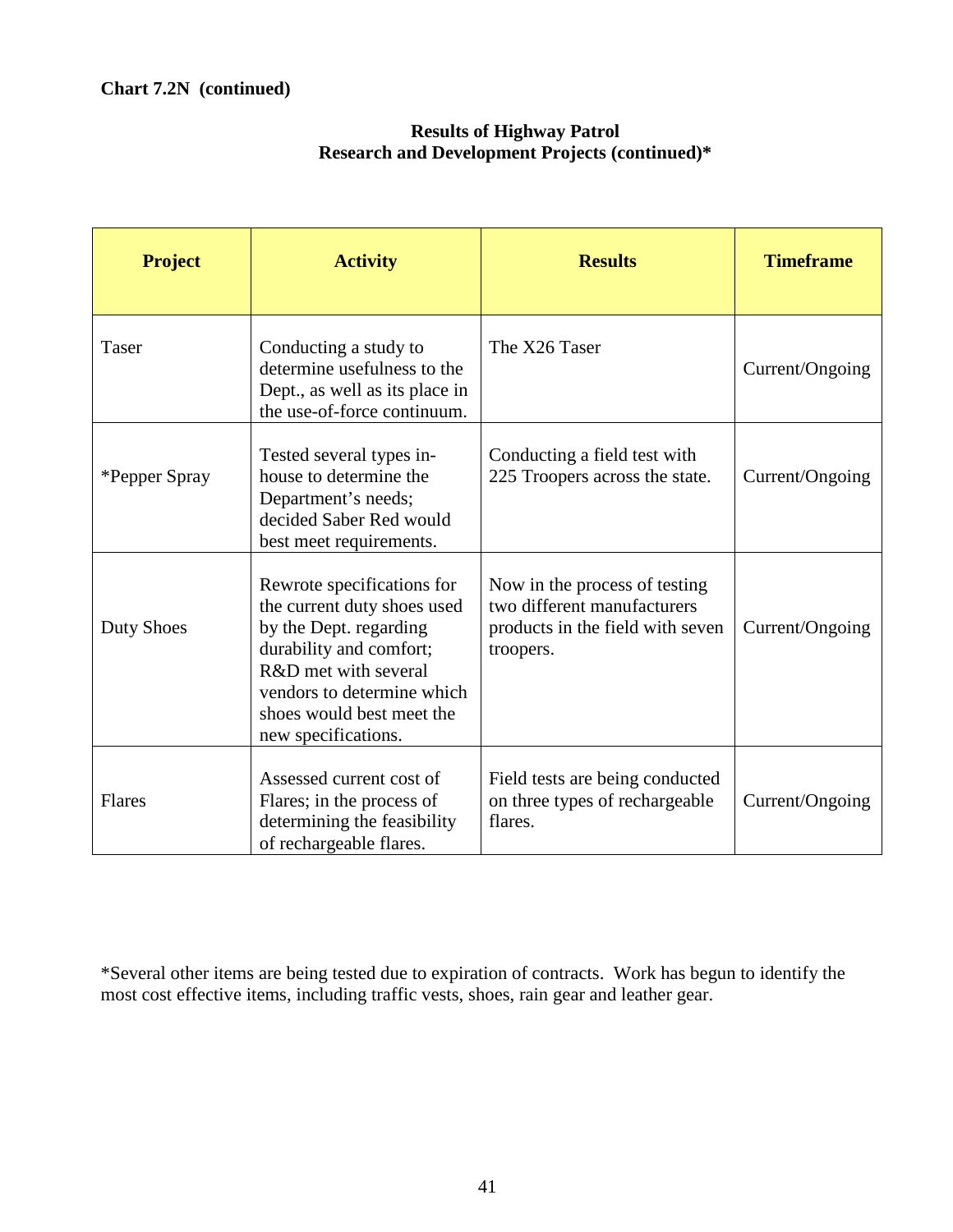#### 7.3 What are your performance levels for the key measures of financial performance?

- **•** DPS uses an activity-driven, zero-based budgeting process. With budget uncertainty, the challenge continues to allocate resources according to urgency and priority as deemed by the Agency Director and his staff and/or the Governor's Office. Relocation continues to involve tremendous fiscal planning and logistics carried out by the Office of Financial Services and necessitates resources be allocated and continually monitored to best support law enforcement education, prevention and enforcement efforts. OFS has streamlined the budget process to address actual activities vs. programs resulting in enhanced efficiency and effectiveness. A change in reporting procedures results in cost savings, as well as improved financial performance. OFS also enhanced financial performance through cost containment measures, including implementing a database for fleet maintenance, automating the supply ordering process, and emphasizing use of the procurement card.
- OJP continues to generate funding from alternative sources and makes strides to fund programs, which increase highway safety and reduce violent crimes.
- CJA focuses on alternative funding sources while streamlining and cutting back to essential activities—resulting from declining revenue.
- 7.4 What are your performance levels and trends for the key measures of Human Resources Results?

#### *(a) performance measurement?*

- **Planning and EPMS evaluation process, exit interviews, monitoring disciplinary actions and the** annual grievance summary.
- *(b) employee satisfaction?*
- Key measures comprise several methods of involvement at the unit, divisional and agency levels. Managers/supervisors are critical to creating an optimal environment and promoting employee development. Director Schweitzer's informal quarterly employee recognition program has gone far to boost morale and acknowledge employee service and contributions.
- *(c) well being, learning and development?*
- Career paths are set up for the following: Law Enforcement Officers, MAIT Team, Telecommunications, and CJA Instructors. A proposal to approve career tracks for supervisory officers was submitted but was not approved; however, a 10% across-the-board was enacted. Key staff at CJA (with consultative assistance from former USC criminal justice professors) have begun designing a law enforcement program addressing leadership skills to include first-, mid-, and senior level management; HP proposed a training program for new supervisors. An internal professional development program has been offered, including HR training for supervisors, preventing harassment/discrimination and EEO training. DPS supports the SATC, which provides training opportunities at no additional cost. Employee development, including workforce planning and transfer of knowledge are identified as critical needs and will be addressed in the upcoming strategic planning process.
- A preliminary joint effort with DMV has included a basic employee wellness program offering sessions addressing health issues and a weight management program.

#### *(d) employee diversity and retention?*

- **The EEO Manual and Applicant Tracking System monitor and ensure equal employment and** advance opportunities for all employees based on job-related
- *(d) employee diversity and retention?*
- The EEO Manual and Applicant Tracking System monitor and ensure equal employment and advancement opportunities for all employees based on job-related qualifications and ability to